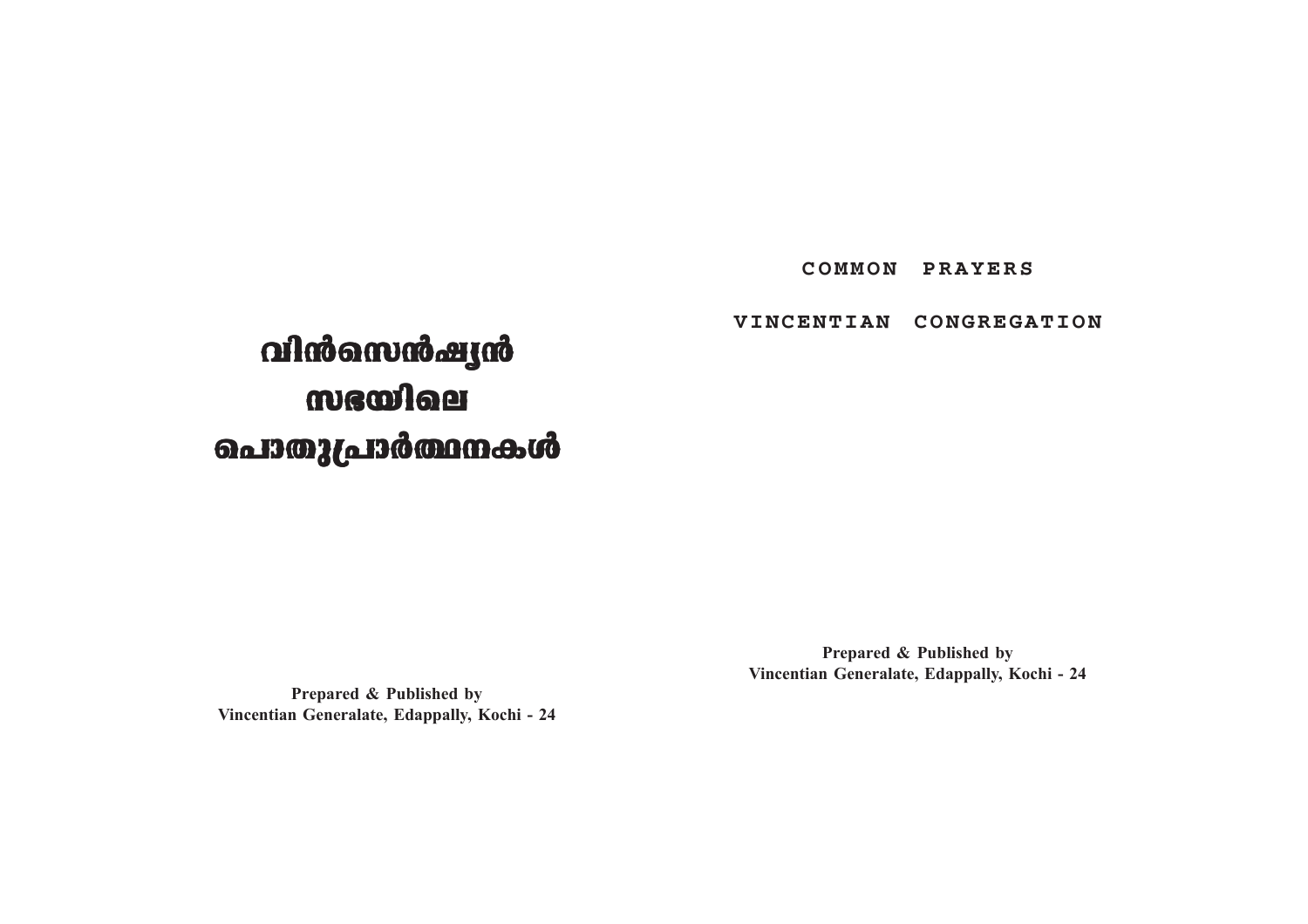The **Common Prayers of the Vincentian Congregation** is being presented to the members of the Vincentian Congregation, incorporating some modifications and additions suggested by the last two General Synaxes. For the first time the prayers come in two languages, English and Malayalam. The communities and individuals are free to choose any language according to the nature of the community. When there is language diversity among the members of a community, the prayers can be in English. May these prayers help us to grow as a Vincentian Community, nourish our spiritual life and deepen our experience of God.

> Fr. Varghese Puthussery VC Superior General

Vincentian Generalate, Edappally July 3, 2005 The Feast of St. Thomas

"Let us all give ourselves completely to the practice of prayer since it is by it that all good things come to us. If we persevere in our vocation, it is thanks to prayer. If we succeed in our employments, it is thanks to prayer. If we do not fall into sin, it is thanks to prayer. If we remain in charity and if we are saved, all that happens thanks to God and thanks to prayer. Just as God refuses nothing to prayer, so also he grants almost nothing without prayer"

*St Vincent De Paul.*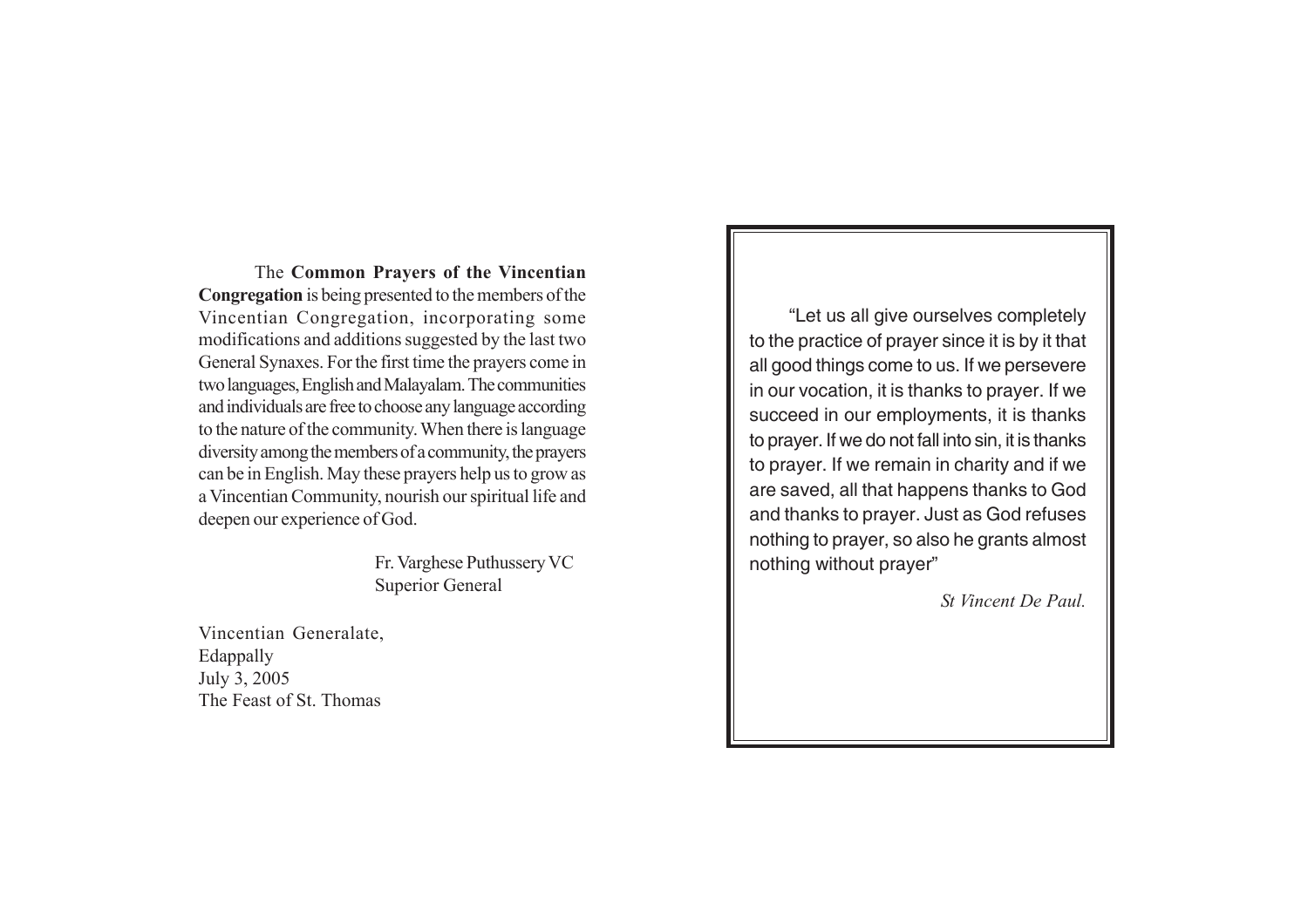# **CONTENTS**

| 1.               | <b>Morning Prayers</b>                                  | 05             |
|------------------|---------------------------------------------------------|----------------|
| $\overline{2}$ . | The Angelus                                             | 0 <sub>5</sub> |
| 3.               | The Litany of the Most Holy Name of Jesus               | 10             |
| 4.               | Mid-day Prayers                                         | 14             |
| 5.               | Night Prayers                                           | 17             |
| 6.               | The Holy Rosary                                         | 19             |
| 7.               | Hail Holy Queen                                         | 28             |
| 8.               | Prayer to St. Joseph                                    | 29             |
| 9.               | Prayer to the Guardian Angels                           | 30             |
|                  | 10. Prayer for the Departed Souls                       | 30             |
|                  | 11. For the Mission                                     | 30             |
|                  | 12. Remember, O Mary                                    | 31             |
|                  | 13. Rosary of the Sacred Heart                          | 31             |
|                  | 14. Litany of the Sacred Heart                          | 32             |
|                  | 15. Act of Consecration to the Sacred Heart of Jesus    | 35             |
|                  | 16. Act of Consecration to the Immaculate Heart of Mary | 36             |
|                  | 17. Novena Prayer to St. Vincent De Paul                | 37             |
|                  | 18. Litany of St. Vincent De Paul                       | 39             |
|                  | 19. Way of the Cross                                    | 42             |
|                  | 20. Prayer Before Meals                                 | 56             |
|                  | 21. Prayer After Meals                                  | 57             |
|                  | 22. Beatification Prayer                                | 58             |
|                  | 23. Prayer for Priests                                  | 58             |
|                  |                                                         |                |

# ഉള്ളടക്കം

| 1.  | പ്രഭാത ജപങ്ങൾ                                      | 61  |
|-----|----------------------------------------------------|-----|
| 2.  | പ. ആത്മാവിനോടുള്ള പ്രാർത്ഥന                        | 61  |
| 3.  | ത്രികാലജപങ്ങൾ                                      | 62  |
| 4.  | ഈശോയുടെ തിരുനാമത്തിന്റെ ജപം                        | 68  |
| 5.  | മദ്ധ്യാഹ്ന ആത്മശോധനയ്ക്കുള്ള ജപങ്ങൾ                | 73  |
| 6.  | രാത്രി ജപങ്ങൾ                                      | 76  |
| 7.  | പരി. കന്യകാമാതാവിന്റെ ജപമാല                        | 78  |
| 8.  | ദൈവമാതാവിന്റെ ലുത്തിനിയ                            | 86  |
| 9.  | പരിശുദ്ധരാജ്ഞി (രാജകന്യകേ)                         | 89  |
| 10. | വിശുദ്ധ യൗസേപ്പിതാവിനോടുള്ള ജപം                    | 90  |
| 11. | കാവൽ മാലാഖയോട് പ്രാർത്ഥന                           | 91  |
| 12. | ശുദ്ധീകരണ സ്ഥലത്തിലെ ആത്മാക്കൾക്കു വേണ്ടിയുള്ള ജപം | 91  |
| 13. | മിഷനുവേണ്ടി                                        | 92  |
| 14. | എത്രയും ദയയുള്ള മാതാവേ                             | 92  |
| 15. | തിരുഹൃദയ ജപമാല                                     | 93  |
| 16. | തിരുഹൃദയലുത്തിനിയ                                  | 95  |
| 17. | ഈശോയുടെ തിരുഹൃദയത്തിനുള്ള പ്രതിഷ്ഠാജപം             | 97  |
| 18. | കുടുംബപ്രതിഷ്ഠയ്ക്കുശേഷമുള്ള ഗാനം                  | 101 |
| 19. | മറിയത്തിന്റെ വിമലഹൃദയത്തോടുള്ള പ്രതിഷ്ഠാജപം        | 102 |
|     | 20. വി. വിൻസെന്റ് ഡി പോളിനോടുള്ള നവനാൾ ജപം         | 103 |
|     | 21. വി. വിൻസെന്റിന്റെ ലുത്തിനിയ                    | 107 |
|     | 22. കൃതജ്ഞതാസ്തോത്രം                               | 110 |
|     | 23. പരിശുദ്ധാത്മാവിനോടുള്ള പ്രാർത്ഥന (താലാക്റൂഹ)   | 113 |
|     | 24. പരിശുദ്ധാത്മഗീതങ്ങൾ                            | 115 |
|     | 25. രാത്രിജപത്തിനുശേഷം പാടാവുന്ന പാട്ടുകൾ          | 117 |
|     | 26. കോൺഫ്രൻസ്, ക്ലാസ്സ് ഇവയ്ക്കുശേഷം               | 118 |
|     | 27. നാമകരണ പ്രാർത്ഥന                               | 118 |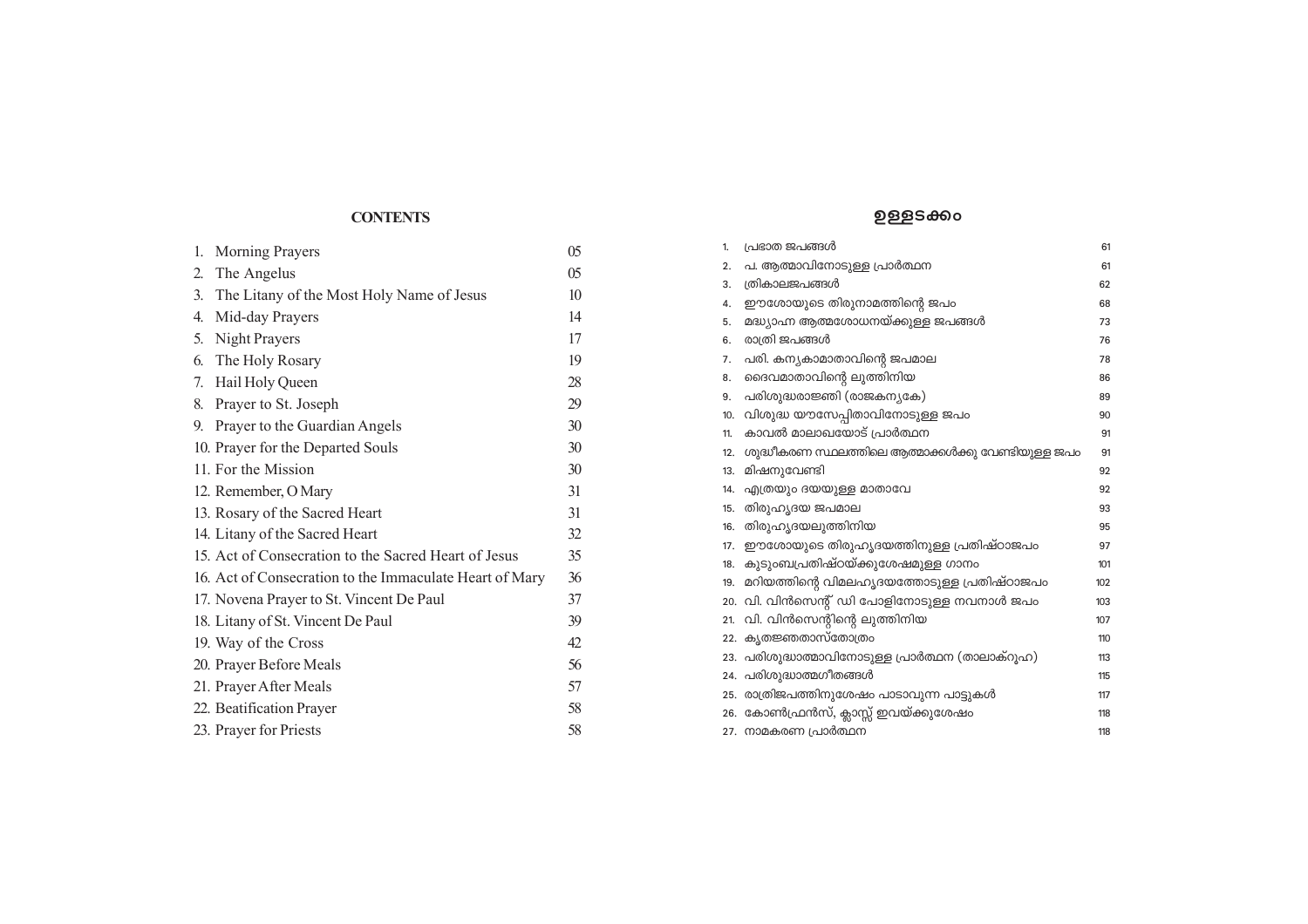Vincentian Congregation  $\qquad \qquad$  (5)

# **MORNING PRAYERS**

In the name of the Father, and of the Son, and of the Holy Spirit. Amen.

# **Prayer to the Holy Spirit**

Come, O Holy Spirit,

Fill the hearts of your faithful/and kindle in them/the fire of your love.

Send forth your Spirit/and they shall be created.

And you shall renew the face of the earth.

*Let us pray:* O God, who has taught the hearts of the faithful,/ by the light of the Holy Spirit,/ grant us that by the gift of the same Spirit,/ we may be always truly wise,/ and ever rejoice in his consolation, through Christ our Lord. Amen.

Queen conceived without sin, pray for us.

# **The Angelus**

The Angel of the Lord declared unto Mary. And she conceived by the power of the Holy Spirit. Hail Mary...



Behold the handmaid of the Lord. Be it done unto me according to your word.

Hail Mary...

And the Word was made flesh.

And dwelt among us. Hail Mary...

Pray for us O holy Mother of God,

That we may be made worthy of the promises of Christ.

*Let us pray:* Pour forth/we beseech you, O Lord, your grace into our hearts, that we, to whom the incarnation of Christ, your Son,/was made known by the message of an angel, may be brought by his passion and cross, to the glory of his resurrection, through the same Christ our Lord. Amen.

Glory... (3 times); Hail Mary ...(3 times)

# **Jesus Humbled Himself**

(During Holy Week, from Wednesday evening to H. Saturday)

Jesus humbled Himself; yes, he humbled himself even unto death on the Cross. Therefore, God has exalted him and bestowed on him the name that is greater than any other name. (Phil 2:8–9)

*Let us pray:* Lord God Almighty, remember and regard this family which Jesus Christ redeemed by his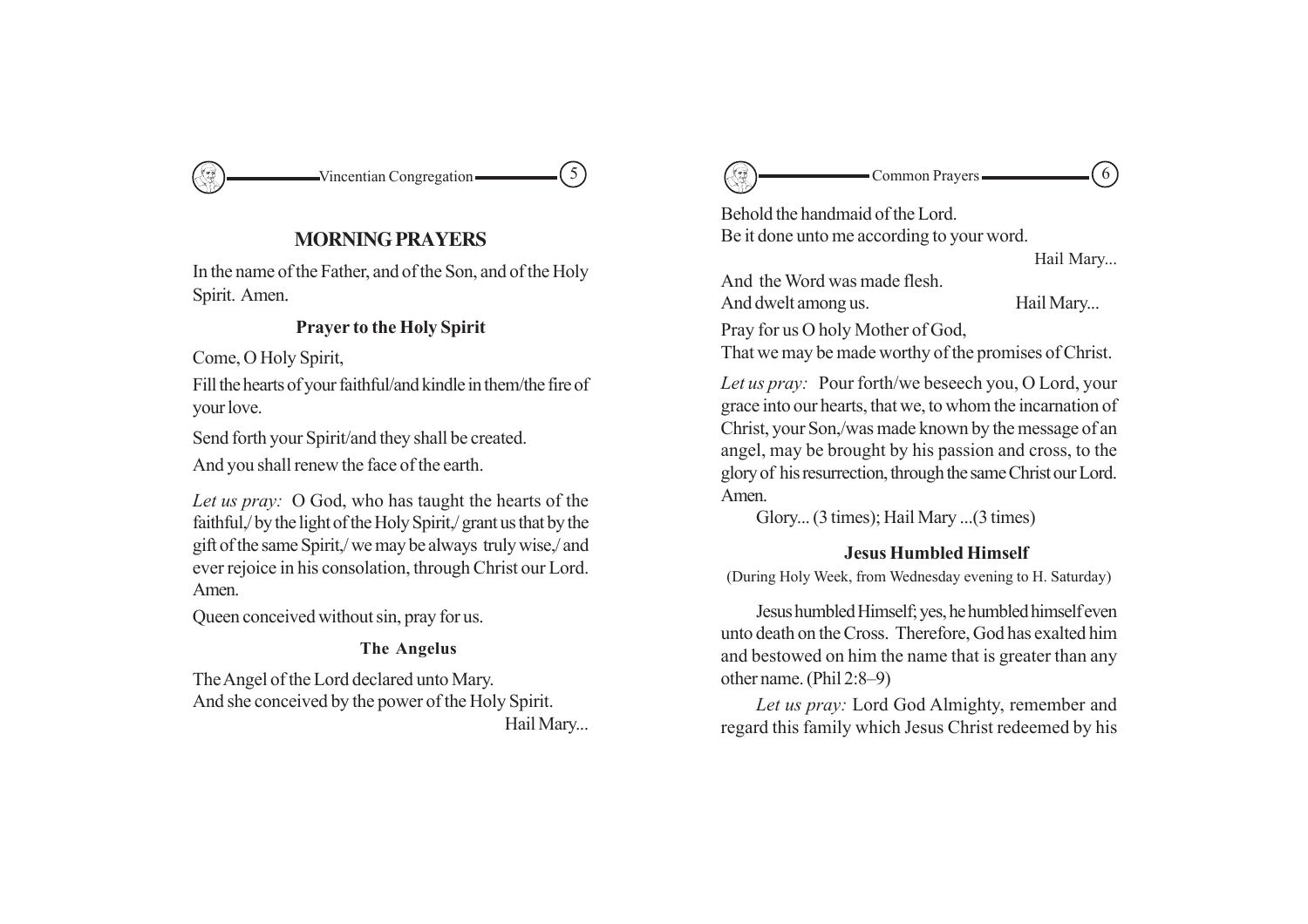

suffering at the hands of the persecutors and death on the Cross. This we ask through Christ our Lord who lives and reigns with you for ever and ever. Amen.

Glory be ... (3 times); Hail Mary... (3 times)

# **Queen of Heaven, Rejoice**

(From Easter morning to the eve of the feast of Holy Trinity)

| Queen of Heaven, rejoice,            | Hallelujah |
|--------------------------------------|------------|
| For he whom you were worthy to bear, | Hallelujah |
| Has risen as he said,                | Hallelujah |
| Pray for us to God,                  | Hallelujah |
| Rejoice and be glad. O Virgin Mary,  | Hallelujah |
| For the Lord has risen indeed.       | Hallelujah |

*Let us pray:* O God, through the resurrection of your Son, our Lord Jesus Christ you have filled the world with joy. Helped by the Virgin Mary his mother, we humbly ask you to give us the joys of eternal life, through Jesus Christ Our Lord. Amen.

Glory be ... (3 times); Hail Mary ... (3 times)

# **Prayer for our Community**

"As you, Father, are in me and I am in you, may they also be one in us, so that the world may believe that you have sent me." (Jn 17:21) (brief silence)

Common Prayers  $\qquad \qquad$  (8)

Jesus, our way, truth and life,/we, the members of your mystical body/ are making our pilgrimage/ towards our heavenly home. Help us to follow your sublime teachings and examples/ and to build up a community of love. Enable us/ to put our trust wholly in you/ in all our troubles and difficulties,/ and to share your saving love/ with all those/ who come in contact with us today.

Father./ you have called us/ into a community of love. Give us the grace/ that we may love,/ accept and esteem each other. Create in us/ mutual trust and understanding/ and teach us to be open to each other/ and to communicate with each other/ and respect the feelings of others. Help us to forgive each other/ and to share our joys and sorrows with others/ and thus grow in true charity. Give us the grace/ to spend ourselves/ for the good and growth of the community,/ sacrificing our selfishness and self-interest. Enable us/ to enjoy the happiness/ of living in a community of love/ where you have promised your special presence/ which is the beginning of eternal bliss. Amen.

# **Prayer for Vincentian Spirit**

O God,/ who, for the service of the poor/ and the instruction of the clergy, / has instituted a new community/ in your Church / by means of St.Vincent / grant us the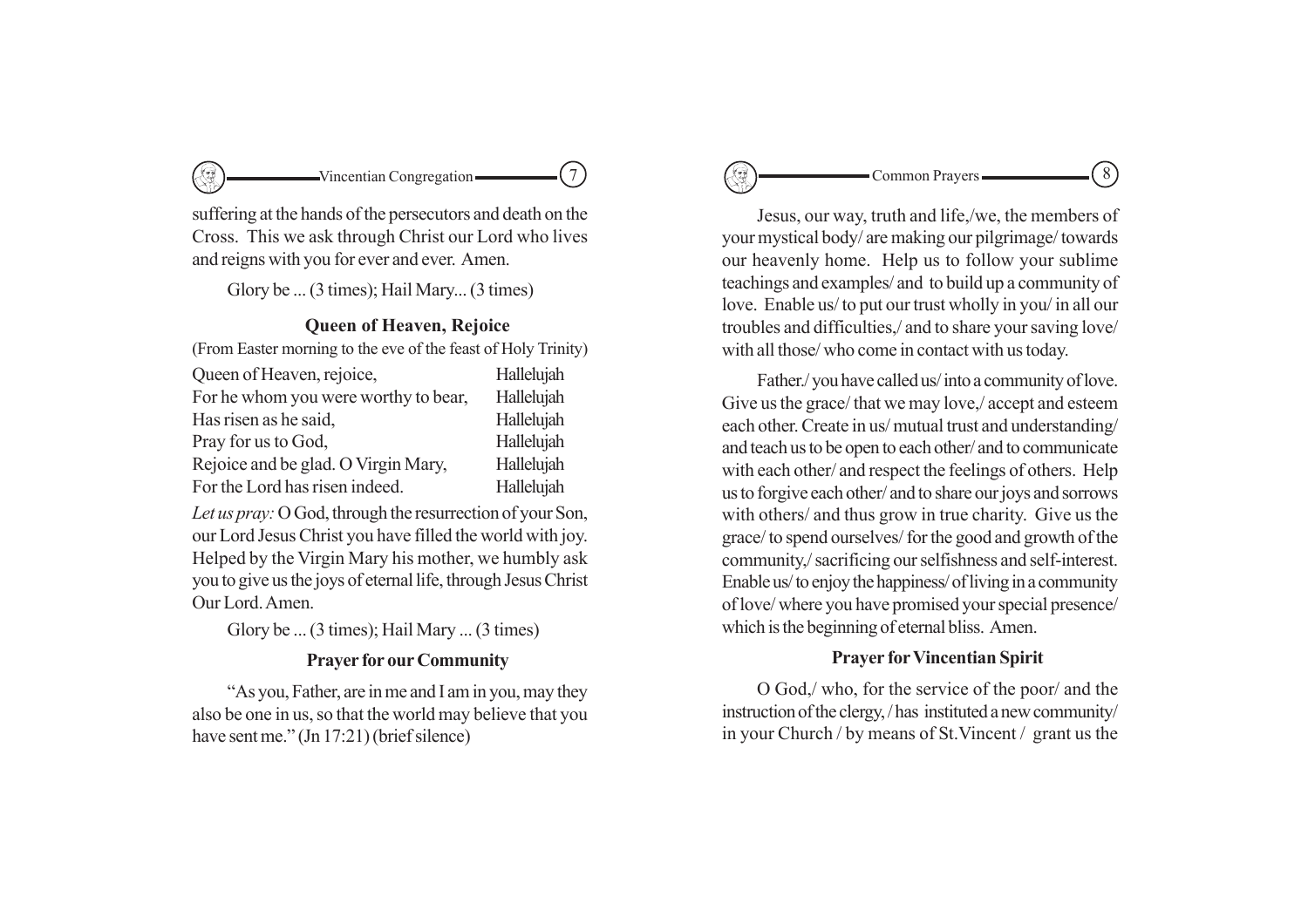grace/ that animated by the same spirit,/ we may love what he loved/ and practise what he taught,/ especially/ the five virtues of simplicity,/ humility,/ meekness,/ mortification/ and zeal for the souls/ which our father St.Vincent/has recommended to us/ as characteristic virtues of his followers. Amen.

# **Act of Faith**

 $\rightarrow$ Vincentian Congregation  $\rightarrow$   $\rightarrow$   $\rightarrow$   $\rightarrow$   $\rightarrow$   $\rightarrow$ 

O my God, I firmly believe/ all the sacred truths/ which the Holy Catholic Church believes and teaches / because you have revealed them,/ who can neither deceive nor be deceived. Amen

# **Act of Hope**

O my God, / relying on your infinite goodness and promises,/ I hope to obtain / pardon of my sins,/ the help of your grace,/ and life everlasting,/ through the merits of Jesus Christ,/ my Lord and Redeemer.

## **Act of Love**

O my God,/ I love you above all things, / with my whole heart and soul,/ because you are all good/ and worthy of all love. I love my neighbour as myself/ for the love of you. I forgive all who have injured me,/ and I ask pardon of all/ whom I have injured.



# **Morning Offering**

My God,/ in union with the Sacred Heart of Jesus/ and through the Immaculate Heart of Mary/ I offer you my whole life,/ my prayers,/ thoughts,/ deeds and sufferings of this day/ for the intentions of His Sacred Heart/ and those for which/ He offers Himself in Holy Mass,/ for the intention of our associates/ and for the general intentions/ recommended by the Church/ for this month. Amen.

| Sacred Heart of Jesus | $\overline{\phantom{0}}$ | Your Kingdom come     |
|-----------------------|--------------------------|-----------------------|
| Sweet Heart of Jesus  | $\overline{\phantom{0}}$ | Make me love you more |
|                       |                          | and more.             |

# **Prayer to the Holy Virgin**

O most beloved Mother, may your virtuous life inspire us. Help us to live according to your example and be always our refuge. (Meditation follows)

### **The Litany of the Most Holy Name of Jesus**

Lord, have mercy - Lord, have mercy Christ, have mercy - Christ, have mercy Lord, have mercy - Lord, have mercy Jesus, hear us - Jesus, graciously hear us God, the Father of heaven - Have mercy on us

- 
- 
- 
-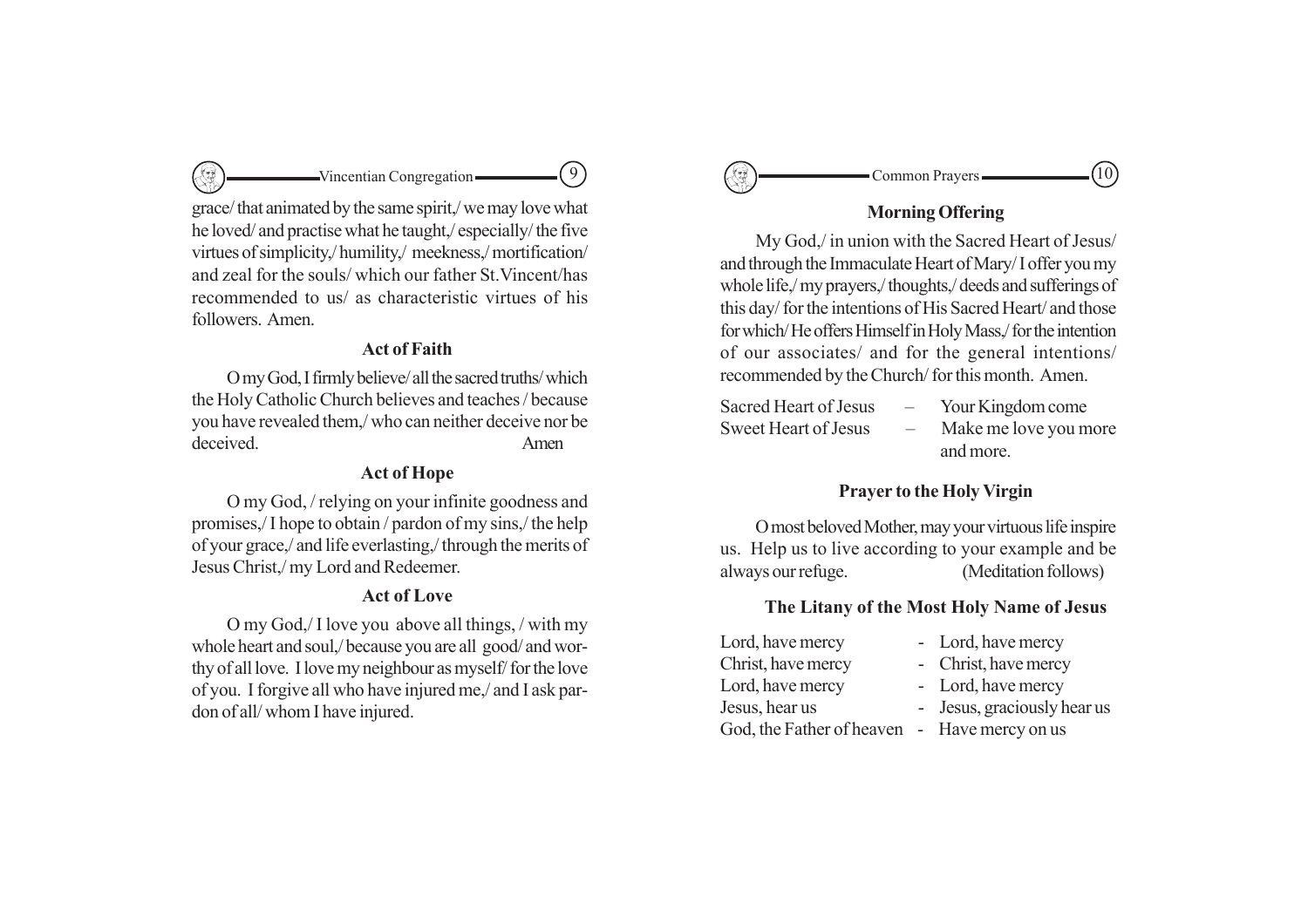| -Vincentian Congregation-                                                                                                                                                                                                                                                                                                                                                                                                                                                                                                            |                  | Common Prayers -                                                                                                                                                                                                                                                                                                                                                                                                                                                                                                                                                                     |                   |
|--------------------------------------------------------------------------------------------------------------------------------------------------------------------------------------------------------------------------------------------------------------------------------------------------------------------------------------------------------------------------------------------------------------------------------------------------------------------------------------------------------------------------------------|------------------|--------------------------------------------------------------------------------------------------------------------------------------------------------------------------------------------------------------------------------------------------------------------------------------------------------------------------------------------------------------------------------------------------------------------------------------------------------------------------------------------------------------------------------------------------------------------------------------|-------------------|
| God, the Son, Redeemer of the world<br>God, the Holy Spirit<br>Holy Trinity, One God<br>Jesus, Son of the living God<br>Jesus, splendour of the Father<br>Jesus, brightness of eternal light<br>Jesus, king of glory<br>Jesus, sun of justice<br>Jesus, son of the Virgin Mary<br>Jesus, most amiable<br>Jesus, most admirable<br>Jesus, mighty God<br>Jesus, father of the world to come<br>Jesus, angel of great counsel<br>Jesus, most powerful<br>Jesus, most patient<br>Jesus, most obedient<br>Jesus, meek and humble of heart | Have mercy on us | Jesus, father of the poor<br>Jesus, treasure of the faithful<br>Jesus, good shepherd<br>Jesus, eternal wisdom<br>Jesus, infinite goodness<br>Jesus, our way, truth and life<br>Jesus, joy of angels<br>Jesus, king of patriarchs<br>Jesus, master of the apostles<br>Jesus, teacher of the evangelists<br>Jesus, strength of martyrs<br>Jesus, light of confessors<br>Jesus, purity of virgins<br>Jesus, crown of all saints<br><b>Be</b> merciful<br>Spare us, O Jesus<br><b>Be</b> merciful<br>Graciously hear us, O Jesus<br>From all sin<br>Jesus, deliver us<br>From your wrath | Have mercy on us  |
| Jesus, lover of chastity<br>Jesus, author of life<br>Jesus, God of peace<br>Jesus, model of all virtues<br>Jesus, zealous lover of souls<br>Jesus, our God<br>Jesus, our refuge                                                                                                                                                                                                                                                                                                                                                      |                  | From the snares of the devil<br>From the spirit of impurity<br>From everlasting death<br>From the neglect of your inspirations<br>Through the mystery of your holy incarnation<br>Through your nativity<br>Through your infancy                                                                                                                                                                                                                                                                                                                                                      | Jesus, deliver us |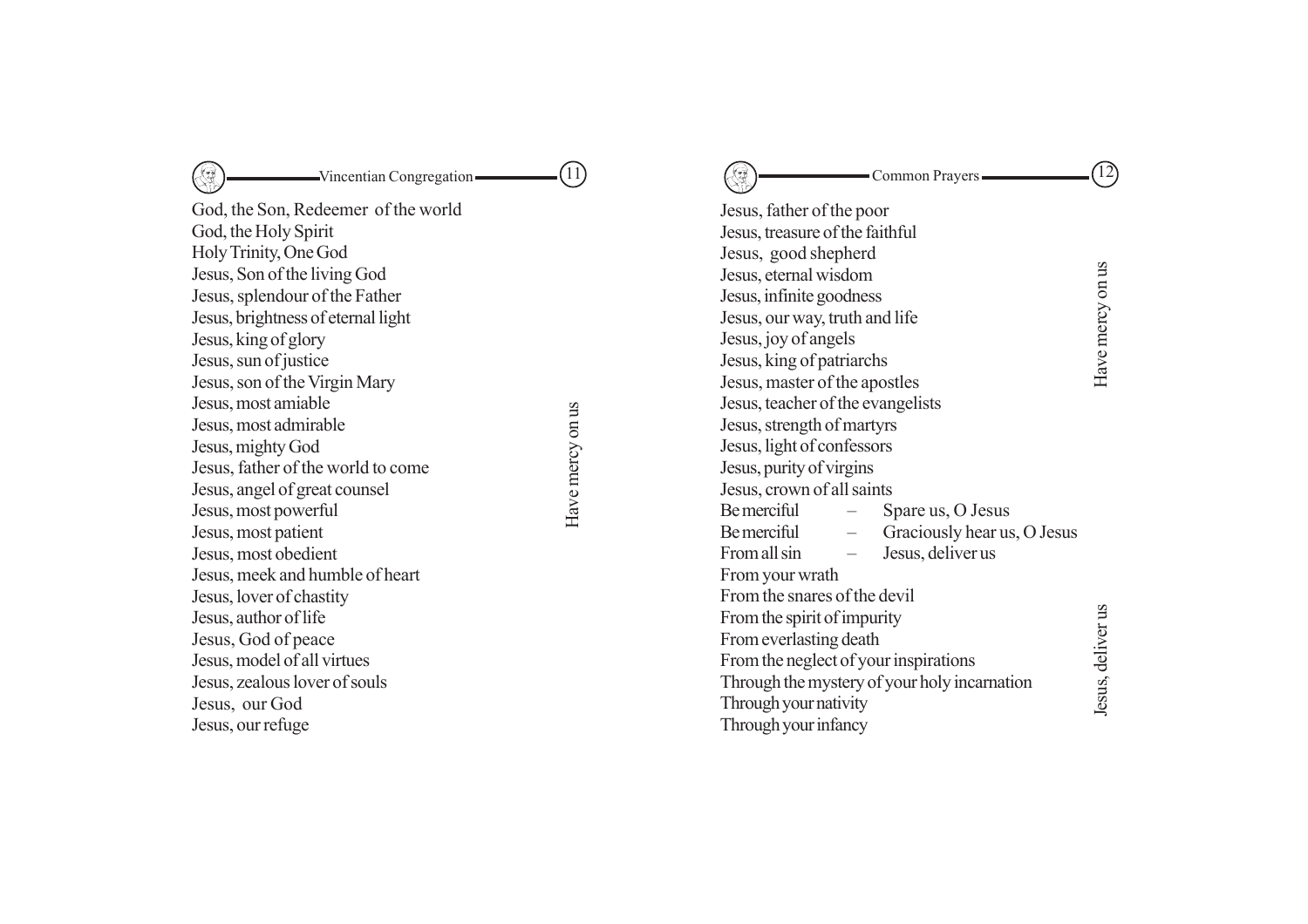# $\text{Vincentian Congregation} \qquad \qquad (13)$ Through your most divine life Through your labours Through your agony and passion Jesus, deliverus Jesus, deliver usThrough your cross and abandonment Through your sufferings Through your death and burial Through your resurrection Through your ascension Through your institution of the most Holy Eucharist Through your joy Through your glory Lamb of God, who takes away the sins of the world, Spare us, O Jesus. Lamb of God, who takes away the sins of the world, Graciously hear us, O Jesus. Lamb of God, who takes away the sins of the world, Have mercy on us, O Jesus. Jesus, hear us, Jesus, graciously hear us.

*Let us pray:* O Lord Jesus Christ,/ You have said,/ "Ask and you shall receive;/ seek, and you shall find;/ knock and it shall be opened for you"/; grant, we beseech You,/ that we,/ who ask the gift of your divine charity,/ may love you with our whole heart/ in word and deed,/ and never cease from praising you.

# 13 14

Grant, O Lord,/ that we may have a perpetual fear/ and love of your holy name,/ for you never fail/ to direct and govern/ those whom you instruct/ in your truth and steadfast love. You live and reign the world without end. Amen

# **Mid-day Prayers**

Come Holy Spirit ... (Page 5)

(Examination of Conscience)

# **Psalm 51**

Have mercy on me, O God./ in your goodness. In your great tenderness wipe away my faults.

Wash me thoroughly from my iniquity, And cleanse me from my sin.

For I know my transgressions, And my sin is ever before me.

> Against you, you alone, have I sinned, And done what is evil in your sight,

So that you are justified in your sentence, And blameless when you pass judgement.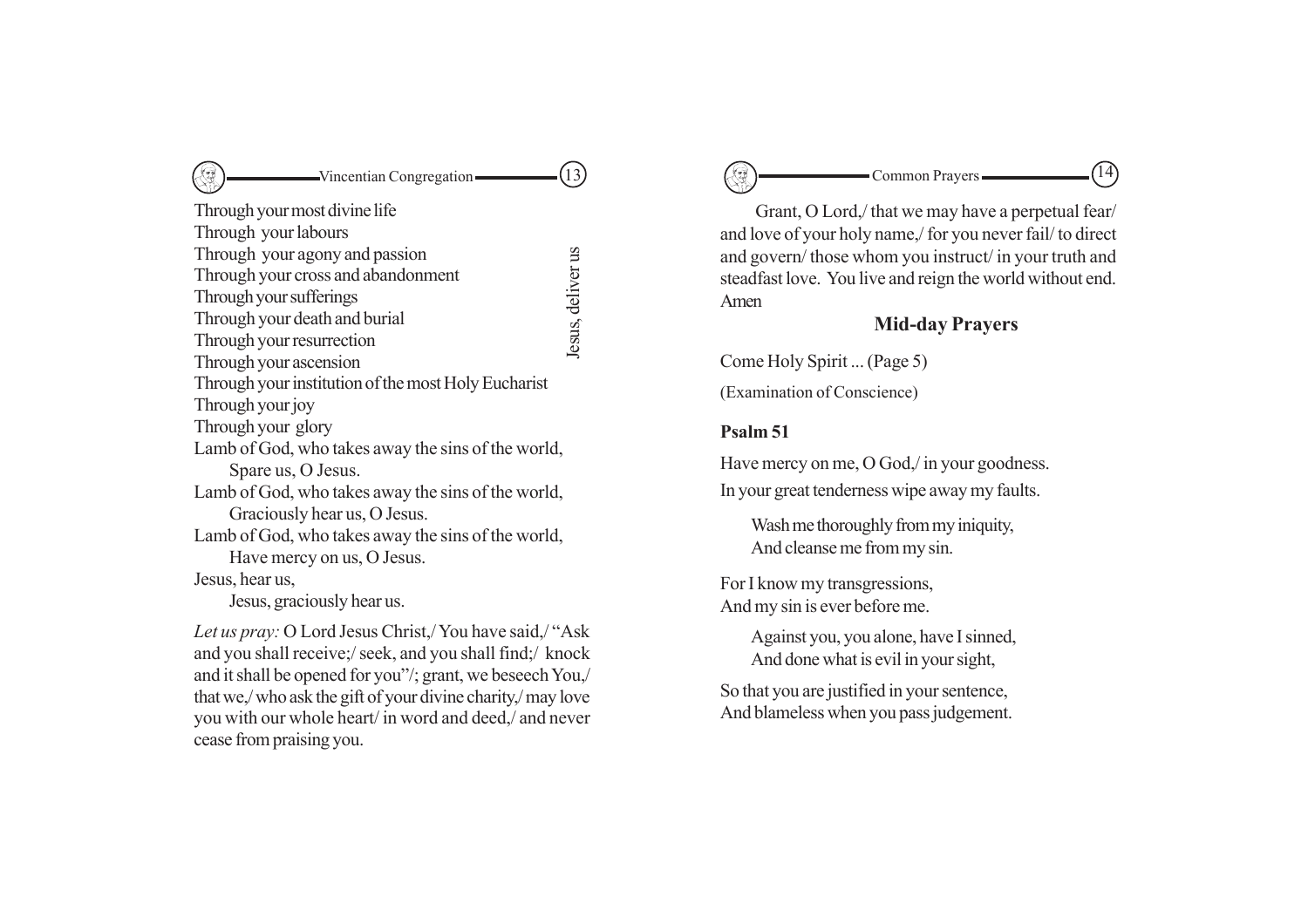

Indeed, I was born guilty, A sinner when my mother conceived me.

You desire truth in the inward being; Therefore teach me wisdom in my secret heart.

Purge me with hyssop, and I shall be clean; Wash me, and I shall be whiter than snow.

Let me hear joy and gladness; Let the bones that you have crushed rejoice.

Hide your face from my sins, And blot out all my iniquities.

Create in me a clean heart, O God, And put a new and right spirit within me.

> Do not cast me away from your presence, And do not take your Holy Spirit from me.

Restore to me the joy of your salvation, And sustain in me a willing spirit.

> Then I will teach transgressors your ways, And sinners will return to you.

Glory be to the Father and to the Son and to the Holy Spirit.



As it was in the beginning is now and ever shall be the world without end. Amen.

# **Psalm 130**

Out of the depths I cry to you, O Lord, Lord, hear my voice!

Let your ears be attentive, To the voice of my supplications!

If you, O Lord, should mark iniquities, Lord, who could stand?

But there is forgiveness with you. So that you may be revered.

I wait for the Lord, my soul waits, And in his word I hope.

> My soul waits for the Lord, More than those who watch for the morning.

O Israel, hope in the Lord! For, with the Lord there is steadfast love

And with him is great power to redeem; It is he who will redeem Israel from all its iniquities. Glory be to the Father ... As it was ...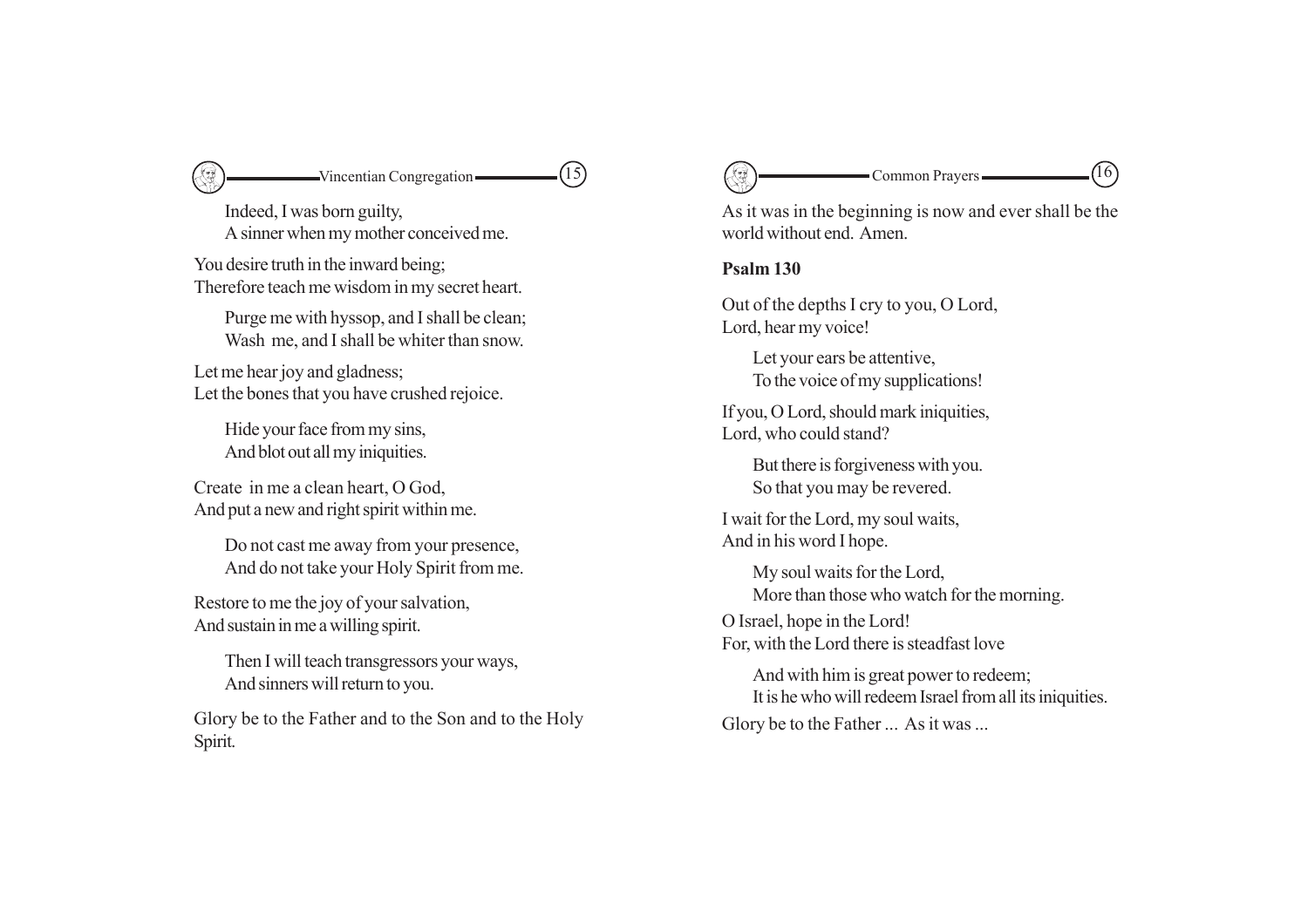

*Let us pray:* O God,/ Father of mercy and lover of souls,/ we beseech you,/ in your tender mercy,/ grant that those of our Congregation, / our relatives and our benefactors/ who have departed from this life,/ may,/ through the intercession of the Blessed Virgin Mary/ and all the Saints,/ attain with them/ the joys of paradise/ through Christ our Lord Amen.

# **NIGHT PRAYERS**

Come Holy Spirit ... (Page 5)

(Examination of Conscience)

# **Act of Contrition**

God, our loving Father,/ we are exceedingly sorry/ for having offended you,/ because you are infinitely good/ and deserve all our love,/ and because sin displeases you. Through our sins / we have defiled our souls,/ lost heaven/ and deserved the fire of hell. We humbly ask your pardon/ through the merits of Jesus Christ / and we firmly resolve/ with the help of your divine grace/ to offend you no more,/ to do penance for our sins/and to avoid the occasions of sin. Amen.



# **Prayer to St. Vincent**

St. Vincent, our father/ and heavenly patron of all charitable works,/ we praise you. You are the reformer of the clergy,/ and the merciful father of the destitute/ and the suffering. You have never turned your eyes away/ from those/ who have taken recourse to your mediation. Hear our petitions. We request you/ to intercede for the poor,/ the destitute,/ the sick and the sinners. Inspire the rich to be magnanimous,/ and the clergy to be zealous. Let there be peace among the nations/ through your mediation. Help us to imitate Christ more closely/ according to your example,/ and to dedicate ourselves totally/ for the service of God and His people/ and to make progress/ in the path of love and service. We, your children,/ request these graces/ from Our Lord Jesus Christ/ through your powerful intercession. Amen.

# **Prayer for Vocations**

O Hope of Israel/ and the Saviour in time of trouble,/ graciously look down from heaven;/ behold and visit this vineyard,/ make plentiful the streams thereof,/ multiply its fruits/ and perfect that which/ your right hand has planted. The harvest is great indeed,/ but the labourers are few.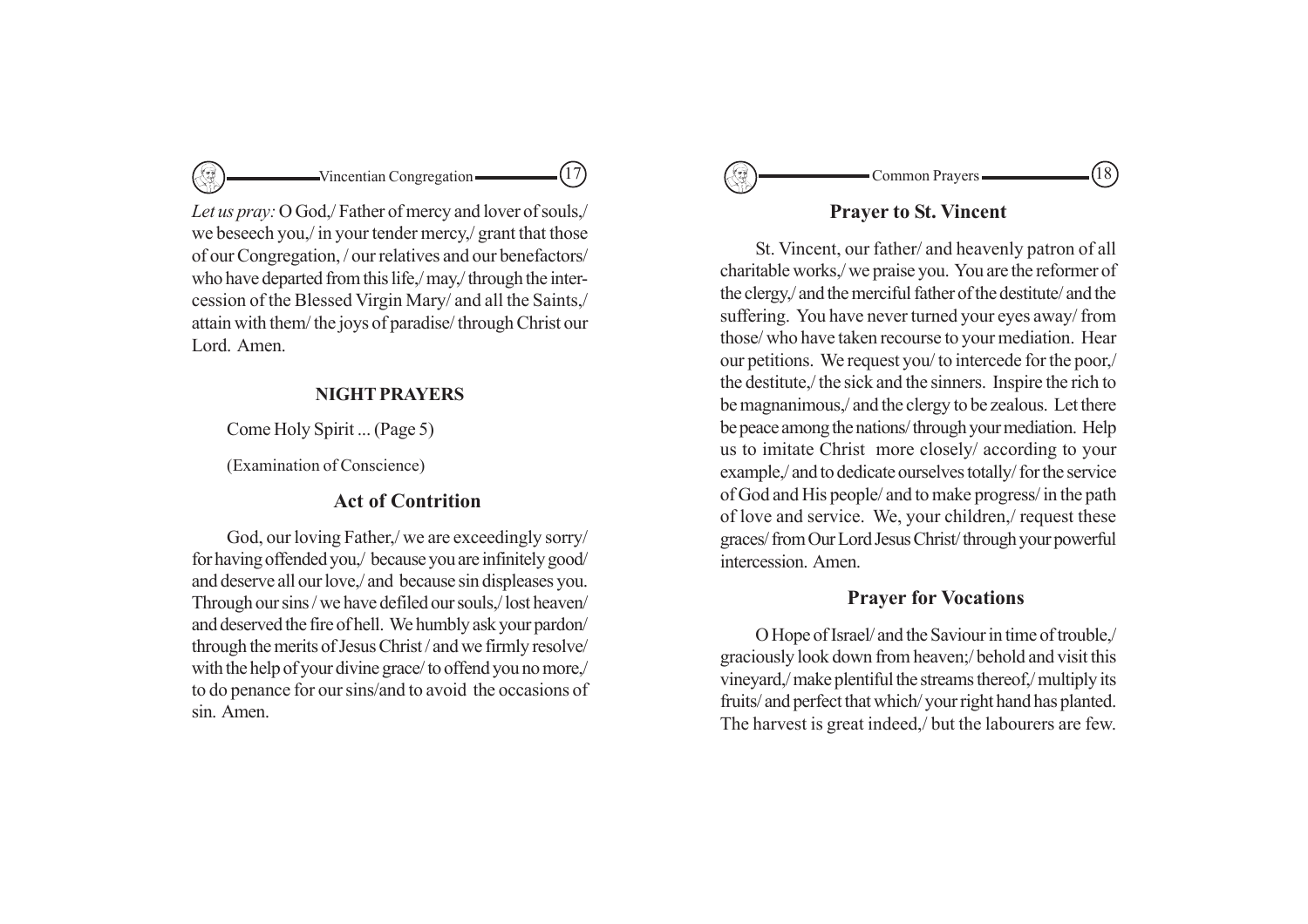

We beseech you, therefore./ Lord of the harvest./ to send labourers into your harvest. Multiply the family/ and increase its joy/ that "the walls of Jerusalem"/ may be built up. O Lord God,/ this is your house;/ let there not be a stone/ which your most holy hand/ has not placed therein;/ preserve in your name/ those whom you have called/ and sanctify them in truth. Amen.

# **THE HOLY ROSARY**

# **The Apostles' Creed**

I believe in God,/ the Father Almighty,/ creator of heaven and earth. I believe in Jesus Christ,/ His only Son, our Lord. He was conceived by the power of the Holy Spirit/ and born of the Virgin Mary. He suffered under Pontius Pilate,/ was crucified, died and was buried. He descended to the dead. On the third day/ he rose again. He ascended into heaven,/ and is seated at the right hand of the Father. He will come again/ to judge the living and the dead. I believe in the Holy Spirit,/ the holy Catholic Church,/ the communion of Saints,/ the forgiveness of sins,/ the resurrection of the body,/ and the life everlasting. Amen. 1 Our Father, 3 Hail Mary, 1 Glory be

# $\cdot$ Common Prayers  $\qquad \qquad \qquad -(20)$

# **The Fatima Decade Prayer** (after each decade)

O my Jesus, forgive us our sins, save us from the fire of hell, and lead all souls to heaven, especially those who are most in need of your mercy.

# **The Joyful Mysteries**

(on Mondays and Saturdays)

# **I. The Annunciation**

Let us contemplate in this mystery how the Angel Gabriel saluted our Blessed Lady with the title: "Full of Grace," and declared to her the incarnation of our Lord and Saviour, Jesus Christ.

# **II. The Visitation**

Let us contemplate in this mystery how the Blessed Virgin Mary, understanding from the Angel that her cousin, Elizabeth, had conceived, went with haste into the mountains of Judea to visit her, and remained with her about three months.

### **III. The Birth of Jesus**

Let us contemplate in this mystery how the Blessed Virgin Mary, when the time of her delivery had come, brought forth our Redeemer, Jesus Christ, at mid-night, and laid him in a manger, because there was no room for him in the inn at Bethlehem.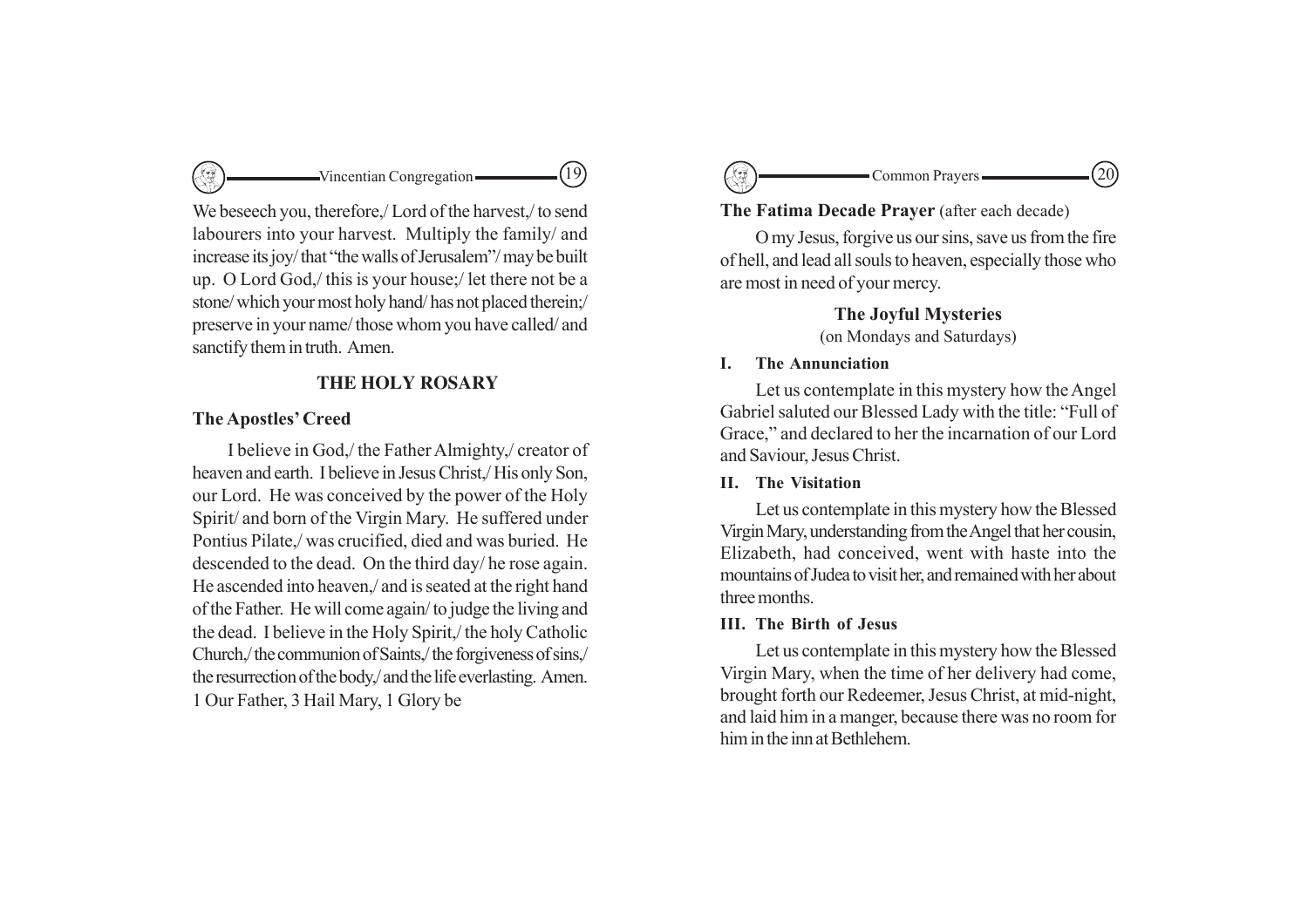

## **IV. The Presentation of Jesus**

Let us contemplate in this mystery how the Blessed Virgin Mary, on the day of her purification, presented the child Jesus in the temple, where holy Simeon, giving thanks to God with great joy, received him into his arms, and with the prophetess Anna, proclaimed him Saviour of the world.

# **V. Jesus in the Temple**

Let us contemplate in this mystery how the Blessed Virgin Mary and Joseph, having lost the child Jesus in Jerusalem, sought him for three days, and to their great joy found him in the temple sitting in the midst of the doctors, hearing them and asking them questions.

# **The Sorrowful Mysteries** (on Tuesdays and Fridays)

### **I. The Agony in the Garden**

Let us contemplate in this mystery how our Lord, Jesus Christ, was so afflicted for us in the garden of Gethsemane, that His Body was bathed in a sweat of blood.

## **II. The Scourging of Jesus**

Let us contemplate in this mystery how our Lord Jesus



Christ, being delivered up by Pilate to the fury of the soldiers, was tied to a pillar and most cruelly scourged.

# **III. The Crowning with Thorns**

Let us contemplate in this mystery how the soldiers plaited a crown of sharp thorns, and most cruelly pressed it on the sacred Head of our Lord Jesus Christ.

# **IV. The Carrying of the Cross**

Let us contemplate in this mystery how our Lord, Jesus Christ, being sentenced to die, bore with the most amazing patience, the Cross which was laid upon Him for His greater torment and ignominy.

# **V. The Crucifixion**

Let us contemplate in this mystery how our Lord Jesus Christ was stripped off His clothes, and how His hands and feet were most cruelly nailed to the Cross, on which He died, in the presence of His most afflicted Mother.

# **The Glorious Mysteries**

(on Wednesdays and Sundays)

# **I. The Resurrection**

Let us contemplate in this mystery how our Lord Jesus Christ, triumphing over death, rose again the third day glorious and immortal.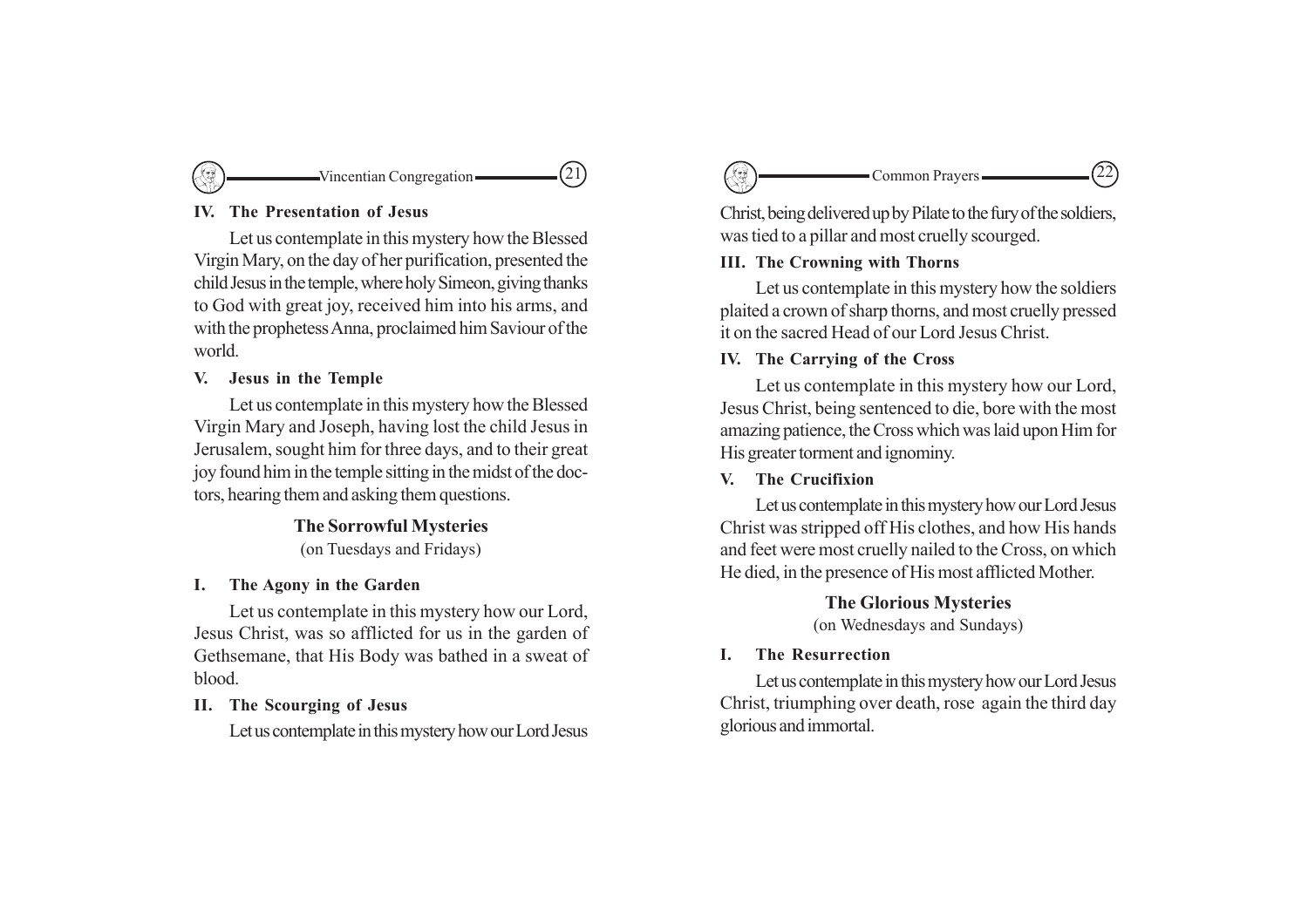

#### **II. The Ascension**

Let us contemplate in this mystery how our Lord Jesus, forty days after his resurrection, ascended into Heaven, in the presence of his most Holy mother, and his Apostles and disciples.

# **III. The Descent of the Holy Spirit**

Let us contemplate in this mystery how our Lord Jesus Christ, being seated at the right hand of God, sent, as he had promised, the Holy Spirit upon his Apostles, who after the Ascension, returned to Jerusalem, and continued in prayer and supplication with the Blessed Virgin Mary, expecting the fulfilment of His promise.

#### **IV. The Assumption**

Let us contemplate in this mystery how the glorious Virgin, many years after the Resurrection of her Son, passed out of this world to Him, and was taken bodily into Heaven, accompanied by the holy Angels.

# **V. The Crowning of Mary in Heaven**

Let us contemplate in this mystery how the glorious Virgin Mary was, to the great jubilation and exultation of the whole court of Heaven, crowned by her Son with the brightest diadem of glory, and how all the Saints rejoice with her in heaven



**The Luminous Mysteries** (on Thursdays)

# **1. Jesus' Baptism in the Jordan**

Let us contemplate in this mystery the baptism of Jesus in the Jordan, the descending of the Holy Spirit upon him and the Father's voice saying: *"This is my beloved Son, in him I am well pleased."*

# **II. The Wedding Feast of Cana**

Let us contemplate in this mystery the presence of Mary and Jesus at the wedding feast at Cana and how Jesus, through the intercession of Mary, worked his first miracle - changing water into wine.

## **III. The Proclamation of the Kingdom of God**

Let us contemplate in this mystery Jesus' proclamation of the coming of God's Kingdom and his invitation to repent over our sins and to grow in faith.

#### **IV. The Transfiguration**

Let us contemplate in this mystery the transfiguration of Jesus on mount Tabor. A voice from heaven said: *"this is my Son, the chosen one; listen to him."*

#### **V. The Institution of the Eucharist**

Let us contemplate in this mystery the institution of the Eucharist by Jesus at the Last Supper and thus sharing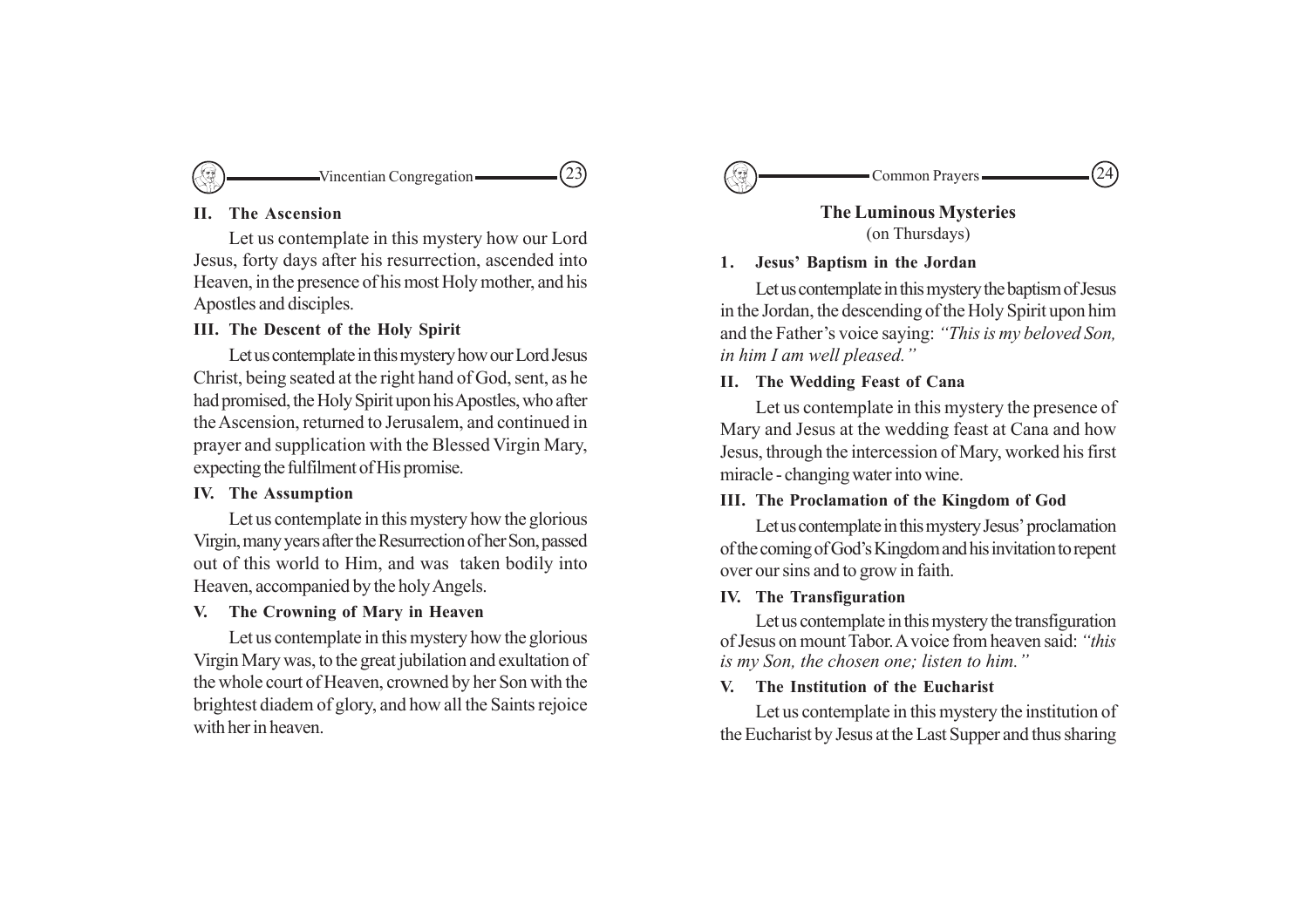with us his body and blood as our food and drink in our spiritual journey to heaven.

 $\mathbb{C}$ 

# **Litany of the Blessed Virgin Mary**

| Lord, have mercy,                                      | Lord, have mercy.           |
|--------------------------------------------------------|-----------------------------|
| Christ, have mercy,                                    | Christ, have mercy.         |
| Lord, have mercy,                                      | Lord, have mercy.           |
| Christ, hear us,                                       | Christ, Graciously hear us. |
| God, the Father of heaven,                             | Have mercy on us.           |
| God, the Son, Redeemer of the world, Have mercy on us. |                             |
| God, the Holy Spirit.                                  | Have mercy on us.           |
| Holy Trinity, One God,                                 | Have mercy on us.           |
| Holy Mary,                                             |                             |
| Holy Mother of God,                                    |                             |
| Holy Virgin of virgins,                                |                             |
| Mother of Christ,                                      |                             |
| Mother of divine grace,                                | Pray for us                 |
| Mother most pure,                                      |                             |
| Mother most chaste,                                    |                             |
| Mother inviolate,                                      |                             |
| Mother undefiled,                                      |                             |
| Mother most amiable,                                   |                             |
| Mother most admirable,                                 |                             |
| Mother of good counsel,                                |                             |

 $\longrightarrow$ Vincentian Congregation  $\boxed{\textcircled{25}}$ Mother of our Creator, Mother of our Saviour, Virgin most prudent, Virgin most venerable, Virgin most renowned, Virgin most powerful, Virgin most merciful, Virgin most faithful, Mirror of justice, Seat of wisdom, Cause of our joy, Spiritual vessel, Vessel of honour, Singular vessel of devotion, Mystical rose, Tower of David, Tower of ivory, House of gold, Ark of the convenant, Gate of heaven, Morning star, Health of the sick, Refuge of sinners, Comfort of the afflicted, Common Prayers  $(26)$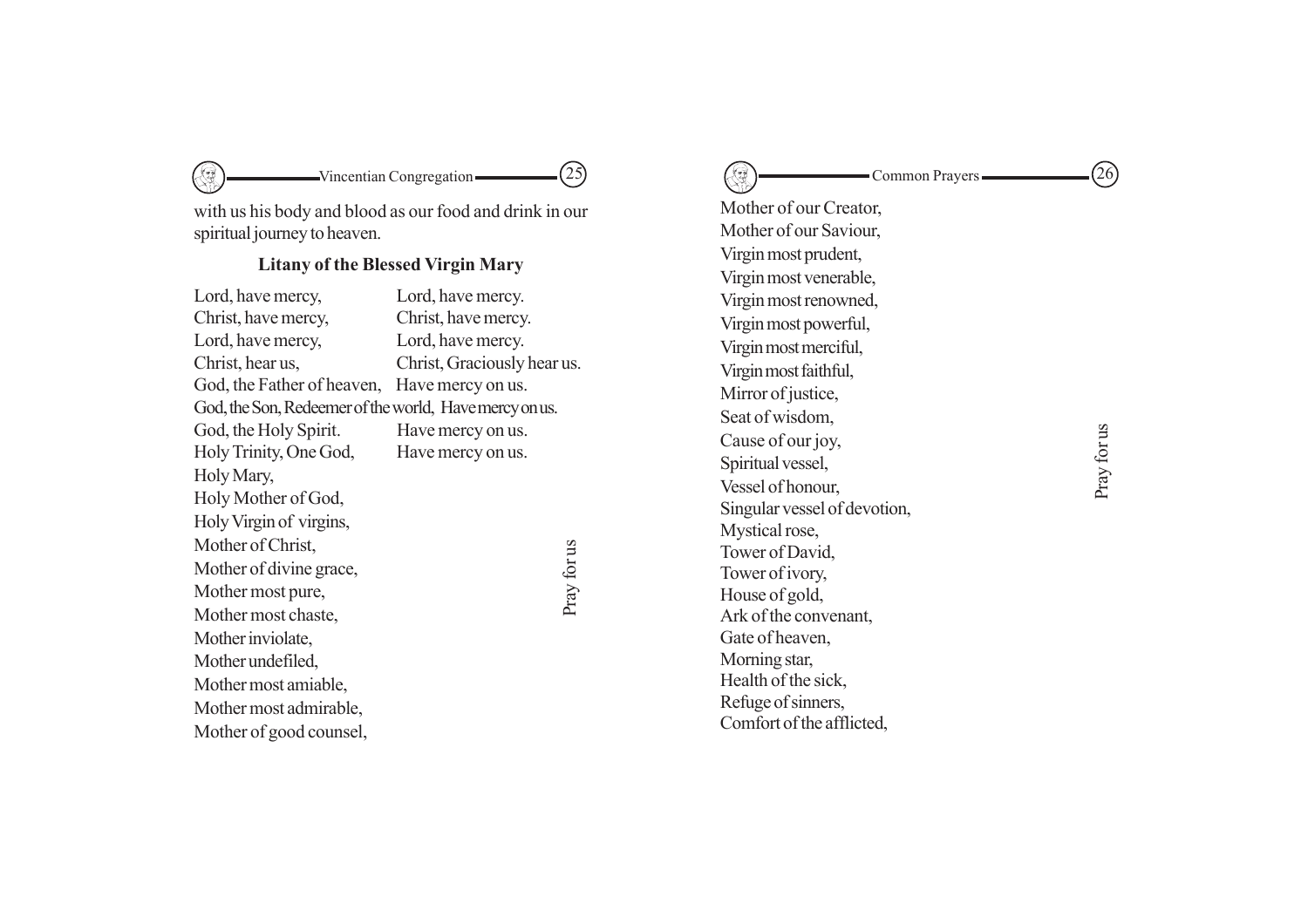# Vincentian Congregation  $(27)$

| Help of Christians,                                     |             |
|---------------------------------------------------------|-------------|
| Queen of Angels,                                        |             |
| Queen of Patriarchs,                                    |             |
| Queen of Prophets,                                      |             |
| Queen of Apostles,                                      | Pray for us |
| Queen of Martyrs,                                       |             |
| Queen of virgins,                                       |             |
| Queen of all Saints,                                    |             |
| Queen conceived without original sin,                   |             |
| Queen assumed into heaven,                              |             |
| Queen of the most Holy Rosary,                          |             |
| Queen of Peace,                                         |             |
| Lamb of God who takes away the sins of the world, spare |             |
| us, O Lord.                                             |             |
| Lamb of God who takes away the sins of the world, gra-  |             |
| ciously hear us, O Lord.                                |             |
| Lamb of God who takes away the sins of the world, have  |             |
| mercy on us, O Lord.                                    |             |
|                                                         |             |

We have recourse to your protection, holy mother of God, reject not the prayers we send up to you in our necessities, but deliver us always from all dangers, O glorious and Blessed Virgin.

Pray for us, O holy Mother of God,

That we may be made worthy of the promises of Christ.

27 28

*Let us pray:* Defend O Lord, we beseech you, by the intercession of Blessed Mary, ever Virgin, this your family from all adversity; and mercifully protect us, who prostrate ourselves before you with all our hearts, from the snares of the enemy through Christ our Lord. Amen

# **Hail Holy Queen**

Hail, Holy Queen,/ mother of mercy,/ our life our sweetness, and our hope,/ to you do we cry, poor banished children of Eve; to you do we send up our sighs,/ mourning and weeping/ in this vale of tears. Turn then,/ most gracious advocate,/ your eyes of mercy towards us,/ and after this our exile,/ show unto us the blessed fruit of your womb, Jesus. O clement, O loving, O sweet Virgin Mary.

Pray for us, O Holy Mother of God, that we may be made worthy of the promises of Christ.

*Let us pray:* Almighty and eternal God, you have ordained from all eternity, the Blessed Virgin Mary to be the worthy dwelling place of your beloved Son, by the power of the Holy Spirit. Grant, we beseech you, that we who rejoice over her merits, may be preserved by her intercession from all the dangers of the world and eternal death. This we ask through Christ Our Lord. Amen.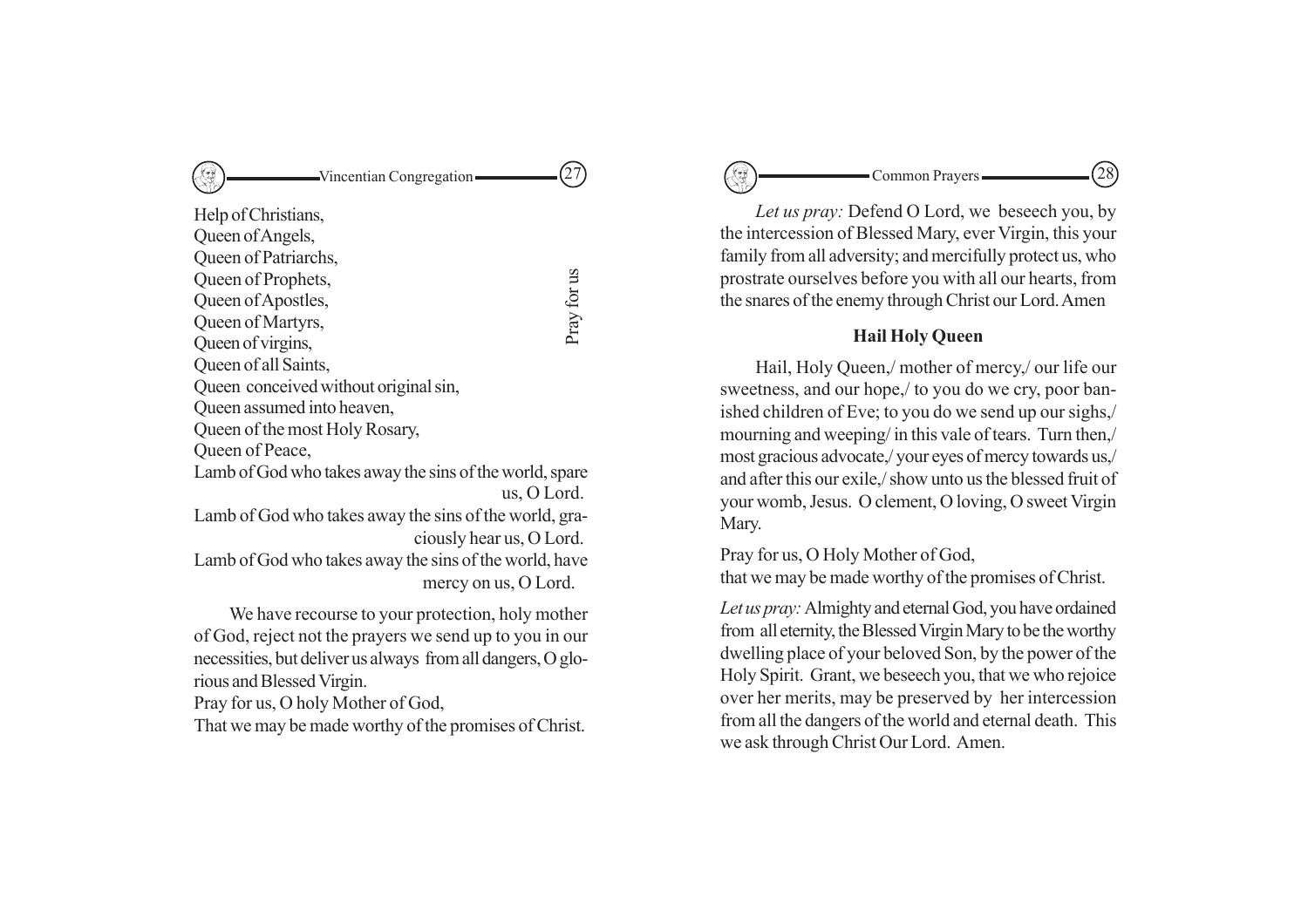

# **Prayer to St. Joseph**

O Faithful guardian and Father of Virgins, Blessed Joseph to whom was confided the care of Jesus and Mary, the Queen of Virgins, we most humbly supplicate you, by the love you do bear for Jesus and Mary, to obtain for us that, being preserved from every stain of sin for our whole life, we may be ever able to serve them with unspotted purity of mind and body. Amen.

Our Father... Hail Mary ... Glory be...

# **Prayer to the Guardian Angels**

Our guardian angels watch over us who are entrusted to your care by the Grace of God, this day and at the time of our death.

Our Patron Saints, Holy Apostles Peter, Paul and Thomas, pray for us that we may always find favor with God.

Our Father ..., Hail Mary ..., Glory be ...

# **Prayer for the Departed Souls**

May the souls of the faithful departed through the mercy of God, rest in peace.

Eternal Father,/ have mercy on them/ by the merits of



the most precious Blood/ of our Lord Jesus Christ. Our Father ..., Hail Mary ..., Glory be ...

(3 times)

# **For the Mission**

Our Father ..., Hail Mary ..., Glory be ... St. Thomas the Apostle, pray for us. St. Therese of Child Jesus, pray for us. St. Francis Xavier, pray for us. St. Vincent de Paul, pray for us.

**Remember, O Mary** (Prayer of St. Bernard)

Remember, O most gracious Virgin Mary,/ that never was it known,/ that anyone who fled to your protection,/ implored your help/ and sought your intercession/ was left unaided. Inspired with this confidence,/ I fly unto you, O virgin of virgins, my mother. To you I come,/ before you I stand,/ sinful and sorrowful. O Mother of the Word Incarnate,/ despise not my petitions,/ but in your mercy, hear and answer me. Amen.

# **Rosary of the Sacred Heart**

Soul of Christ – sanctify me. Body of Christ – save me.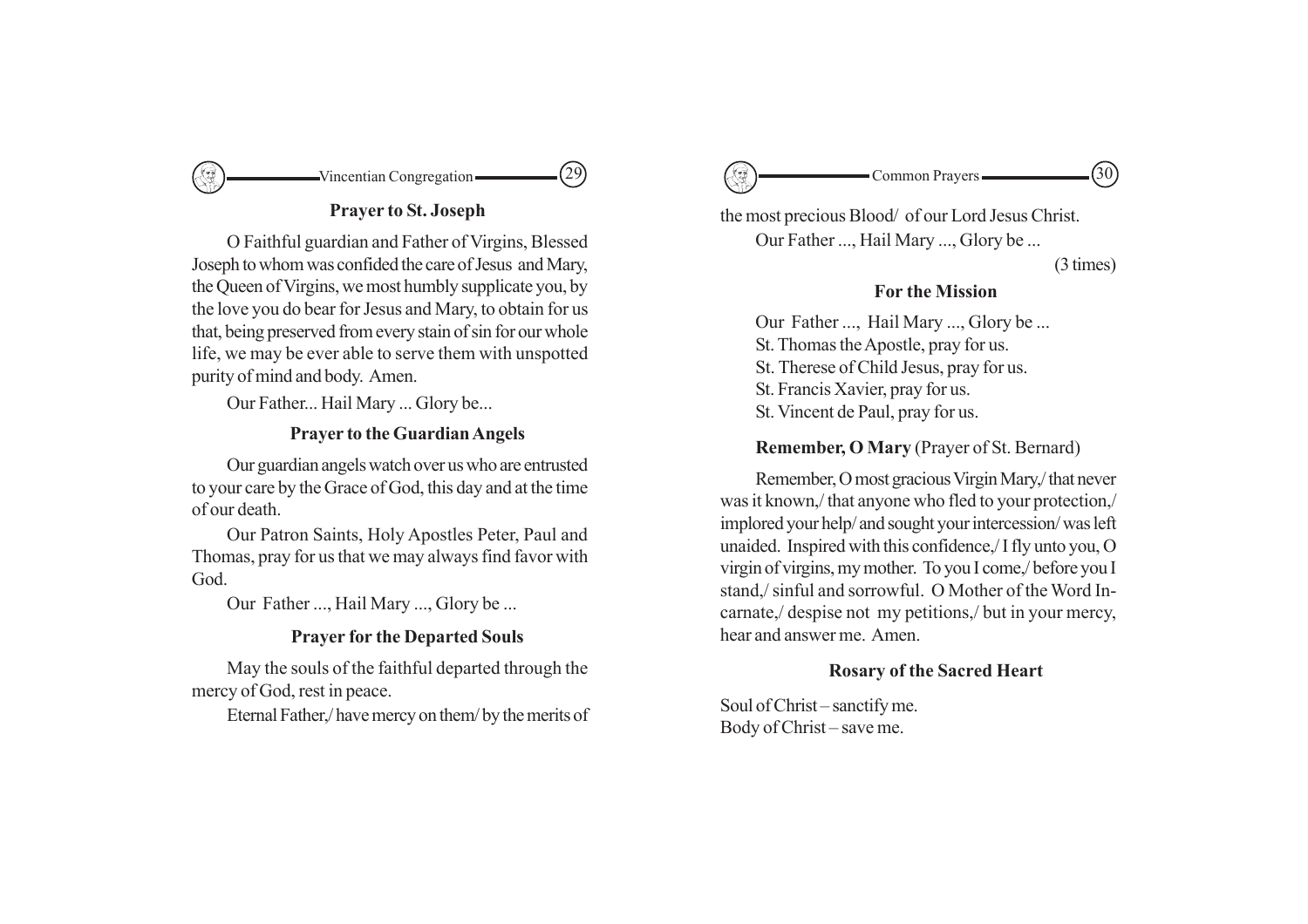$\longleftarrow$  Vincentian Congregation  $\longleftarrow$  (31) S

Blood of Christ – inebriate me. Water from the side of Christ – wash me. Passion of Christ – strengthen me. O good Jesus – hear me. Within your wounds – hide me. Permit me not – to be separated from you. From the malignant enemy – defend me. At the hour of my death – call me, and bid me come to you. That with your saints – I may praise you for ever and ever. Amen. Jesus meek and humble of heart – make my heart like unto yours. Sweet heart of Jesus – be my love. [10 times] Sweet heart of Mary – be my salvation. Jesus, meek and humble of heart – make my heart like unto yours.

Sacred heart of Jesus – have mercy on us. Immaculate heart of Mary – pray for us. Our Lady of sacred heart – pray for us. May the sacred heart of Jesus – be everywhere loved. Sacred Heart of Jesus suffering the agony of death– have mercy on the dying.

Common Prayers  $\qquad \qquad \qquad \qquad \textbf{(32)}$ 

# **Litany of the Sacred Heart**

| Lord, have mercy,                                        | Lord, have mercy.           |                  |
|----------------------------------------------------------|-----------------------------|------------------|
| Christ, have mercy,                                      | Christ, have mercy.         |                  |
| Lord, have mercy,                                        | Lord, have mercy.           |                  |
| Christ, hear us,                                         | Christ, graciously hear us. |                  |
| God, the Father of heaven,                               | Have mercy on us.           |                  |
| God, the Son, Redeemer of the world,                     |                             |                  |
| God, the Holy Spirit,                                    |                             |                  |
| Holy, Trinity, One God,                                  |                             |                  |
| Heart of Jesus, Son of the Eternal Father,               |                             | Have mercy on us |
| Heart of Jesus, formed by the Holy Spirit in             |                             |                  |
| the womb of the Virgin Mary,                             |                             |                  |
| Heart of Jesus, substantially united to the Word of God, |                             |                  |
| Heart of Jesus, of infinite majesty,                     |                             |                  |
| Heart of Jesus, sacred temple of God,                    |                             |                  |
| Heart of Jesus, tabernacle of the Most High,             |                             |                  |
| Heart of Jesus, house of God and gate of heaven,         |                             |                  |
| Heart of Jesus, burning furnace of charity,              |                             |                  |
| Heart of Jesus, abode of justice and love                |                             |                  |
| Heart of Jesus, full of goodness and love,               |                             |                  |
| Heart of Jesus, fountain of all virtues,                 |                             | Have mercy on us |
| Heart of Jesus, most worthy of all praise,               |                             |                  |
| Heart of Jesus, king and centre of all hearts,           |                             |                  |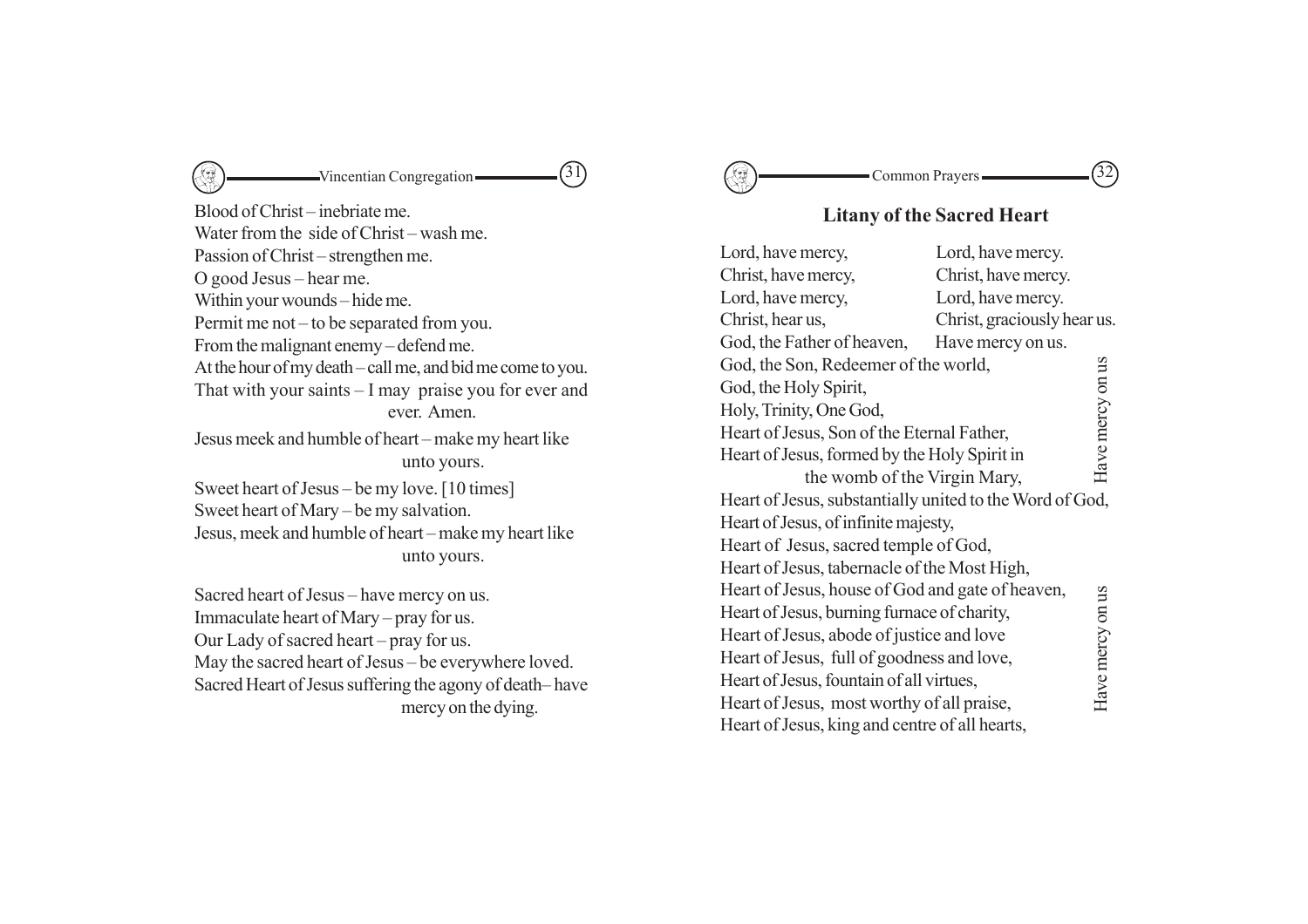Vincentian Congregation Common Prayers

Heart of Jesus, in whom are all the treasures of wisdom and knowledge, Heart of Jesus, in whom dwells the fulness of divinity,

Heart of Jesus, in whom the Father was well pleased, Heart of Jesus, of whose fulness we have all received, Heart of Jesus, desire of the everlasting hills, Heart of Jesus, patient and most merciful, Heart of Jesus, enriching all who invoke you, Heart of Jesus, fountain of life and holiness, Heart of Jesus, propitiation of our sins, Heart of Jesus, loaded down with human hatred, Heart of Jesus, bruised for our offences, Heart of Jesus, obedient unto death, Heart of Jesus, pierced with a lance, Heart of Jesus, source of all consolation, Heart of Jesus, our life and resurrection, Heart of Jesus, our peace and reconciliation, Heart of Jesus, victim for our sins, Heart of Jesus, salvation of those who trust in you, Heart of Jesus, hope of those who die in you,

Heart of Jesus, delight of all Saints, Lamb of God who takes away the sins of the world,

Spare us, O Lord.

Have mercy on us Have mercy on us

Lamb of God who takes away the sins of the world, Graciously hear us, O Lord. Lamb of God who takes away the sins of the world, Have mercy on us, O Lord. Jesus, meek and humble of heart, Make our hearts like unto yours.

*Let us pray:* O Almighty and eternal God, look upon the heart of your dearly beloved Son, and upon the praise and satisfaction He offers you in the name of sinners and for those who seek your mercy; be you appeased and grant us pardon in the name of the same Jesus Christ, your Son, who lives and reigns with you in the unity of the Holy Spirit, world without end. Amen.

# **Act of Consecration to the Sacred Heart of Jesus** *(on First Fridays)*

Most sweet Jesus, Redeemer of the human race, look down upon us, who humbly prostrate before your altar. We are yours, and yours we wish to be. But, to be more surely united with you, behold each one of us, who freely consecrate ourselves today to your most Sacred Heart. Many indeed have never known you; many, despising your precepts, have also rejected you. Have mercy on them

Common Prayers  $\qquad \qquad (34)$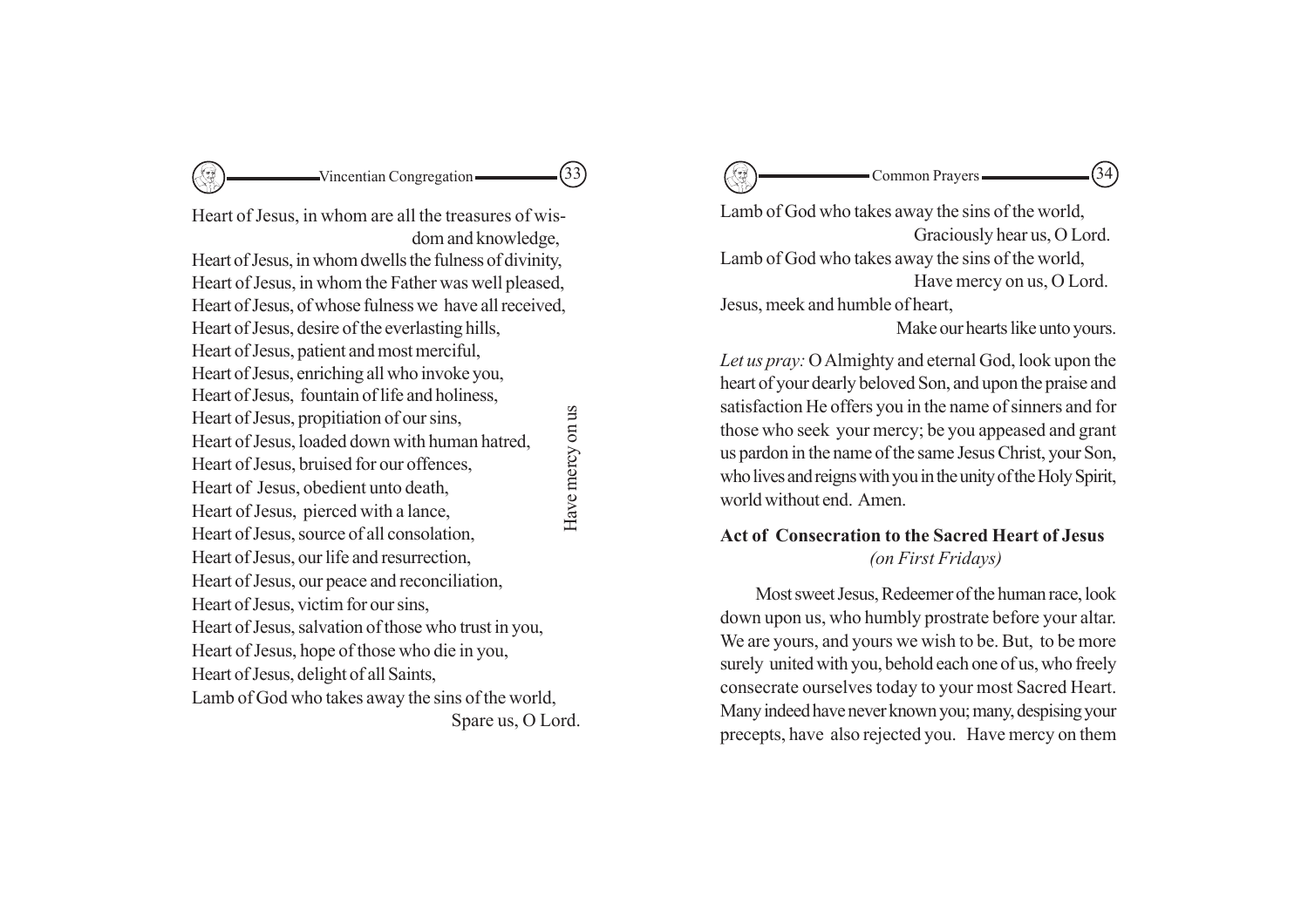$\sim$ Vincentian Congregation  $\sim$  (35)

all, most merciful Jesus, and draw them to your Sacred **Heart**.

Be you king, O Lord, not only of the faithful who have never forsaken you, but also of the prodigal children who have abandoned you; grant that they may quickly return to their Father's house lest they die of wretchedness and hunger.

Be you King of those who are deceived by erroneous opinions or whom discord keeps aloof, and call them back to the harbour of truth and unity of faith, so that soon there may be one flock and one Shepherd.

Grant, O Lord, to your Church assurance of freedom and immunity from harm; give peace and order to all nations, and make the earth resound from pole to pole with one cry; Praise to the Divine Heart that has wrought our salvation. To it be glory and honour forever. Amen.

# **Act of Consecration to the Immaculate Heart of Mary** *(on First Saturdays)*

Most dear Mother Mary, help of Christians, hope of the human race, intercede for the world heading towards destruction because of pride, lack of faith and other evils. Today the Church, the mystical body of your Son is persecuted in many places and besieged with erroneous doctrines. Intercede for the Church, for our Pope, bishops, priests and the faithful all over the world.

Common Prayers

With the Church and the world today we offer and consecrate ourselves to your Immaculate Heart, so that you may keep us and the world in an embrace of peace, harmony and prayers. Give new life to the Church.

Make us grow in holiness, and increase our zeal for reading and spreading the Word of your Divine Son. Help us and guide us O immaculate Virgin Mother and receive the offering of ourselves and keep us in your heart safe from the evils of the world. Amen.

# **Novena Prayer to St. Vincent De Paul**

St. Vincent De Paul, our Heavenly Patron, the holy virtue of innocence helped you to be free from all deceits and seek the glory of God in everything and thus to attain the everlasting glory; by your powerful intercession obtain for us an ardent love for innocence and sincerity of heart in serving God.

1 Our Father .... 1 Hail Mary... 1 Glory be...

St. Vincent De Paul, our Heavenly Patron, you were

$$
\overbrace{\phantom{1361}}(36)
$$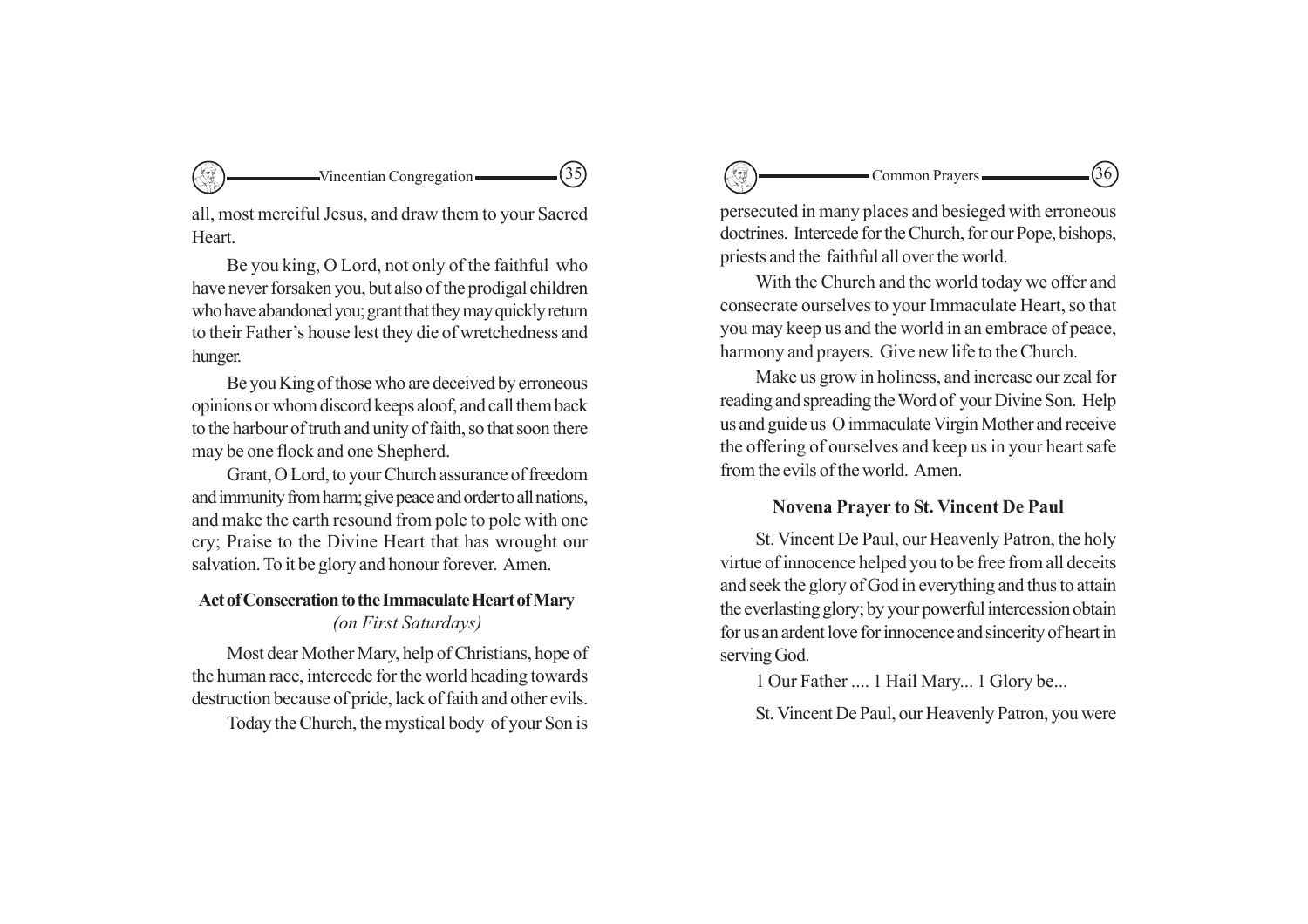

crowned with glory in heaven because of your deep humility; intercede for us that we may conquer our pride and being aware of our weaknesses, flee worldly fame and do what is pleasing in the sight of God and seek His recognition only.

1 Our Father... 1 Hail Mary .. 1 Glory be ...

St. Vincent De Paul, our Heavenly Patron, you were loved by God and men because of your meekness of heart by which you converted many sinners; intercede for us that we may become meek and humble in heart and actions and be inspiring examples to our neighbours.

1 Our Father.. 1 Hail Mary... 1 Glory be ....

St. Vincent De Paul, our Heavenly Patron, you practiced the great virtue of mortification to imitate Christ more closely; intercede for us that we may resist the desires of flesh and live a life of mortification guided by the Holy Spirit.

1 Our Father ... 1 hail Mary .. 1 Glory be..

St. Vincent De Paul, our Heavenly Patron, filled with zeal for the souls you worked for the glory of God and salvation of the Souls; in the name of the innumerable souls in heaven because of your efforts, we implore you to obtain

Common Prayers  $\qquad \qquad \qquad \qquad \textbf{(38)}$ 

for us a burning zeal for the salvation of the souls and the grace even to sacrifice our life for the glory of God.

1 Our Father ... 1 Hail Mary ... 1 Glory be ....

That we may be made worthy of the promises of Christ: St. Vincent Pray for us.

*Let us pray:* O God who, for the salvation of the poor and the instruction of the clergy, has instituted a new community in your Church by means of St. Vincent, grant us the grace that animated by the same spirit, we may love what he loved and practise what he taught. We make this prayer through Christ our Lord who lives and reigns with you and the Holy Spirit one God for ever and ever. Amen.

# **Litany of St. Vincent De Paul**

#### *(after meditation on the day of monthly recollection)*

| Lord, have mercy,                               |  |  |
|-------------------------------------------------|--|--|
| Christ, have mercy.                             |  |  |
| Lord, have mercy.                               |  |  |
| Christ, graciously hear us.                     |  |  |
| God, the Father of heaven,<br>have mercy on us. |  |  |
| God, the Son, Redeemer of the world,            |  |  |
|                                                 |  |  |

have mercy on us.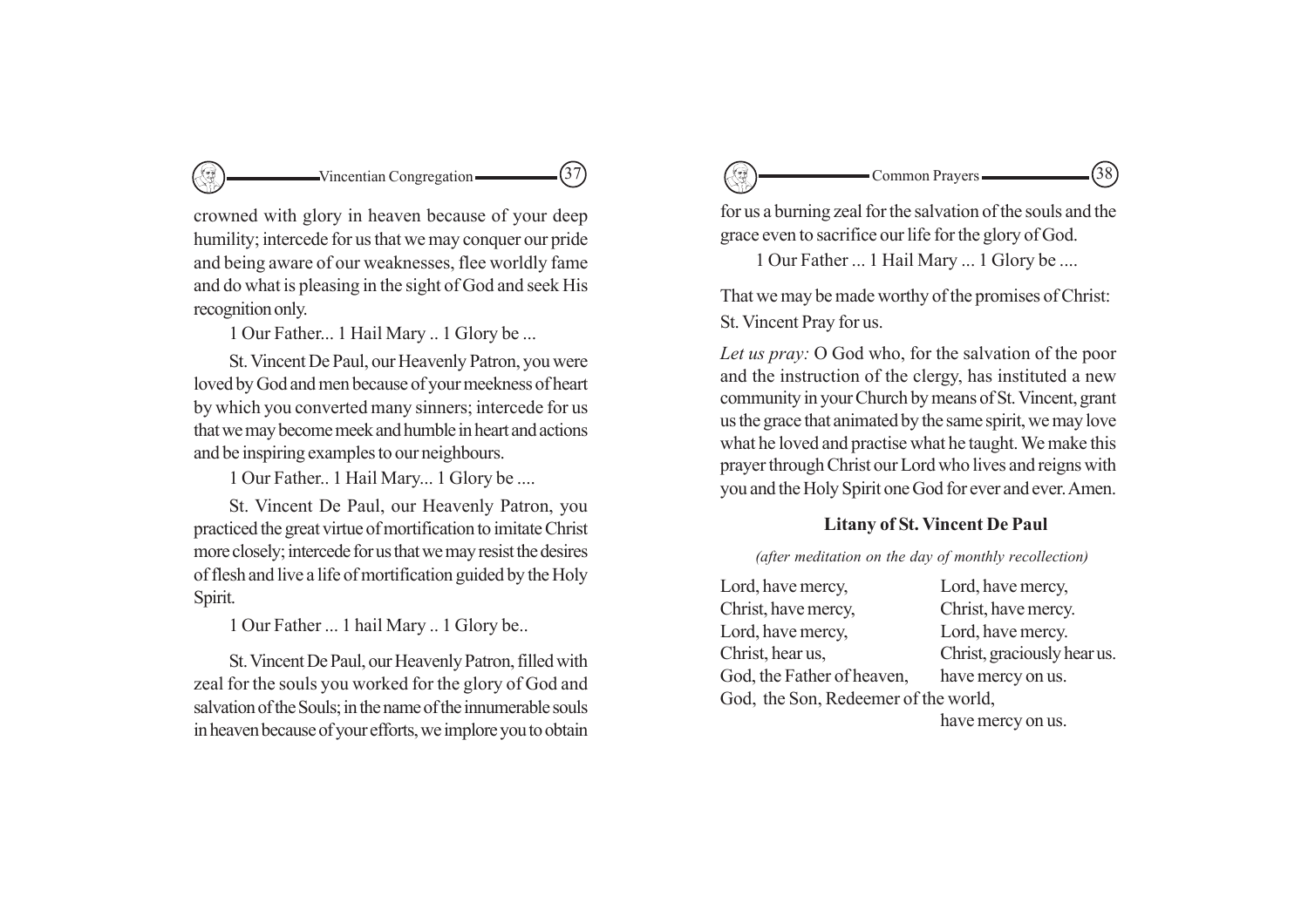| (39)                                                                                                                                                                                                                                                                                                                                                                                                                              | 40                                                                                                                                                                                                                                                                                                                                                                                                                                                                                     |
|-----------------------------------------------------------------------------------------------------------------------------------------------------------------------------------------------------------------------------------------------------------------------------------------------------------------------------------------------------------------------------------------------------------------------------------|----------------------------------------------------------------------------------------------------------------------------------------------------------------------------------------------------------------------------------------------------------------------------------------------------------------------------------------------------------------------------------------------------------------------------------------------------------------------------------------|
| $\mathbb{S}$                                                                                                                                                                                                                                                                                                                                                                                                                      | - Common Prayers -                                                                                                                                                                                                                                                                                                                                                                                                                                                                     |
| -Vincentian Congregation-                                                                                                                                                                                                                                                                                                                                                                                                         | 신경                                                                                                                                                                                                                                                                                                                                                                                                                                                                                     |
| God, the Holy Spirit,<br>have mercy on us.<br>Holy Trinity, One God,<br>have mercy on us.<br>Holy Mary,<br>St. Vincent,<br>St. Vincent, filled with wisdom from youth,<br>St. Vincent, compassionate even in childhood,<br>St. Vincent, a simple shepherd chosen to conduct<br>the people of God,<br>St. Vincent, free even in captivity,<br>St. Vincent, the just man living by faith,<br>St. Vincent, secure in Christian hope, | St. Vincent, heroic through obedience,<br>St. Vincent, hard-working from youth,<br>St. Vincent, avoiding even the appearance of evil,<br>St. Vincent, most zealous in aspiring to perfection,<br>St. Vincent, unmoved as a rock in the stormy sea of<br>this world,<br>St. Vincent, constant in true wisdom as the sun in its<br>course,<br>St. Vincent, most patient in adversity,<br>St. Vincent, most forbearing and forgiving,<br>for us<br>St. Vincent, docile son of the Church, |
| Pray for us                                                                                                                                                                                                                                                                                                                                                                                                                       | Pray                                                                                                                                                                                                                                                                                                                                                                                                                                                                                   |
| St. Vincent, inflamed with the fire of charity,                                                                                                                                                                                                                                                                                                                                                                                   | St. Vincent, united even until death to the Chair of St.                                                                                                                                                                                                                                                                                                                                                                                                                               |
| St. Vincent, truly simple, upright and fearing God,                                                                                                                                                                                                                                                                                                                                                                               | Peter,                                                                                                                                                                                                                                                                                                                                                                                                                                                                                 |
| St. Vincent, true disciple of Christ, meek and humble of                                                                                                                                                                                                                                                                                                                                                                          | St. Vincent, firmly opposed to profane novelties,                                                                                                                                                                                                                                                                                                                                                                                                                                      |
| heart,                                                                                                                                                                                                                                                                                                                                                                                                                            | St. Vincent, sent to evangelize the poor,                                                                                                                                                                                                                                                                                                                                                                                                                                              |
| St. Vincent, perfectly mortified in body and mind,                                                                                                                                                                                                                                                                                                                                                                                | St. Vincent, tender and devoted father of ecclesiastics,                                                                                                                                                                                                                                                                                                                                                                                                                               |
| St. Vincent, animated with the Spirit of Jesus Christ,                                                                                                                                                                                                                                                                                                                                                                            | St. Vincent, wise founder of the Congregation of the                                                                                                                                                                                                                                                                                                                                                                                                                                   |
| St. Vincent, most zealous for the glory of God,                                                                                                                                                                                                                                                                                                                                                                                   | Mission,                                                                                                                                                                                                                                                                                                                                                                                                                                                                               |
| St. Vincent, ardent in seeking souls,                                                                                                                                                                                                                                                                                                                                                                                             | St. Vincent, prudent institutor of the company of                                                                                                                                                                                                                                                                                                                                                                                                                                      |
| St. Vincent, declared enemy of the world and its                                                                                                                                                                                                                                                                                                                                                                                  | Daughters of Charity,                                                                                                                                                                                                                                                                                                                                                                                                                                                                  |
| maxims,                                                                                                                                                                                                                                                                                                                                                                                                                           | St. Vincent, who formed your children to every species                                                                                                                                                                                                                                                                                                                                                                                                                                 |
| St. Vincent, rich in Christian poverty,                                                                                                                                                                                                                                                                                                                                                                                           | of good works,                                                                                                                                                                                                                                                                                                                                                                                                                                                                         |
| St. Vincent, like to the angels in purity,                                                                                                                                                                                                                                                                                                                                                                                        | St. Vincent, profuse in liberality to the poor,                                                                                                                                                                                                                                                                                                                                                                                                                                        |

| course,   |     |
|-----------|-----|
|           | g   |
| ir of St. | ĬŌ, |
| Peter,    |     |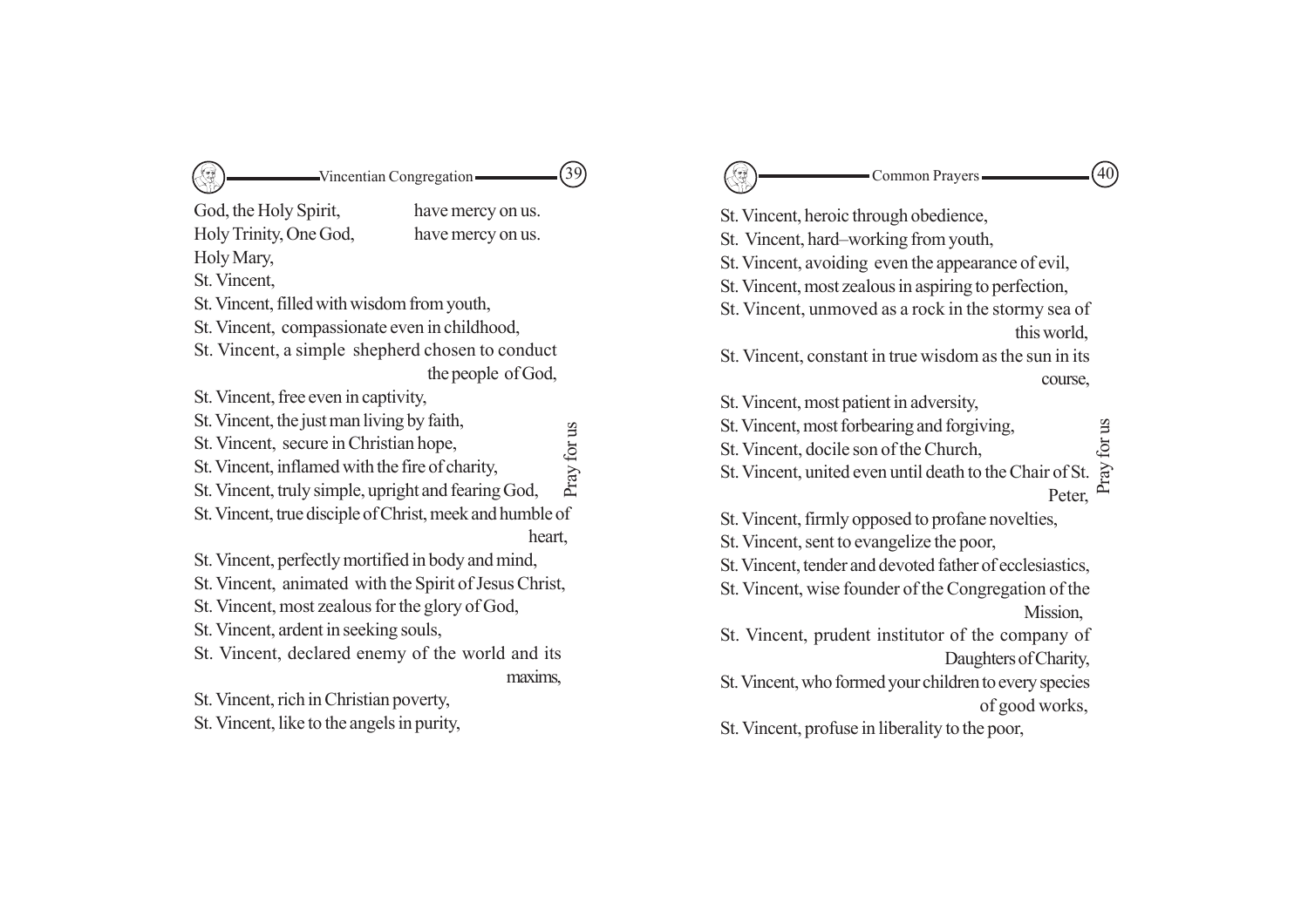# -Vincentian Congregation ————————————————————

St. Vincent, fervent in prayer and in the ministry of the **Word** 

St. Vincent, assiduous imitator of the life and virtues of Christ,

St. Vincent, faithful to the end,

St. Vincent, whose death was precious in the sight of the Lord,

St. Vincent, happy in the eternal possession of truth and charity,

St. Vincent, as faithful children may we walk in the

footsteps of our Father,

Lamb of God who takes away the sins of the world, Pray f

Spare us, O Lord.

Lamb of God who takes away the sins of the world, Graciously hear us, O Lord.

Lamb of God who takes away the sins of the world, Have mercy on us, O Lord.

The Lord has led the just man through right way,

And showed unto him the kingdom of God.

*Let us pray:* O God, you have instituted a new family in your Church through St.Vincent, to labour therein for the salvation of the poor and the sanctification of the clergy. Grant, we beseech you, that being filled with his spirit, we 41 42

may love what he loved and practise what he taught, through Jesus Christ Our Lord. Amen.

# **WAY OF THE CROSS**

In the name of the Father, and of the Son, and of the Holy Spirit. Amen.

Lord Jesus, your cross is at the heart of our Christian vocation. Once again, we come to contemplate your cross and suffering.Grant us the gift of living more profoundly the mystery of our salvation. In meditating on your passion, we also see how you live and suffer even today in our brothers and sisters.

Teach us, how to walk together with you in this world, so that we may come to know the power of your resurrection. Amen.

# **First Station**

*Jesus is condemned to death*

Leader : We adore you, O Christ, and we bless you. All : Because by your holy Cross you have redeemed the world.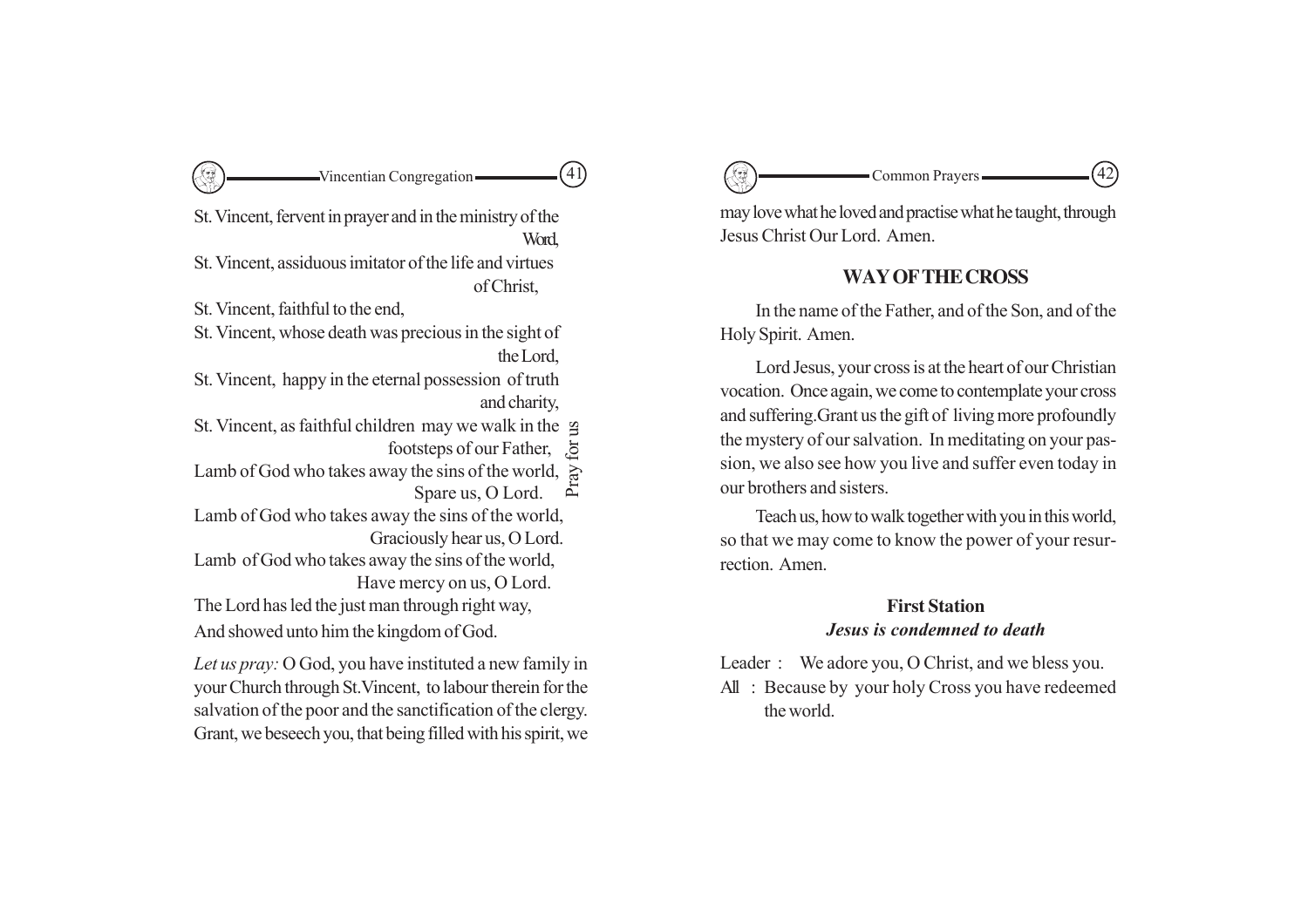# $\sim$ Vincentian Congregation  $\sim$  (43)

Leaving the house of Caiphas, where he had been blasphemed, and the house of Herod, where he had been mocked, Jesus is dragged before Pilate, his back torn with scourges, his head crowned with thorns; and he, who on the last day will judge the living and the dead, is himself condemned to a disgraceful death.

*Let us pray:* It was for us that you suffered, O blessed Jesus; it was for our sins you were condemned to die. Lord, grant that we may detest them from the bottom of our hearts, and by this repentance obtain your mercy and pardon.

Leader : Have mercy on us, O Lord.

All : Have mercy on us.

Holy Mother,/ imprint on my heart/ the sacred wounds of the crucified Lord.

# **Second Station** *Jesus carries the cross to Calvary*

Leader : We adore you, O Christ, and we bless you.

All : Because by your holy Cross you have redeemed the world.

A heavy cross is laid upon the bruised shoulders of Jesus. He receives it with meekness, nay, with secret joy,

Common Prayers  $\qquad \qquad \qquad \qquad \textbf{(44)}$ 

for it is the instrument with which he is to redeem the world.

*Let us pray:* O Jesus, grant us,by virtue of your cross, to embrace with meekness and cheerful submission the difficulties of our state, and to be ever ready to take up our cross and follow you.

Leader : Have mercy on us, O Lord. All : Have mercy on us.

Holy Mother,/ imprint on my heart/ the sacred wounds of the crucified Lord.

# **Third Station**

# *Jesus falls the first time*

Leader : We adore you, O Christ, and we bless you.

All : Because by your holy Cross you have redeemed the world.

Bowed down under the weight of the cross, Jesus slowly sets forth, on the way to Calvary, amidst the mockeries and insults of the crowd. His agony in the garden has exhausted his body; he is sore with blows and wounds; his strength fails him; he falls to the ground under the cross. *Let us pray:* O Jesus, who for our sins did bear the heavy burden of the cross and fell under its weight, may the thought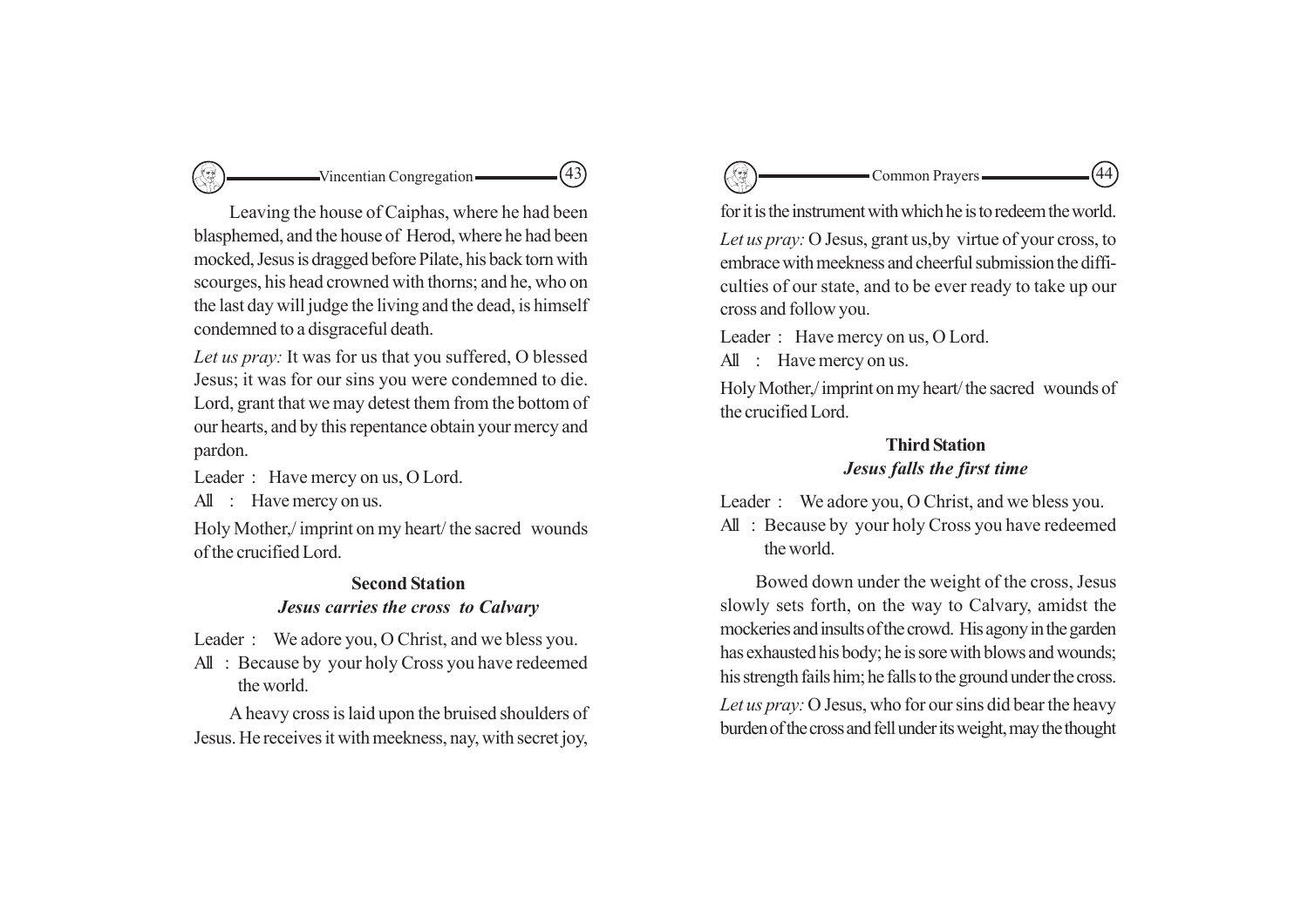

of your sufferings make us watchful over ourselves, and save us from any grievous fall into sin.

Leader : Have mercy on us, O Lord.

All : Have mercy on us.

Holy Mother,/ imprint on my heart/ the sacred wounds of the crucified Lord.

# **Fourth Station** *Jesus meets his mother*

Leader : We adore you, O Christ, and we bless you.

All : Because by your holy Cross you have redeemed the world.

Picture to yourself this touching scene -- the eyes of the mother and the son meet. What a meeting must that have been! What a sword of anguish must have pierced that mother's heart! What must have been the compassion of the son for his holy mother!

*Let us pray:* O Jesus, by the compassion which you felt for your mother, have compassion on us, and give us a share in her intercession. O Mary, most afflicted Mother, intercede for us, that through the sufferings, of your Son we may be delivered from the wrath to come.

Leader : Have mercy on us, O Lord. All : Have mercy on us. Holy Mother,/ imprint on my heart/ the sacred wounds of the crucified Lord. Common Prayers  $\qquad \qquad \qquad \qquad \qquad \qquad \qquad \qquad \textbf{(46)}$ 

# **Fifth Station**

*Simon the Cyrenean helps Jesus to carry the Cross*

Leader : We adore you, O Christ, and we bless you.

All : Because by your holy Cross you have redeemed the world.

As the strength of Jesus fails, and he is unable to proceed, the executioners seize and compel Simon of Cyrene to carry his cross. The virtue of that cross changed the Cyrenean's heart, and from a compulsory task it became a privilege and a joy.

*Let us pray:* O Lord Jesus, may it be our privilege also to bear your cross; may we glory in nothing else; by it may the world be crucified unto us, and we unto the world; may we never shrink from sufferings, but rather rejoice if we should be counted worthy to suffer for your name's sake.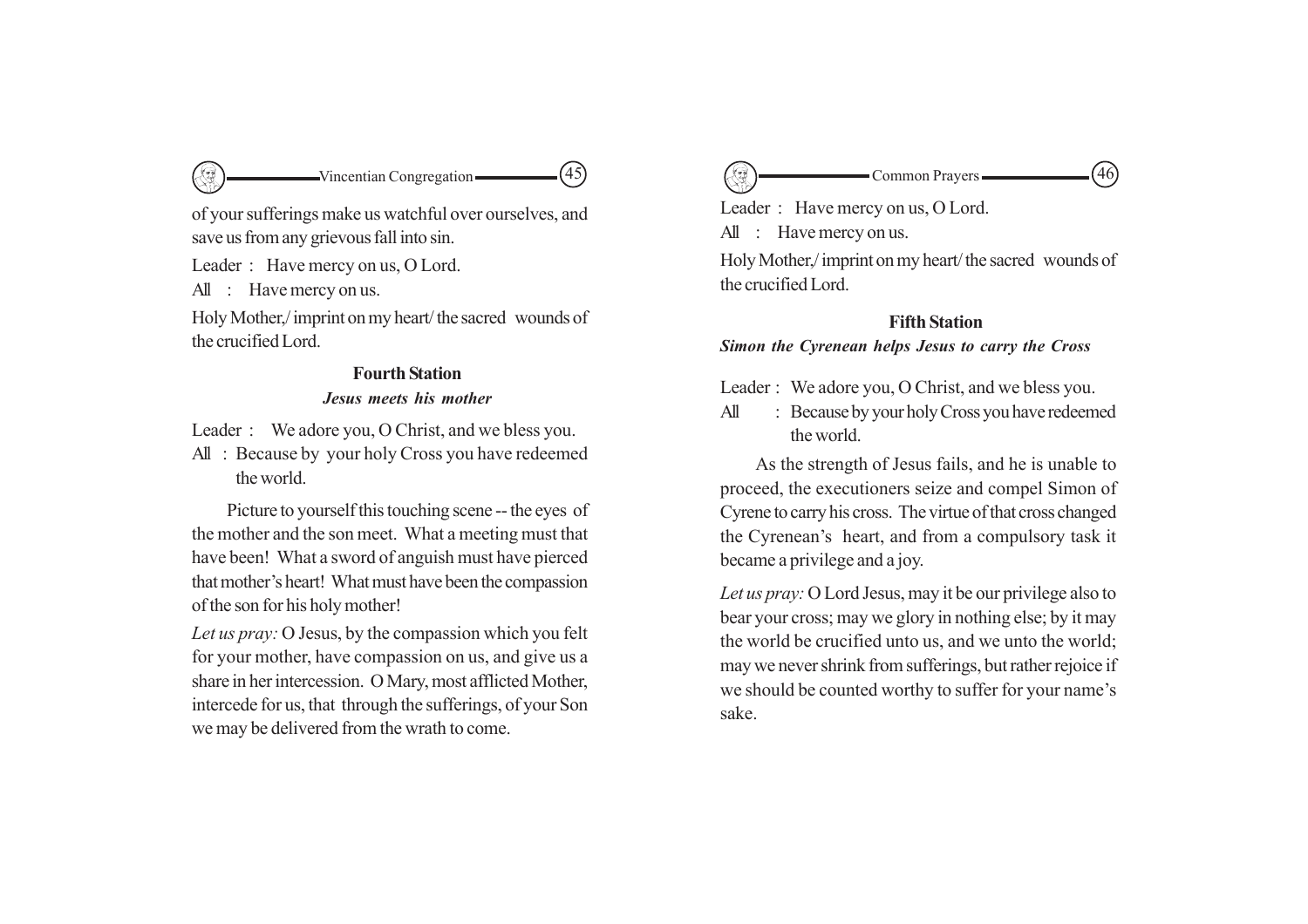

Leader : Have mercy on us, O Lord. All : Have mercy on us. Holy Mother,/ imprint on my heart/ the sacred wounds of the crucified Lord.

# **Sixth Station** *Veronica wipes the face of Jesus*

Leader : We adore you, O Christ, and we bless you.

All : Because by your holy Cross you have redeemed the world.

As Jesus proceeds along the way, covered with sweat and blood, a woman, moved with compassion, makes her way through the crowd, and wipes his face with a handkerchief. As a reward of her piety, the impression of his sacred countenance is miraculously imprinted upon the handkerchief.

*Let us pray:* O Jesus, may the contemplation of your sufferings move us to the deepest compassion, make us hate our sins, and kindle in our hearts more fervent love of you. May your image be graven on our minds until we are transformed into your likeness.

Leader : Have mercy on us, O Lord.



All : Have mercy on us.

Holy Mother,/ imprint on my heart/ the sacred wounds of the crucified Lord.

# **Seventh Station** *Jesus falls the second time*

Leader : We adore you, O Christ, and we bless you.

All : Because by your holy Cross you have redeemed the world.

Due to the pain of his wounds and the loss of blood increasing at every step of his way, again his health fails him, and Jesus falls to the ground a second time.

*Let us pray:* O Jesus, who fell a second time beneath the load of our sins and of your sufferings for our sins, how often have we grieved you by our repeated falls into sin! Lord, may we rather die than ever offend you again!

Leader : Have mercy on us, O Lord.

All : Have mercy on us.

Holy Mother,/ imprint on my heart/ the sacred wounds of the crucified Lord.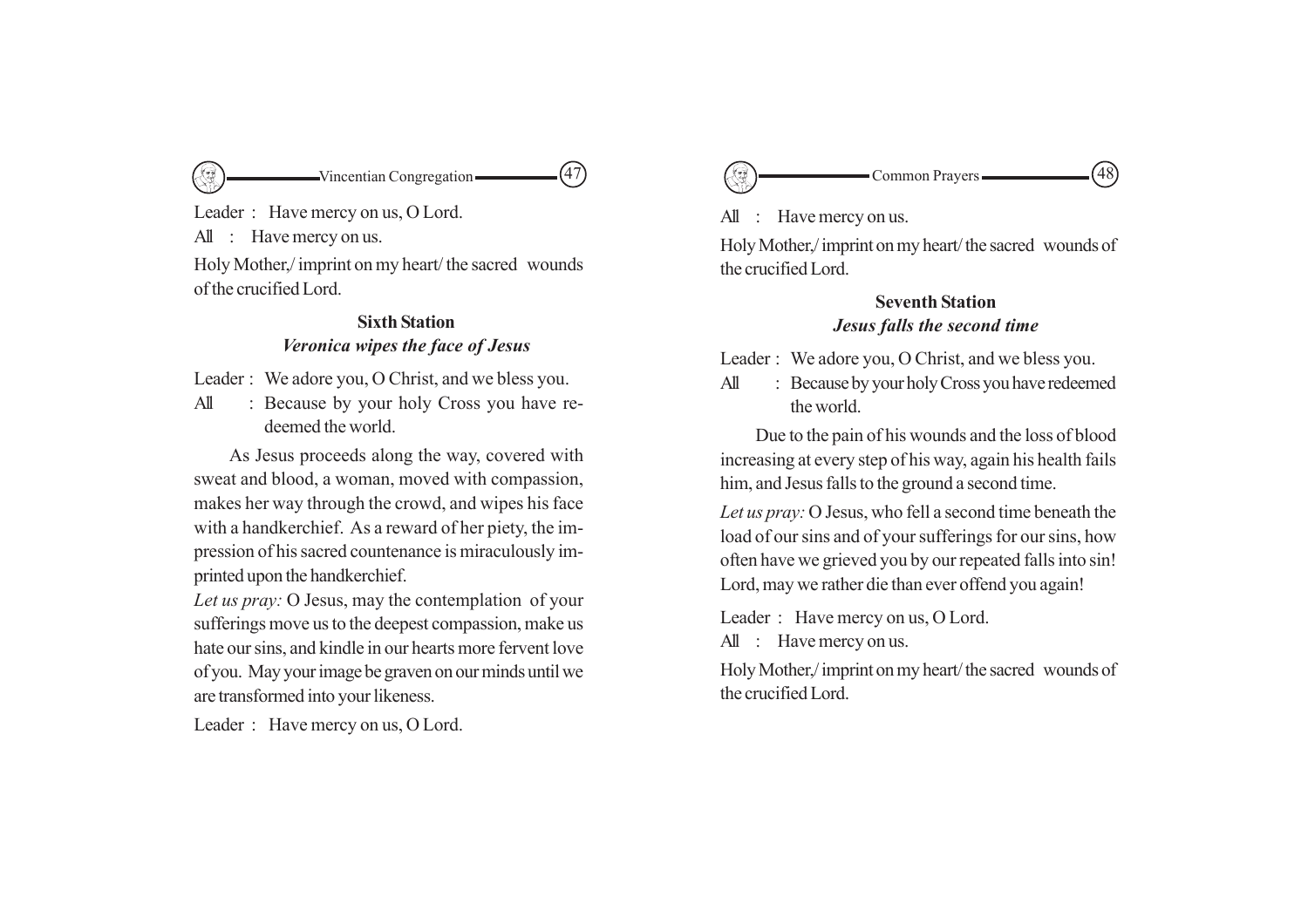

**Eighth Station** *Jesus consoles the women of Jerusalem*

Leader : We adore you, O Christ, and we bless you.

All : Because by your holy Cross you have redeemed the world.

At the sight of the sufferings of Jesus, some holy women in the crowd were so touched with sympathy that they openly bewailed and lamented him. Jesus knowing the things that would befall Jerusalem because of its rejection of him, turned to them, and said: "Daughters of Jerusalem, weep not for me, but weep for yourselves and for your children."

*Let us pray:* O Lord Jesus, we mourn, and will mourn both for you and for ourselves, for your sufferings and for our sins which caused them. Lord, teach us so to mourn that we may be comforted, and escape those dreadful judgement prepared for all who reject you in this life.

Leader : Have mercy on us, O Lord.

All : Have mercy on us.

Holy Mother,/ imprint on my heart/ the sacred wounds of the crucified Lord.



# **Ninth Station** *Jesus falls the third time*

Leader : We adore you, O Christ, and we bless you.

All : Because by your holy Cross you have redeemed the world.

Jesus has now arrived almost at the summit of Calvary; but before he reached the spot where he was to be crucified, his strength again fails him,and he falls the third time, to be again dragged up and goaded onward by the brutal soldiery.

*Let us pray:* O Lord Jesus, we entreat you, by the merits of this your third most painful fall, to pardon our frequent relapses and our long continuance in sin; and may the thought of these your sufferings make us hate our sins more and more.

Leader : Have mercy on us, O Lord.

All : Have mercy on us.

Holy Mother,/ imprint on my heart/ the sacred wounds of the crucified Lord.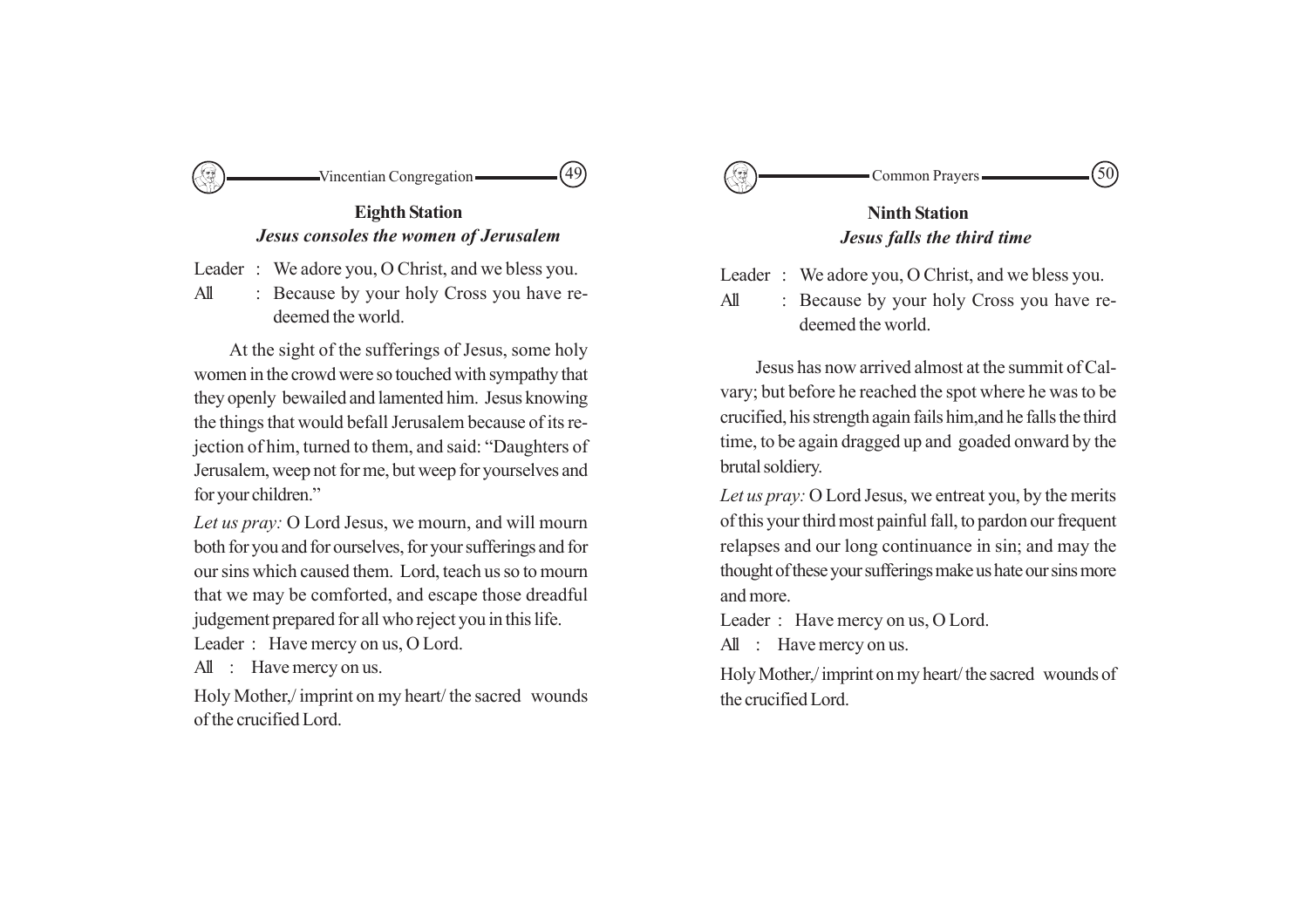

**Tenth Station** *Jesus is stripped of his garments*

Leader : We adore you, O Christ, and we bless you.

All : Because by your holy Cross you have redeemed the world.

Arrived at last at the place of sacrifice, they prepare to crucify him. The executioners stripped Jesus rudely. His garments adhered to his torn flesh are dragged off so roughly that the skin came off with them. The holiest of all stands exposed to the vulgar gaze of the rude and scoffing multitude.

*Let us pray:* O Lord Jesus, you endured this shame for our most shameful deeds. Strip us, we beseech you, of all false shame, conceit and pride, and make us to humble ourselves voluntarily in this life, that we may escape everlasting ignominy in the world to come.

Leader : Have mercy on us, O Lord.

All : Have mercy on us.

Holy Mother,/ imprint on my heart/ the sacred wounds of the crucified Lord.



# **Eleventh Station** *Jesus is nailed to the Cross*

- Leader : We adore you, O Christ, and we bless you.
- All : Because by your holy Cross you have redeemed the world.

The soldiers pushed Jesus down onto the cross. They drove nails into his hands and feet, fixing them to the wood of the cross. The little blood he had, spurted out; there was no resistance. The soldiers then put the cross upright, and planted it into the ground for all the world to see.

*Let us pray:* O Jesus, nailed to the cross, fasten to it our hearts also, that they may be united to you until death shall strike us with its fatal blow, and with our last breath we shall yield up our souls to you.

Leader : Have mercy on us, O Lord.

All : Have mercy on us.

Holy Mother,/ imprint on my heart/ the sacred wounds of the crucified Lord.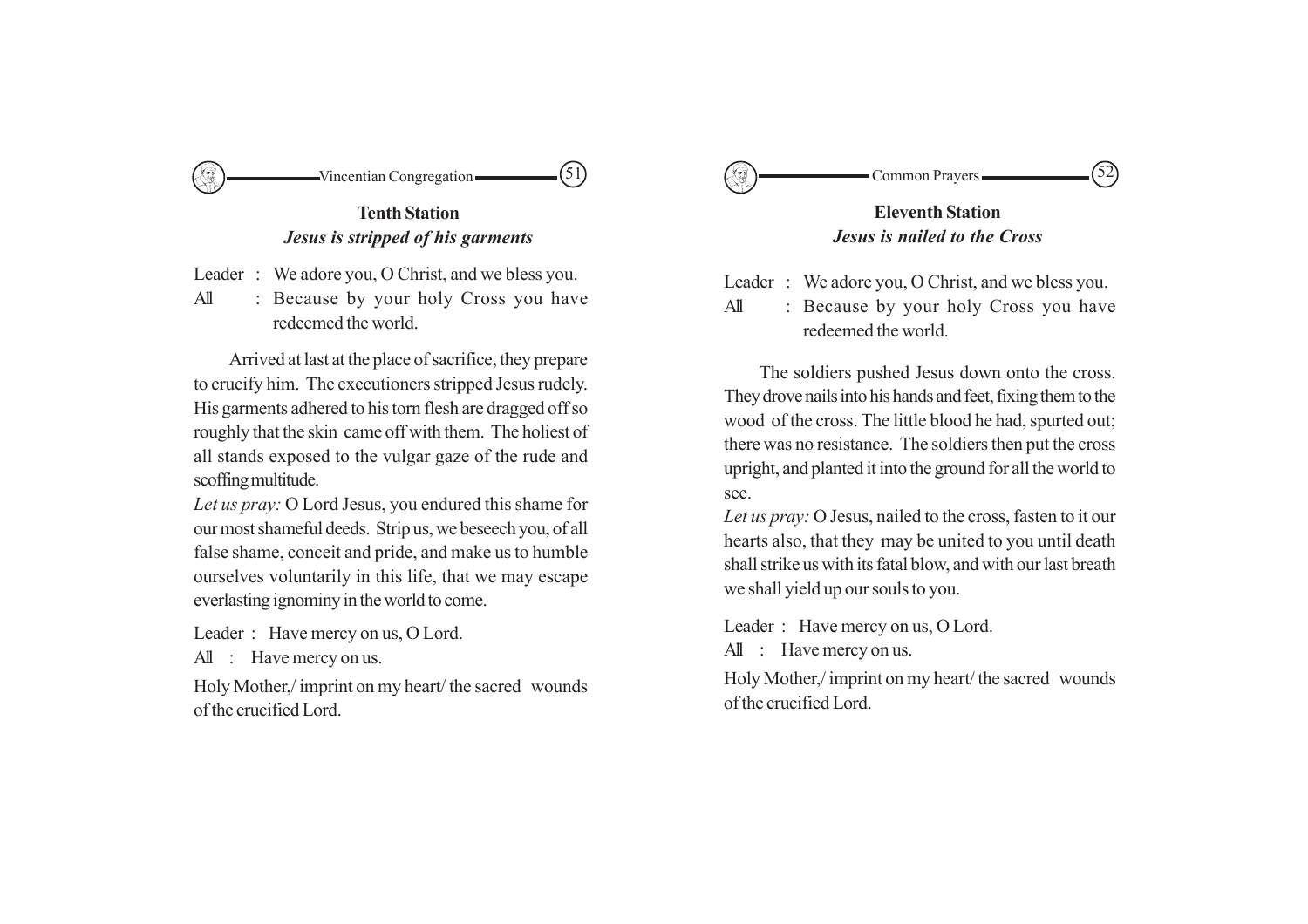

**Twelth Station** *Jesus dies on the cross*

Leader : We adore you, O Christ, and we bless you.

All : Because by your holy Cross you have redeemed the world.

For three hours Jesus has hung upon his transfixed hands; his blood has run in streams down his body and soaked the ground; and, in the midst of excruciating sufferings he has pardoned his murderers, promised the bliss of paradise to the good thief, and committed his blessed mother and beloved disciples to each other's care. All is now consummated, and meekly bowing down his head he gives up his spirit.

*Let us pray:* O Jesus, we devoutly embrace that honoured cross whereon you loved us even unto death. In that death we place all our confidence. Henceforth let us live only for you; and in dying for you, let us die loving you, and in your sacred arms.

Leader : Have mercy on us, O Lord. All : Have mercy on us.

Common Prayers.

Holy Mother,/ imprint on my heart/ the sacred wounds of the crucified Lord.

# **Thirteenth Station** *Jesus is taken down from the cross*

Leader : We adore you, O Christ, and we bless you.

All : Because by your holy Cross you have redeemed the word

The multitudes have left the heights of Calvary, and there remain only the beloved disciple and the holy women, who, at the foot of the cross are striving to bring consolation to Christ's afflicted mother. Joseph of Arimathea and Nicodemus take down the body of her divine Son from the cross and lay it in her arms.

*Let us pray:* O Mary, Mother of God, your grief was boundless as an unfathomable ocean. Give us a share in your most holy sorrow for the suffering of your Son, and have compassion on our infirmities. Accept us as your children with the beloved disciple. Show yourself a mother unto us and intercede for us in our necessities.

Leader : Have mercy on us, O Lord.

All : Have mercy on us.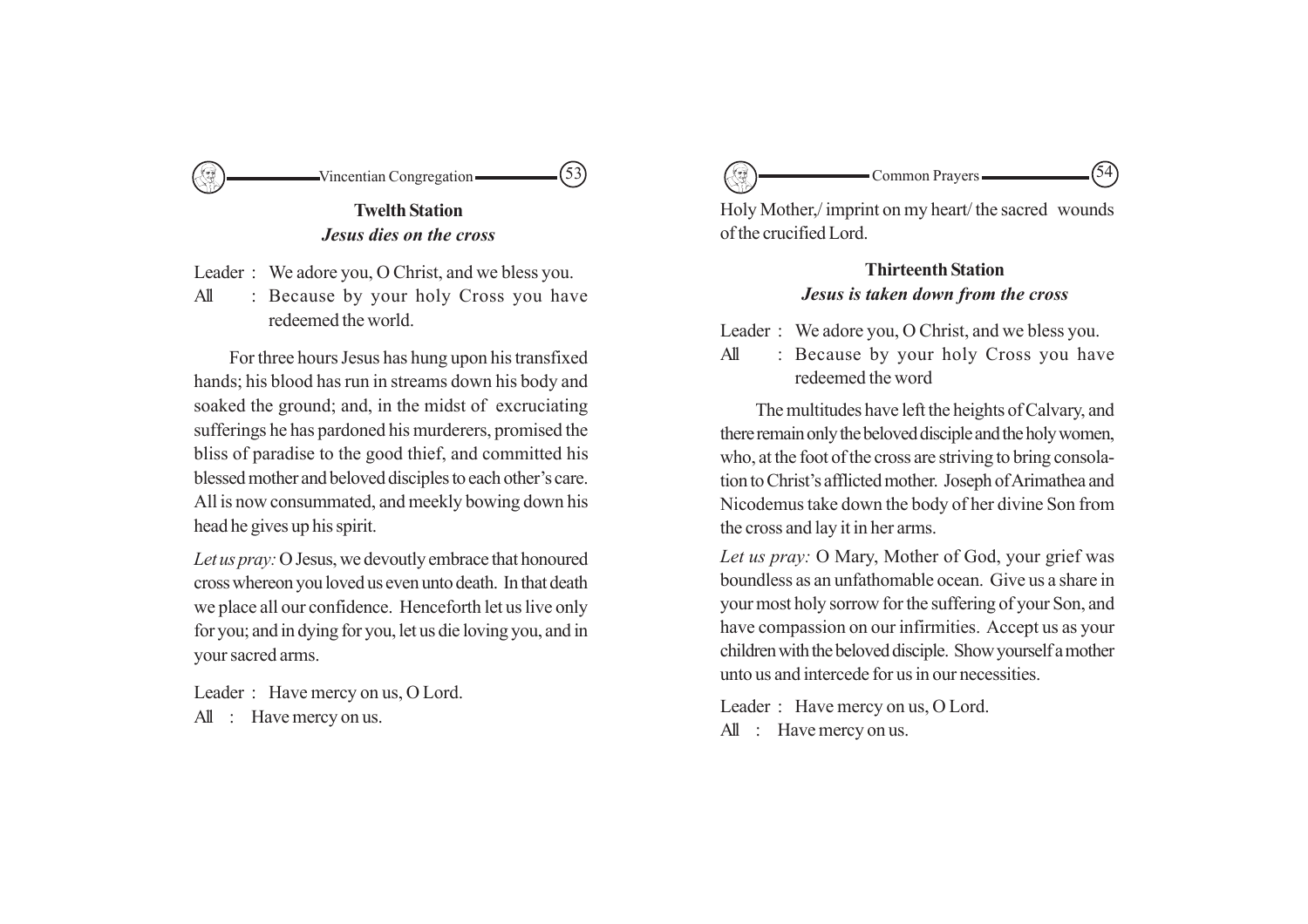Holy Mother,/ imprint on my heart/ the sacred wounds of the crucified Lord.

# **Fourteenth Station** *Jesus is laid in the sepulchre*

Leader : We adore you, O Christ, and we bless you.

All : Because by your holy Cross you have redeemed the word

The disciples carried the body of Jesus to the tomb, anointed it and wrapped it up, and laid it in the tomb. They sadly closed the tomb and left. In the tomb remains the lifeless body until the hour of its glorious resurrection.

*Let us pray:* Lord, your burial in the tomb and your resurrection give us the hope that our lives are not to be perished in the grave but to rise again in your glory. Lord, by baptism we have been buried with you (Rom 6,4); give us the grace to consider ourselves dead to sin and to live with you (Rom  $6, 8-11$ )

Leader : Have mercy on us, O Lord.

All : Have mercy on us.

Holy Mother,/ imprint on my heart/ the sacred wounds of the crucified Lord.



# **Concluding Prayer**

Heavenly Father, we have walked along with your Son, Jesus on his journey to Calvary. May this journey with our suffering Lord help us to remember also that Jesus is with us always in our journey through this life. Let this journey to Calvary cleanse us of our pride, egoism, and non-acceptance of ourselves and of those around us. Help us to realize that in pain and suffering you are close to us. Give us the strength and the courage to bear all our sufferings and pain. We make this prayer through Christ our Lord. Amen.

Act of contrition For the intentions of the H. Father 1 Our Father, 1 Hailmary; 1 Glory be

# **Prayer Before Meals**

- R. In the name of the Father and of the son and of the Holy spirit.
- A. Amen.
- R. Bless us O Lord, and these your gifts which we are about to receive from your bounty through Christ our Lord.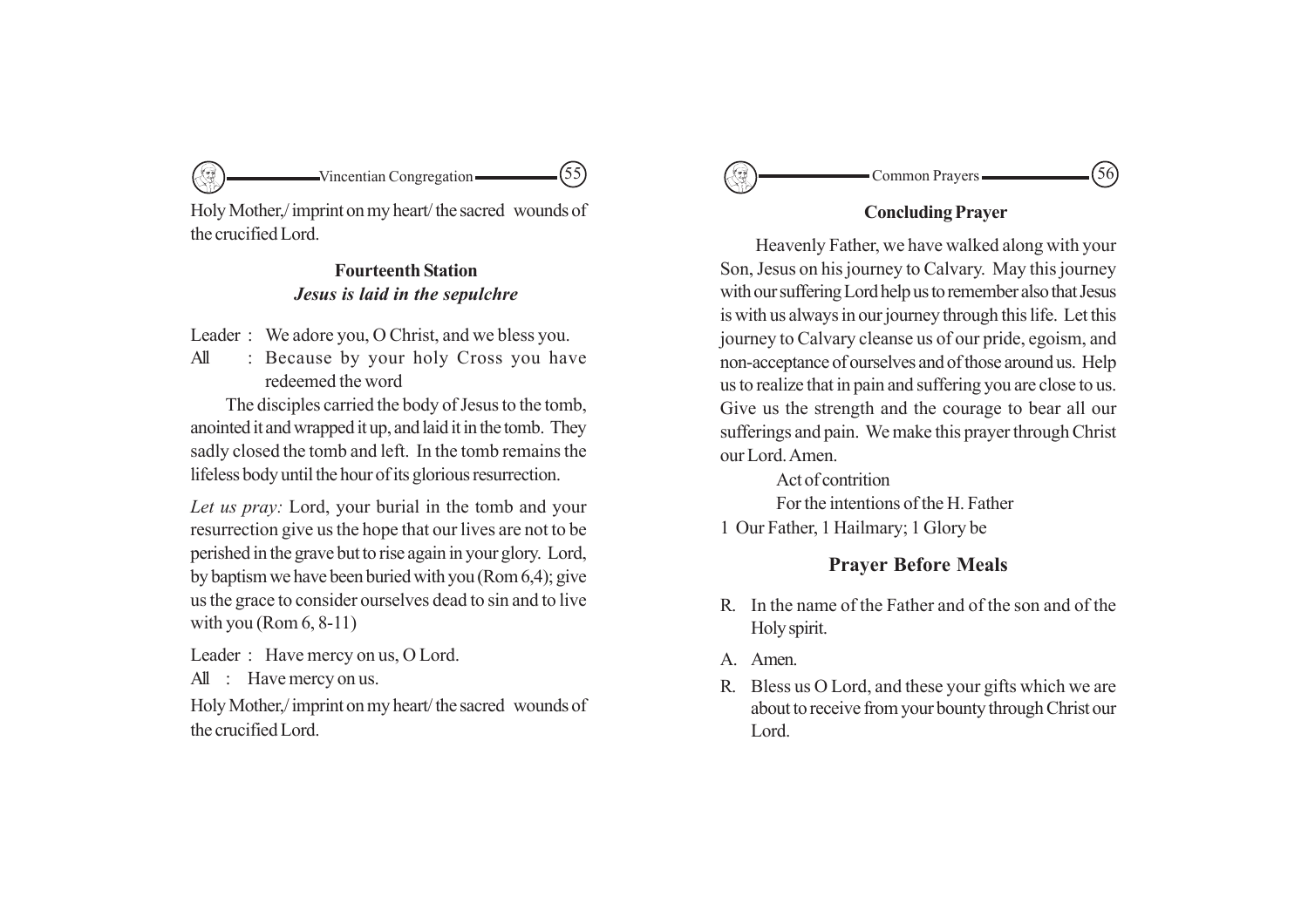

A. Amen.

- R. Our Father in heaven/holy be your name/ your kingdom come/ your will be done on earth as in heaven / Give us today our daily bread / Forgive us our sins/ as we forgive those who sin against us / Do not bring us to the test / but deliver us from evil. Amen.
- R. Queen of the Apostles
- A. Pray for us.
- R. In the name of the Father and of the Son and of the Holy Spirit.
- A. Amen.

# **Prayer After Meals**

- R. We give you thanks almighty God for all your benefits, who lives and reigns, world without end.
- A. Amen.
- R. Deign O Lord, to reward with eternal life all those who do us good for your name's sake.
- A. Amen.
- R. Let us bless the Lod.
- A. Thanks be to God.
- Vincentian Congregation  $\qquad (57)$   $\qquad \qquad$  Common Prayers  $\qquad \qquad$  (58)
	- R. May the souls of the faithful departed, through the mercy of God rest in peace.
	- A. Amen.
	- R. In the name of the Father and of the Son and of the Holy Spirit.
	- A. Amen.

# **Beatification Prayer**

Triune God, full of goodness, grant that your faithful sevant Fr. Varkey Kattarath who, aflame with love for you and inspired by the example of St. Vincent De Paul, led an austere life practicing the precepts of the Gospels, cared for the poor and the afflicted and founded the Vincentian Congregation be venerated as a saint in your Holy Church.

Holy Mary, Virgin and Mother and St. Vincent help us to obtain from Jesus these special favours,........ by the intercession of Fr.Kattarath.

1 Our Father; 1 Hail Mary; 1 Glory be.

# **Prayer for Priests**

O Jesus, Eternal Priest, / keep your priests within the shelter of your Heart/ where none may harm them.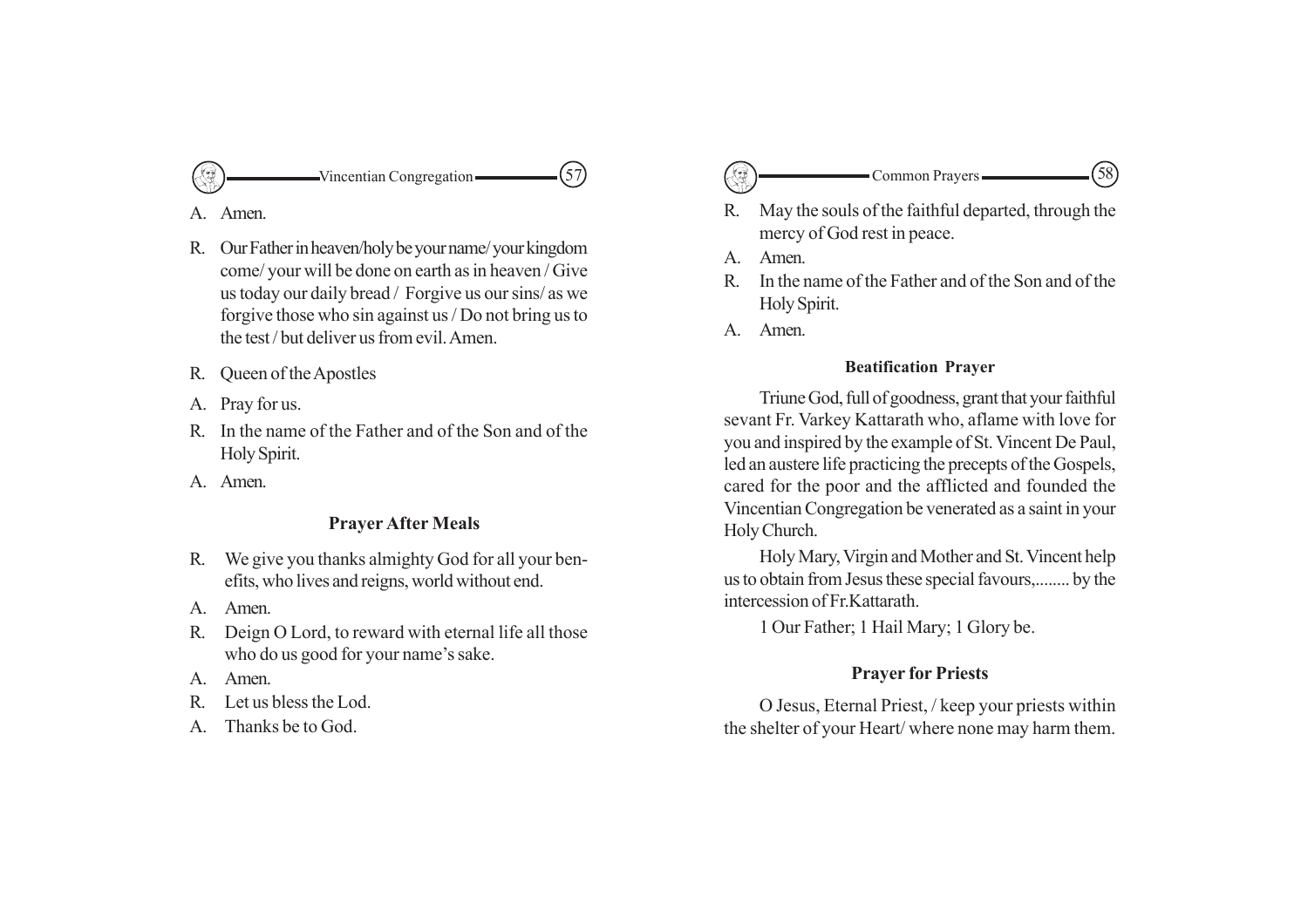

Keep unstained their anointed hands/which daily touch your Sacred Body. Keep unsullied their lips,/ purpled with your precious Blood. Keep holy and unearthly their hearts/ sealed with the sublime mark of you glorious priesthood. Let your love surround and shield them/from the contagion of this world. Bless their labours/ with abundant fruits/ and may they whom they serve/ be a source of joy to them/here on earth/ and in heaven their eternal crown. Amen.

#### G Common Prayers- $60^\circ$

വിൻസെൻഷ്യൻ സഭയിലെ പൊതു പ്രാർത്ഥനകൾ

#### പ്രഭാതജപങ്ങൾ

നേതാവ് : പിതാവിന്റേയും പുത്രന്റേയും + പരിശുദ്ധാ ത്മാവിന്റേയും നാമത്തിൽ

സമൂഹം : ആമ്മേൻ

### പ, ആത്മാവിനോടുള്ള പ്രാർത്ഥന

നേ : പരിശുദ്ധാത്മാവേ, എഴുന്നള്ളിവരിക.

- വിശ്വാസികളുടെ ഹൃദയങ്ങളെ  $m$  : അങ്ങേ നിറയ്ക്കുക; അങ്ങേ സ്നേഹാഗ്നി അവരിൽ ജ്വലിപ്പിക്കുകയും ചെയ്യുക.
- നേ : സർവ്വേശ്വരാ, അങ്ങേ അരൂപിയെ അയയ്ക്കുക; അപ്പോൾ സർവ്വവും സൃഷ്ടിക്കപ്പെടും.
- സ : ഭൂമുഖം അങ്ങു നവീകരിക്കുകയും ചെയ്യും.

#### പ്രാർത്ഥിക്കാം

പരിശുദ്ധാത്മാവിന്റെ പ്രകാശനത്താൽ വിശ്വാസി കളുടെ ഹൃദയങ്ങളെ പഠിപ്പിച്ച സർവ്വേശ്വരാ, ഈ അരൂപിയുടെ സഹായത്താൽ ശരിയായവ ഞങ്ങൾ ഗ്രഹിക്കുവാനും, അവിടുത്തെ ആശ്വാസത്തിൽ എപ്പോഴും, ആനന്ദിക്കുവാനും ഞങ്ങൾക്കു കൃപ ചെയ്യണമെന്ന്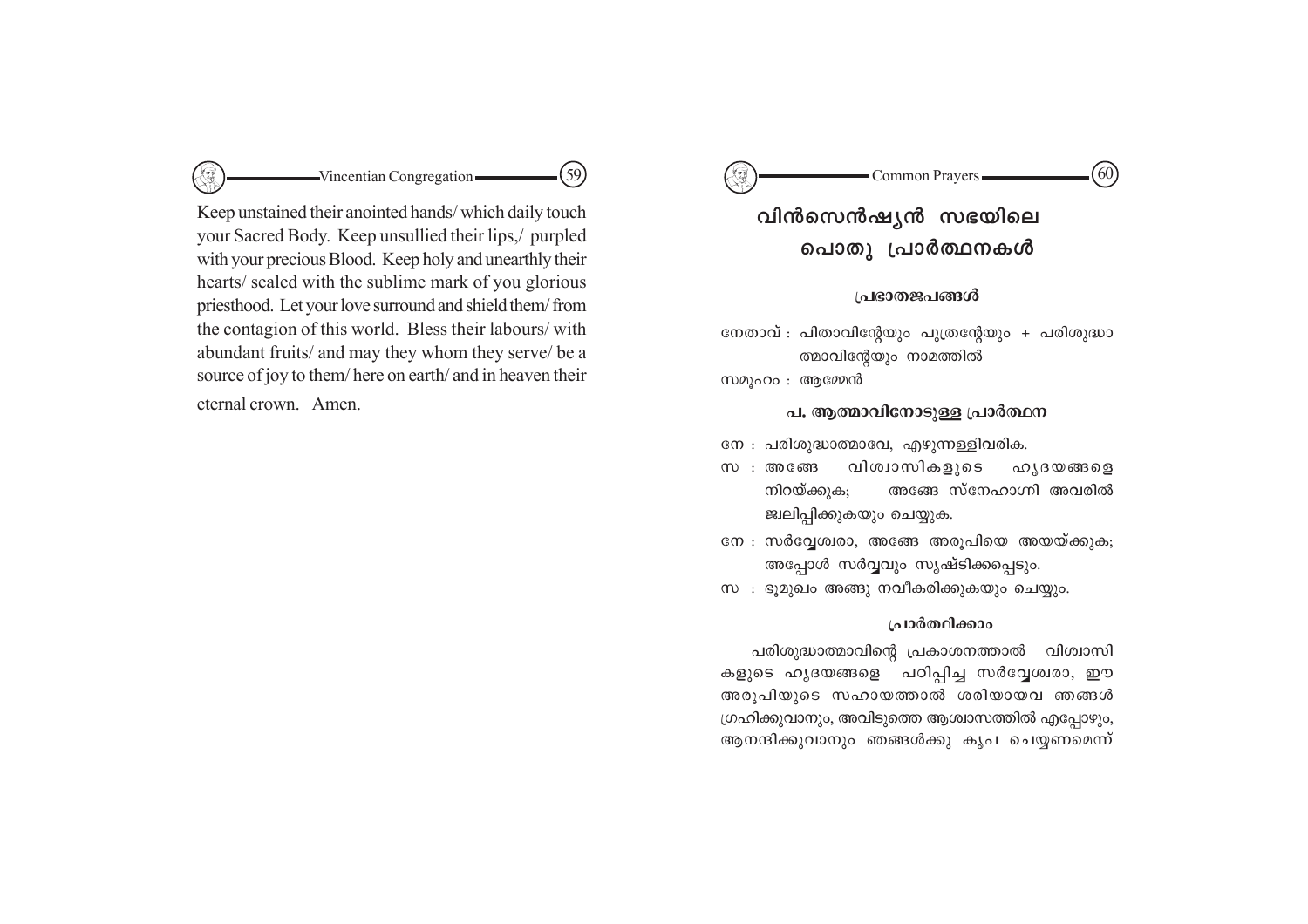Common Prayers-അവിടുത്തെ പീഡാനുഭവവും കുരിശു മരണവും മുഖേന/ ഉയിർപ്പിന്റെ മഹിമ പ്രാപിക്കാൻ/അനുഗ്രഹിക്കണമെന്നു ഞങ്ങളുടെ കർത്താവായ ഈശോമിശിഹാവഴി അങ്ങയോടു ഞങ്ങൾ അപേക്ഷിക്കുന്നു. ആമ്മേൻ. <u>3</u> ത്രിത്വ. 3നന്മ.

#### വിശുദ്ധവാര ത്രികാലജപം

(വലിയ ബുധനാഴ്ച സായാഹ്നം മുതൽ ഉയിർപ്പു ഞായർ വരെ)

മിശിഹാ നമുക്കുവേണ്ടി മരണത്തോളം കീഴ്വഴങ്ങി; അതെ, അവിടുന്ന് കുരിശുമരണത്തോളം കീഴ്വഴങ്ങി. അതിനാൽ സർവ്വേശ്വരൻ അവിടുത്തെ ഉയർത്തി എല്ലാ നാമത്തേയുംകാൾ ഉന്നതമായ നാമം അവിടുത്തേക്കു നല്കി. 1. സ്വർഗ്ഗ

#### ച്രാർത്ഥിക്കാം

സർവ്വേശ്വരാ, ഞങ്ങളുടെ കർത്താവായ ഈശോ മിശിഹാ / മർദ്ദകരുടെ കരങ്ങളിൽ ഏല്പിക്കപ്പെട്ട്/കുരി ശിലെ പീഡകൾ സഹിച്ചു രക്ഷിച്ച / ഈ സമൂഹത്തെ തൃക്കൺപാർക്കണമെന്ന് /അങ്ങയോടുകൂടി എന്നേക്കും ജീവിച്ചുവാഴുന്ന/ഞങ്ങളുടെ കർത്താവ് ഈശോ മിശിഹാവഴി/അങ്ങയോട് ഞങ്ങളപേക്ഷിക്കുന്നു. ആമ്മേൻ.

# പെസഹാക്കാല ത്രികാലജപം

(ഉയിർപ്പു ഞായറാഴ്ച മുതൽ പ. ത്രിത്വത്തിന്റെ ഞായറാഴ്ചവരെ)

 $\rightarrow$ Vincentian Congregation 61 ഞങ്ങളുടെ കർത്താവീശോ മിശിഹാവഴി അങ്ങയോട് ഞങ്ങൾ അപേക്ഷിക്കുന്നു. ആമ്മേൻ.

: അമലയായി ഉത്ഭവിച്ച രാജ്ഞീ.  $\mathbb{C}^{\infty}$ 

: ഞങ്ങൾക്കുവേണ്ടി അപേക്ഷിക്കണമേ.  $(m)$ 

### ത്രികാലജപങ്ങൾ

സാധാരണ ത്രികാലജപം

കർത്താവിന്റെ മാലാഖ പരിശുദ്ധ മറിയത്തോടു വചിച്ചു; പരിശുദ്ധാത്മാവാൽ മറിയം ഗർഭം ധരിച്ചു.  $m_1$ ഇതാ കർത്താവിന്റെ ദാസി! നിന്റെ വചനം പോലെ

എന്നിലാകട്ടെ.  $m_1$ 

വചനം മാംസമായി; നമ്മുടെ ഇടയിൽ വസിച്ചു. നന്മ……..

ഈശോമിശിഹായുടെ വാഗ്ദാനങ്ങൾക്ക് ഞങ്ങൾ യോഗ്യരാകുവാൻ;

സർവ്വേശ്വരന്റെ പരിശുദ്ധമാതാവേ, ഞങ്ങൾക്കു വേണ്ടി

അപേക്ഷിക്കണമേ.

#### പ്രാർത്ഥിക്കാം

സർവ്വേശ്വരാ, മാലാഖയുടെ സന്ദേശത്താൽ/ അങ്ങയുടെ പുത്രനായ ഈശോമിശിഹായുടെ/ മനുഷ്യാവതാരവാർത്ത അറിഞ്ഞിരിക്കുന്ന ഞങ്ങൾ/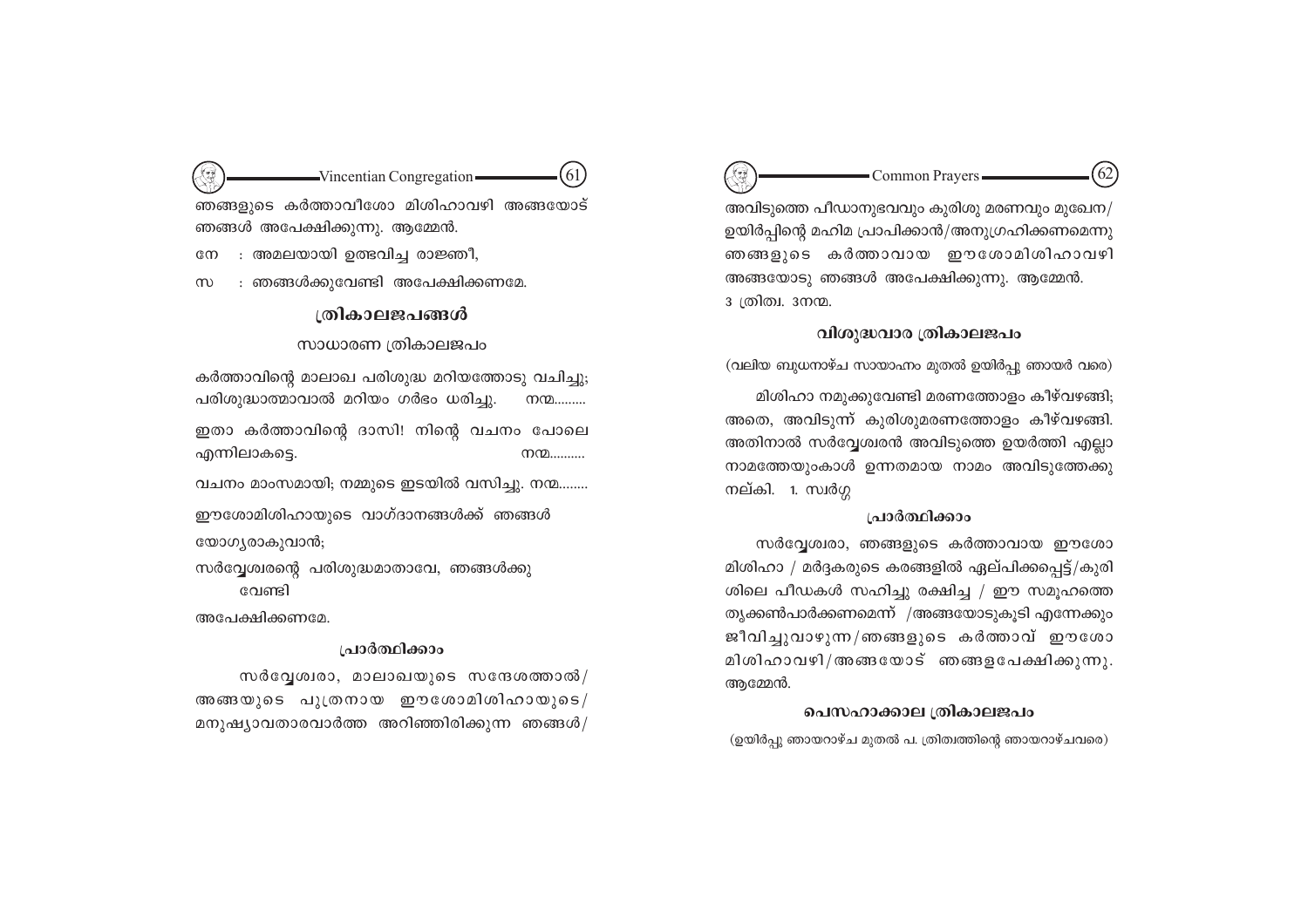# $\text{Vincentian Congregation}$  (63)  $\left(\begin{array}{c} \textcircled{3} \\ \textcircled{4} \end{array}\right)$  Common Prayers  $\qquad \qquad$  (64)

"അവരെല്ലാവരും ഒന്നായിരിക്കാൻ വേണ്ടി പിതാവേ  $\overline{m}$ ി എന്നിലും ഞാൻ നിന്നിലും ആയിരിക്കുന്നതുപോലെ അവരും നമ്മിലായിരിക്കേണ്ടതിനും അങ്ങനെ നീ എന്നെ അയചുവെന്ന് ലോകം അറിയുന്നതിനും വേണ്ടി ഞാൻ പ്രാർത്ഥിക്കുന്നു'' (യോഹ.17; 21) (മൗനം)

ലോകത്തിന്റെ പ്രകാശവും ഞങ്ങളുടെ വഴിയും സത്യവും ജീവനുമായ മിശിഹായേ, അങ്ങയുടെ മൗതിക ശരീരത്തിലെ അംഗങ്ങളായ ഞങ്ങൾ സ്വർഗ്ഗഭവനത്തെ മുന്നിൽക്കണ്ടുകൊണ്ടു തീർത്ഥാടനം ചെയ്യുകയാണ്. അങ്ങേ പ്രബോധനങ്ങളും മാതൃകയും പിഞ്ചെന്നുകൊണ്ട് സ്നേഹത്തിന്റെ ജീവിത**ം** നയിക്കാനും, പ്രതിസന്ധി കളിൽ അങ്ങിൽമാത്രം  $\lbrack$ പത്യാശവയ്ക്കാനും, ഇന്നു ഞങ്ങളുമായി ബന്ധപ്പെടുന്നവരെല്ലാവരുമായി അങ്ങേ രക്ഷാകരസ്നേഹം പങ്കുവയ്ക്കാനും ഞങ്ങളെ പ്രാപ്ത രാക്കണമേ.

സ്നേഹത്തിന്റെ സമൂഹത്തിലേക്കു ഞങ്ങളെ വിളിച്ചിരിക്കുന്ന പിതാവേ, അന്യോന്യം ആദരിക്കാനും അംഗീകരിക്കാനും ഞങ്ങളെ പഠിപ്പിക്കണമെ. തമ്മിൽ ത്തമ്മിൽ വിശ്വാസവും ധാരണയും പുലർത്തിക്കൊണ്ട് ആത്മാർത്ഥമായി ആശയവിനിമയം നടത്താനും സഹോ ദരങ്ങളുടെ ഹൃദയവികാരങ്ങളെ മാനിക്കാനും ഞങ്ങളെ ശക്തരാക്കണമെ. തെറ്റുകൾ ക്ഷമിച്ചും, വേദനകൾ പങ്കുവച്ചും സ്നേഹ ത്തിൽ വളർന്നു വരുവാൻ

സ്വർല്ലോകരാജ്ഞീ ആനന്ദിച്ചാലും; അല്ലേലുയ്യാ. എന്തെന്നാൽ ഭാഗൃവതിയായ അങ്ങയുടെ തിരുവുദര ത്തിൽ അവതരിച്ചയാൾ:

അല്ലേലൂയ്യാ.

അരുളിച്ചെയ്തതുപോലെ ഉയിർത്തെഴുന്നേറ്റു:

#### അല്ലേലൂയ്യാ.

 $\overline{r}$ ഞങ്ങൾക്കുവേണ്ടി സർവ്വേശ്വരനോട് പ്രാർത്ഥിക്കണമേ. അല്ലേലൂയ്യാ.

കന്യാമറിയമേ ആമോദിച്ചാനന്ദിച്ചാലും. അല്ലേലുയ്യാ. എന്തെന്നാൽ കർത്താവ് സതൃമായി ഉയിർത്തെഴുന്നേറ്റു: അല്ലേലൂയ്യാ.

# **<u>പ്രാർത്ഥിക്കാം</u>**

 $m$ ർവേശ്വരാ, അങ്ങയുടെ പുത്രനും/ഞങ്ങളുടെ കർത്താവുമായ/ഈശോമിശിഹായുടെ ഉത്ഥാനത്താൽ ലോകത്തെ ആ ന നദിപ്പിക്കുവാൻ / അം ങങ് തിരുമനസ്സായല്ലോ. അവിടുത്തെ മാതാവായ/ കനൃകാമറിയം മുഖേന/ഞങ്ങൾ നിതൃാനന്ദം  $[$ പാപിക്കാൻ അനുഗ്രഹം നല്കണമെന്ന്/അങ്ങയോട് ഞങ്ങൾ അപേക്ഷിക്കുന്നു. ആമ്മേൻ. 3 നന്മ.

> (തുടർന്ന് സ**പ്ര** ചൊല്ലുന്നു) **m**മ്മുടെ സമുഹത്തിനുവേണ്ടി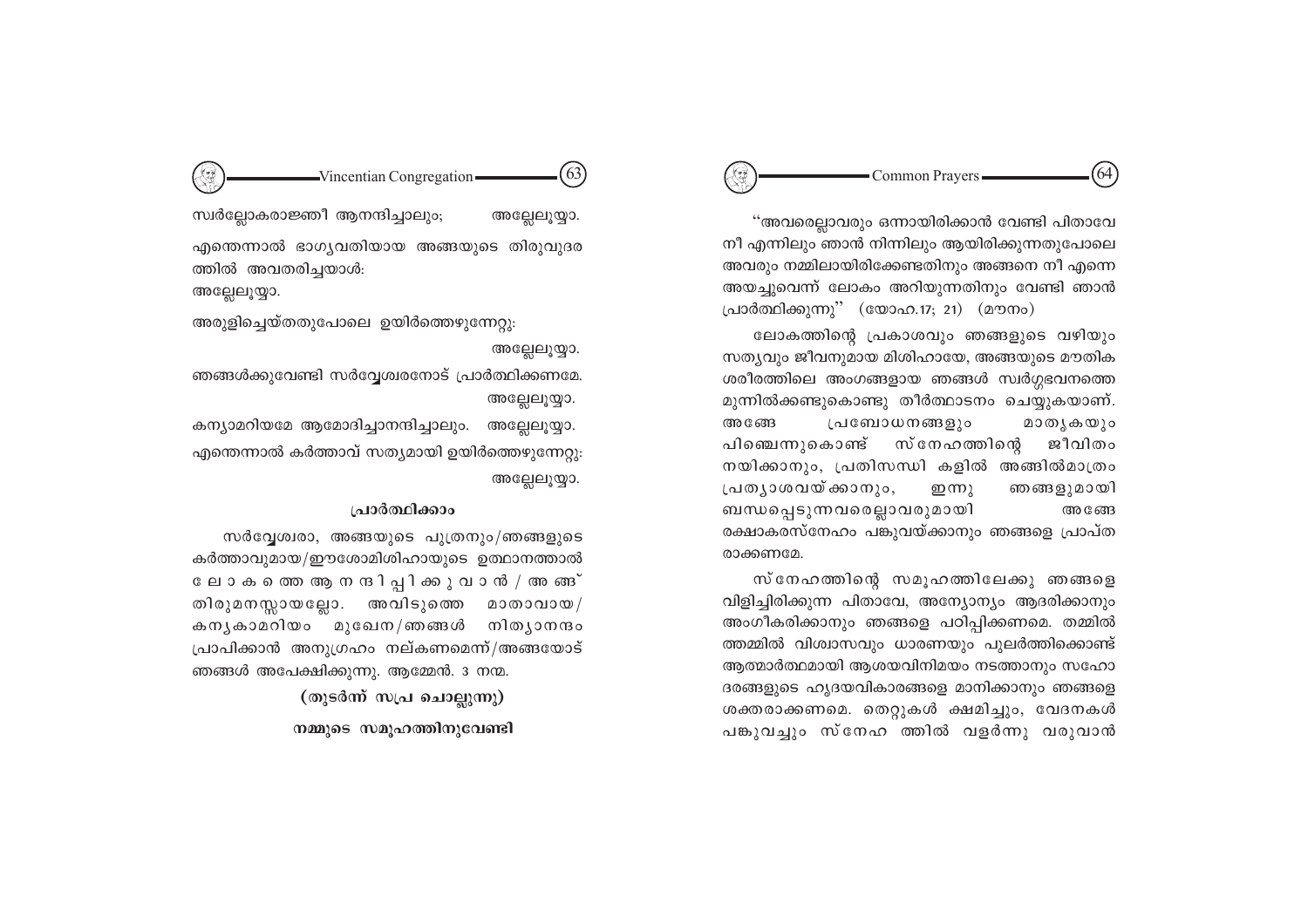#### $66$ Common Prayers

#### ശരണപ്രകരണം

എന്റെ ദൈവമേ, അങ്ങ് സർവ്വശക്തനും അനന്തദയാ ലുവും വാഗ്ദാനങ്ങളിൽ വിശ്വസ്തനുമാണ്. ആകയാൽ, ഞങ്ങളുടെ കർത്താവും രക്ഷകനുമായ ഈശോ മിശിഹായുടെ യോഗൃതകളാൽ പാപമോചനവും, അങ്ങയുടെ പ്രസാദവരസഹായവും നിത്യജീവിതവും എനിക്കു ലഭിക്കുമെന്ന് ഞാൻ പ്രത്യാശിക്കുന്നു.

#### സ്നേഹപ്രകരണം

എന്റെ ദൈവമേ, അങ്ങ് അനന്തനന്മസ്വരുപനും പരമ സ്നേഹയോഗൃനുമാണ്. ആകയാൽ പൂർണ്ണഹൃദയ ത്തോടെ എല്ലാറ്റിനും ഉപരിയായി അങ്ങയെ ഞാൻ സ്നേ ഹിക്കുന്നു. അങ്ങയോടുള്ള സ്നേഹത്തെക്കുറിച്ച് മറ്റുള്ള വരെയും എന്നെപ്പോലെ ഞാൻ സ്നേഹിക്കുന്നു. എന്നെ ഉപദ്രവിച്ചിട്ടുള്ള എല്ലാവരോടും ഞാൻ ക്ഷമിക്കുന്നു. ഞാൻ ഉപദ്രവിച്ചിട്ടുള്ള എല്ലാവരോടും ഞാൻ മാപ്പ പേക്ഷിക്കുകയും ചെയ്യുന്നു.

#### സമർപ്പണം

നിത്യം പിതാവും പുത്രനും പരിശുദ്ധാത്മാവുമായ സർവ്വേശ്വരാ, ഞങ്ങളുടെ സ്രഷ്ടാവും രക്ഷകനും പരിപാലകനുമായ അങ്ങയെ ഞങ്ങൾ ആരാധിക്കുകയും സ്തുതിക്കുകയും ചെയ്യുന്നു. ഞങ്ങളേയും ഞങ്ങളുടെ ജീവിത ത്തേയും അങ്ങേ കരുണയുടെ കരങ്ങൾ നീട്ടി



ഞങ്ങൾക്ക് അനുഗ്രഹം നല്കുക. സ്വാർത്ഥം വെടിഞ്ഞ് സമുഹത്തിന്റെ വളർച്ചയ്ക്കുവേണ്ടി വൃയം ചെയ്യാൻ ഞങ്ങളെ ശക്തി പ്പെടുത്തുകയും ചെയ്യണമേ.

# വിൻസെൻഷ്യൻ ചൈതന്യത്തിനുവേണ്ടി

ദരിദ്രരുടെ സംരക്ഷണത്തിനും വൈദികരുടെ ശിക്ഷണത്തിനുമായി വി. വിൻസെന്റുവഴി തിരുസ്സഭയിൽ ഒരു നവീനസംഘം സ്ഥാപിച്ച ദൈവമേ, ഞങ്ങളും അതേ അരൂപിയാൽ പ്രേരിതരായി അദ്ദേഹം സ്നേഹിച്ചവ സ്നേ ഹിക്കുന്നതിനും അദ്ദേഹം പഠിപ്പിച്ചവ പ്രവർത്തി ക്കുന്നതിനും വേണ്ട വരം തരണമെന്ന് അങ്ങയോടു ഞങ്ങളപേക്ഷിക്കുന്നു.

വിൻസെൻഷൃൻസഭയുടെ അന്തർധാരയായി ഞങ്ങളുടെ പിതാവ് അഭിലഷിച്ച ലാളിത്യം, വിനയം, സൗമൃത, ആത്മസംയമനം, മനുഷൃരക്ഷയിലുള്ള ശുഷ്കാന്തി എന്നീ പഞ്ചസുകൃതങ്ങൾ ഞങ്ങളുടെ ജീവിതത്തേയും പ്രവർത്തനങ്ങളേയും നയിക്കുകയും നിയന്ത്രിക്കുകയും ചെയ്യാൻ ഇടയാകട്ടെ.

#### വിശ്വാസപ്രകരണം

എന്റെ ദൈവമേ, കത്തോലിക്കാ തിരുസഭ വിശ്വസിക്കുകയും പഠിപ്പിക്കുയും ചെയ്യുന്ന സതൃങ്ങ ളെല്ലാം ഞാൻ ദൃഢമായി വിശ്വസിക്കുന്നു. എന്തെന്നാൽ വഞ്ചിക്കുവാനും വഞ്ചിക്കപ്പെടുവാനും കഴിയാത്തവനായ അങ്ങു തന്നെയാണ് അവ വെളിപ്പെടുത്തിയിരിക്കുന്നത്.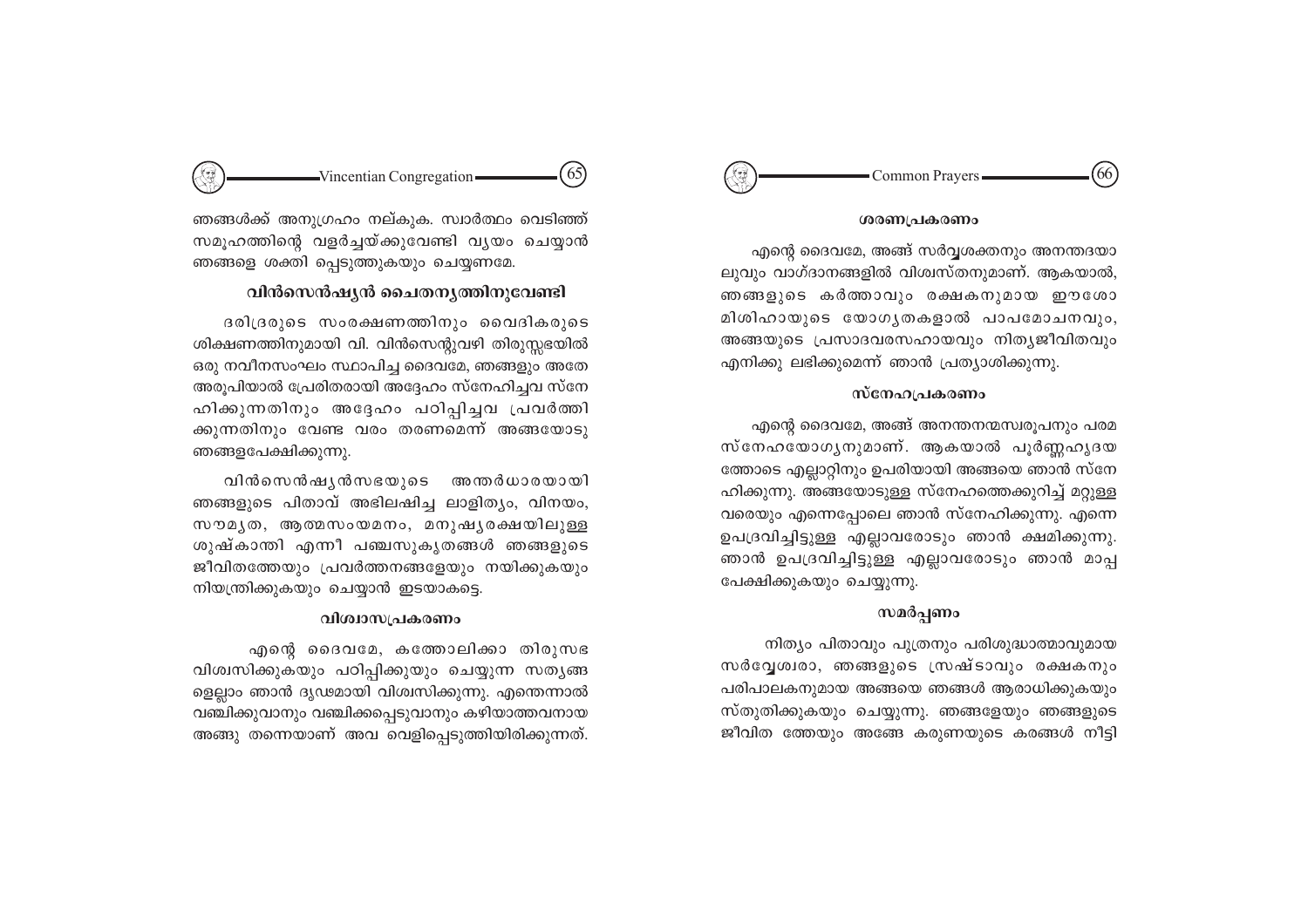ഭൂലോകരക്ഷകനായ പുത്രനായ ദൈവമേ, പരിശുദ്ധാത്മാവായ ദൈവമേ, ഏകദൈവമായിരിക്കുന്ന പരിശുദ്ധ ത്രിത്വമേ, സ്വയംജീവിയായ ദൈവത്തിന്റെ പുത്രൻ ഈശോ, പിതാവിന്റെ പ്രകാശമായ ഈശോ, നിത്യപ്രകാശത്തിന്റെ കതിരായ ഈശോ, മഹിമയുടെ രാജാവായ ഈശോ, നീതിസൂര്യനായ ഈശോ, കന്യാമറിയത്തിന്റെ കുമാരനായ ഈശോ മനോഹരനായ ഈശോ, ആശ്ചര്യകരനായ ഈശോ, വല്ലഭത്വമുള്ള ദൈവമായ ഈശോ, ഭാവിയുഗത്തിന്റെ പിതാവായ ഈശോ, പരമാലോചനയുടെ ദുതനായ ഈശോ എത്രയും വല്ലനോയ ഈശോ, എത്രയും ക്ഷമയുള്ളവനായ ഈശോ,

എത്രയും അനുസരണയുള്ള ഈശോ,

വിരക്തിയെ സ്നേഹിക്കുന്ന ഈശോ,

സമാധാനത്തിന്റെ ദൈവമായ ഈശോ,

ഹൃദയശാന്തതയും എളിമയുമുള്ള ഈശോ,

ആയുസ്സിന് കാരണ കർത്താവായ ഈശോ,

സകലപുണ്യങ്ങൾക്കും മാതൃകയായ ഈശോ,

 $68$ - Common Prayers -

 $67$  $-Vincentian Congregation$ 

അനുഗ്രഹിക്കണമേ, എല്ലാറ്റിലും അവിടുത്തെ നിരന്തര സാന്നിധ്യം ഞങ്ങൾക്കനുഭവപ്പെടട്ടെ. ഞങ്ങളുടെ വിചാരങ്ങളും വചനങ്ങളും പ്രവൃത്തികളും പ്രത്യേകിച്ച്, പ്രാർത്ഥനാപരിത്യാഗങ്ങൾ, സുഖദുഃഖങ്ങൾ, കഴിവുകൾ എന്നിവയും ഞങ്ങളെത്തന്നേയും അങ്ങേ തൃപ്പാദങ്ങളിൽ വിനയപൂർവ്വം ഞങ്ങൾ സമർപ്പിക്കുകയും ചെയ്യുന്നു.

## പരിശുദ്ധ കന്യകയോട്

ഞങ്ങളുടെ വാത്സലൃനിധിയായ മാതാവേ, അങ്ങേ സുകൃതജീവിതം ഞങ്ങൾക്കു പ്രചോദനം നല്കട്ടെ. അങ്ങേ മാതൃകയനുസരിച്ച് ജീവിക്കാൻ ഞങ്ങളെ സഹായിക്കണമെ. അങ്ങു ഞങ്ങളുടെ സഹായവും അഭയവും ആയിരിക്കണമെ.

(തുടർന്ന് ധ്യാനം)

#### ഈശോയുടെ തിരുനാമത്തിന്റെ ജപം

കർത്താവേ, അനുഗ്രഹിക്കണമേ. കർത്താവേ……. മിശിഹായേ, അനുഗ്രഹിക്കണമേ. മിശിഹായേ...... കർത്താവേ, അനുഗ്രഹിക്കണമേ. കർത്താവേ…… ഈശോ, ഞങ്ങളുടെ പ്രാർത്ഥന കേൾക്കണമേ ഈശോ ഞങ്ങളുടെ...... ഈശോ, ഞങ്ങളുടെ പ്രാർത്ഥന സ്വീകരിക്കണമേ ഈശോ, ഞങ്ങളുടെ......

സ്വർഗസ്ഥനായ പിതാവായ ദൈവമേ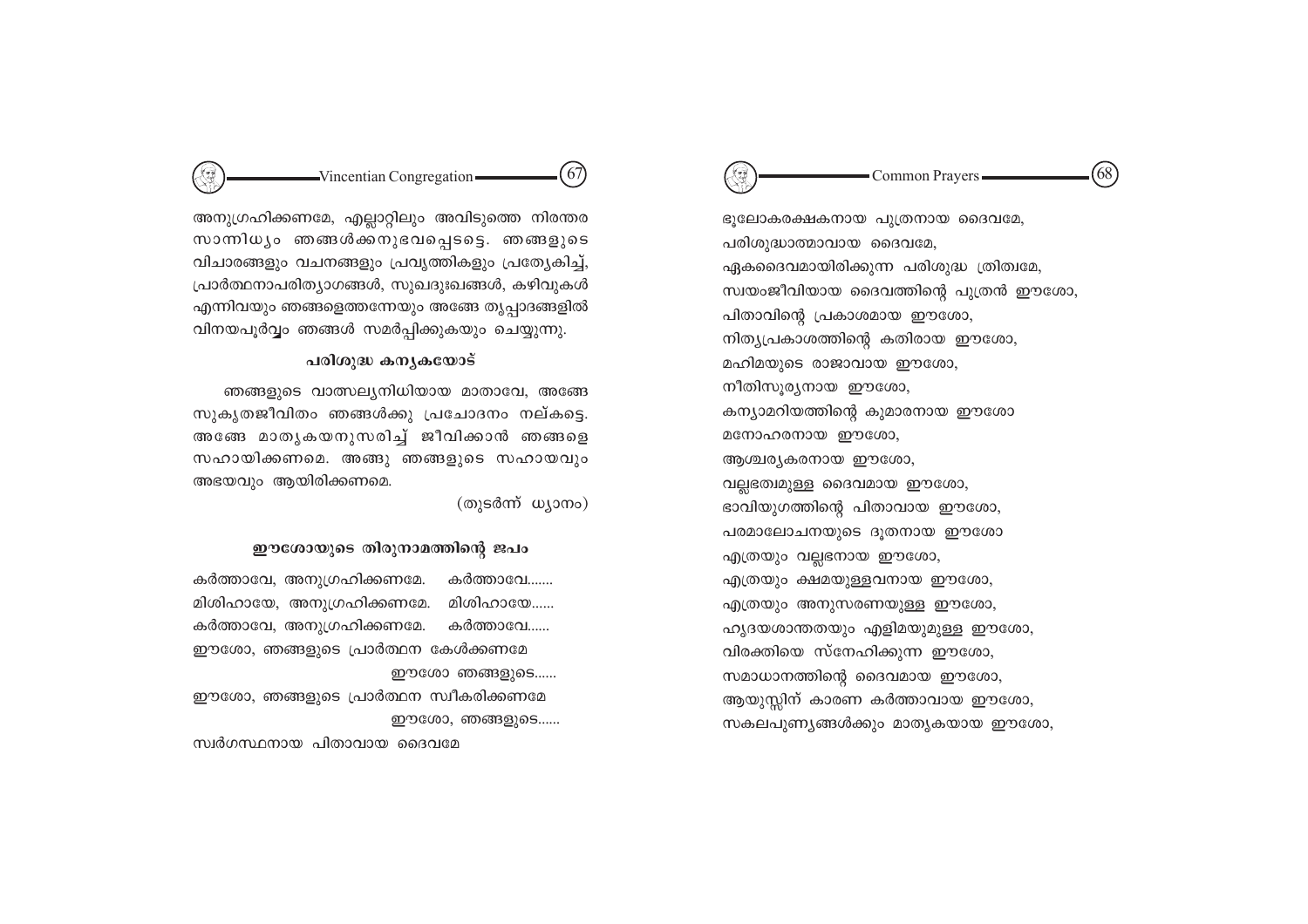ആത്മാക്കളുടെ രക്ഷമേൽ ശുഷ്കാന്തിയുള്ള ഈശോ, ഞങ്ങളുടെ ദൈവമായ ഈശോ, ഞങ്ങളുടെ സങ്കേതമായ ഈശോ, അഗതികളുടെ പിതാവായ ഈശോ, നല്ലയിടയനായ ഈശോ, വിശ്വാസികളുടെ നിക്ഷേപമായ ഈശോ, സത്യപ്രകാശമായ ഈശോ, നിത്യജ്ഞാനമായ ഈശോ, അറുതിയില്ലാത്ത നന്മസ്വരൂപിയായ ഈശോ, വഴിയും, സത്യവും ജീവനുമായ ഈശോ, മാലാഖമാരുടെ സന്തോഷമായ ഈശോ, പിതൃപിതാക്കന്മാരുടെ രാജാവായ ഈശോ, ശ്ലീഹന്മാരുടെ ഗുരുവായ ഈശോ, സുവിശേഷകന്മാരുടെ ബോധകനായ ഈശോ, വേദസാക്ഷികൾക്ക് ഉറപ്പായ ഈശോ, വന്ദകരുടെപ്രകാശമായ ഈശോ, കന്യകകളുടെ വിശുദ്ധിയായ ഈശോ, സകലപുണ്യങ്ങൾക്കും കിരീടമായ ഈശോ, ദയാപരനായിരുന്ന്-ഈശോ ഞങ്ങളുടെ പാപങ്ങൾ പൊറുക്കണമേ. ദയാപരനായിരുന്ന്-ഈശോ ഞങ്ങളുടെ പ്രാർത്ഥന കേൾക്കണമേ.

 $-Vincentian Congregation -$ 

 $(69)$ 

അങ്ങേ കോപത്തിൽനിന്ന് സകല പാപങ്ങളിൽനിന്ന് പിശാചിന്റെ കെണികളിൽനിന്ന് മോഹാശയിൽനിന്ന് നിത്യമരണത്തിൽനിന്ന് ഞങ്ങൾക്കു ലഭിക്കുന്ന സദ്വിചാരങ്ങളെ അവഗണിക്കുന്നതിൽ നിന്ന് അങ്ങേ പിറവിയെക്കുറിച്ച് അങ്ങേ ബാലപ്രായത്തെക്കുറിച്ച് അങ്ങേ ദിവ്യജീവിതത്തെക്കുറിച്ച് അങ്ങേ പ്രയത്നത്തെക്കുറിച്ച്, അങ്ങേ മരണാവസ്ഥയേയും കഷ്ടാനുഭവത്തേയും കുറിച്ച് അങ്ങേ സ്ലീവായേയും സകലരാലും ഉപേക്ഷിക്കപ്പെട്ട തിനാൽ അങ്ങേക്കുണ്ടായ വ്യസനത്തേയും കുറിച്ച്, അങ്ങേ തിരുമരണത്തേയും സംസ്കാരത്തേയും കുറിച്ച്, അങ്ങേ ഉയിർപ്പിനെക്കുറിച്ച്, അങ്ങേ ആരോഹണത്തെക്കുറിച്ച്, അങ്ങേ പരിശുദ്ധദിവ്യകാരുണ്യത്തിന്റെ സ്ഥാപനത്തെ ക്കുറിച്ച്, അങ്ങേ മഹിമയെക്കുറിച്ച്

ലോകത്തിന്റെ പാപങ്ങൾ നീക്കുന്ന ദിവ്യകുഞ്ഞാടേ

ഈശോ ഞങ്ങളുടെപാപങ്ങൾ പൊറുക്കണമേ.



സകല തിന്മകളിൽനിന്ന്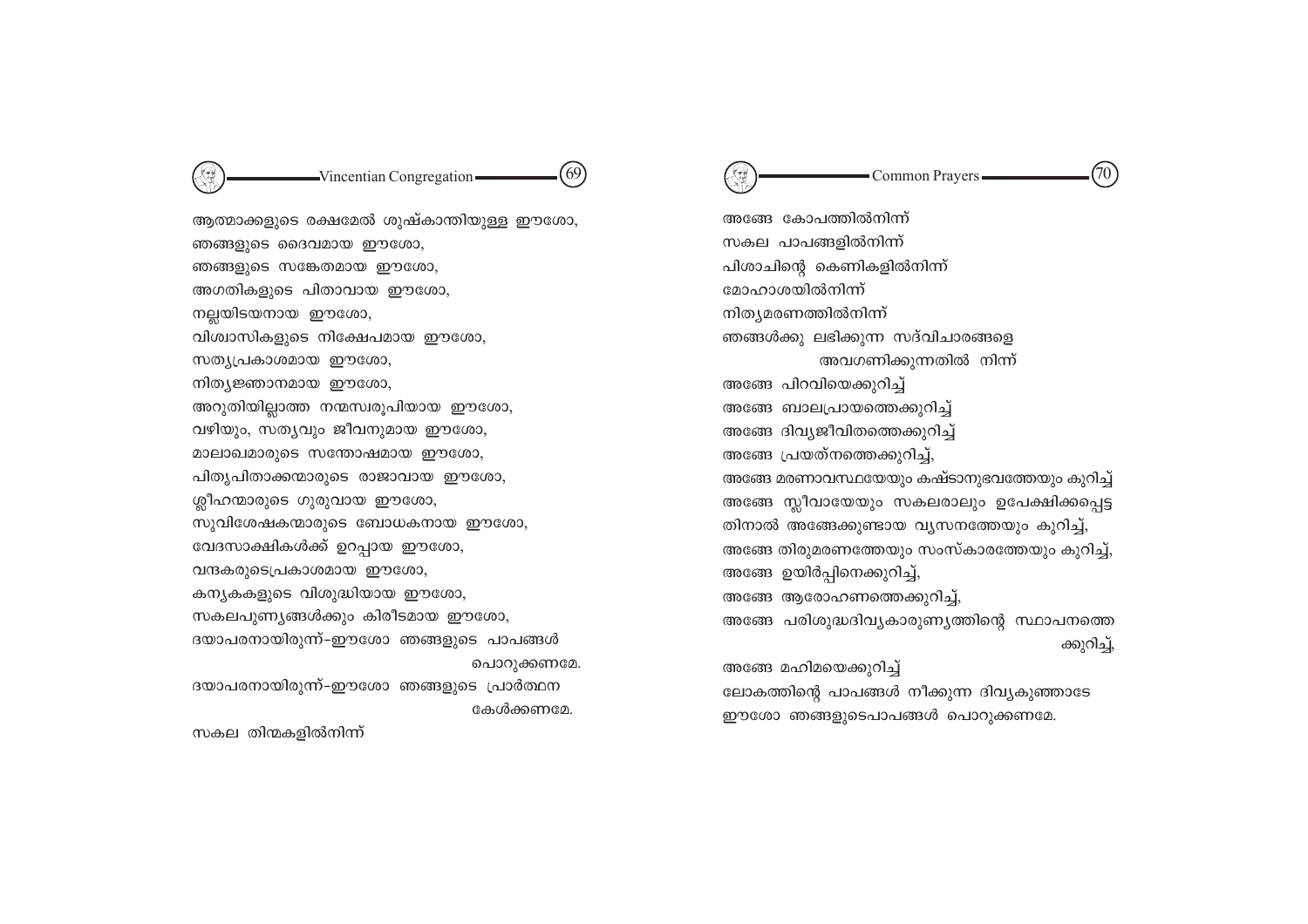

ഞങ്ങൾക്കുവേണ്ടി അപേക്ഷിക്കണമേ വി. യൗസേപിതാവേ ഞങ്ങൾക്കുവേണ്ടി അപേക്ഷിക്കണമേ വി. വിൻസെന്റേ ഞങ്ങൾക്കുവേണ്ടി അപേക്ഷിക്കണമേ വി. തോമാശ്ലീഹായേ ഞങ്ങൾക്കുവേണ്ടി അപേക്ഷിക്കണമേ

#### മദ്ധ്യാഹ്ന ആത്മശോധനയ്ക്കുള്ള ജപങ്ങൾ:

പരിശുദ്ധാത്മാവേ എഴുന്നള്ളി വരിക.... (Page 5)

#### അത്മശോധന സങ്കീ. 51

ദൈവമേ എന്നോട് കരുണ തോന്നണമേ, ദയാപൂർവ്വം എന്റെ പാപങ്ങൾ മായിച്ചുകളയണമേ. എന്റെ അപരാധങ്ങൾ കഴുകിക്കളയുകയും തെറ്റുകൾ തുടച്ചുമാറ്റുകയും ചെയ്യണമേ. അങ്ങേക്കെതിരായി ഞാൻ പാപംചെയ്തുപോയി, അങ്ങേ സന്നിധിയിൽ ഞാൻ തിന്മകൾ പ്രവർത്തിച്ചു. എന്റെ പാപങ്ങളിൽ നിന്ന് മുഖം തിരിക്കണമേ, എന്റെ അപരാധങ്ങൾ മായിച്ചുകളയണമേ.

 $(71)$  $-Vincentian Congregation -$ 

ലോകത്തിന്റെ…… ഈശോ ഞങ്ങളുടെ പ്രാർത്ഥന കേൾക്കണമേ. ലോകത്തിന്റെ…… ഈശോ, ഞങ്ങളെ അനുഗ്രഹിക്കണമേ.

ഈശോ, ഞങ്ങളുടെ പ്രാർത്ഥന കേൾക്കണമേ. ഈശോ, ഞങ്ങളുടെ പ്രാർത്ഥന സ്വീകരിക്കണമേ.

#### പ്രാർത്ഥിക്കാം

ചോദിപ്പിൻ നിങ്ങൾക്ക് ലഭിക്കും/ അന്വേഷിപ്പിൻ നിങ്ങൾ കണ്ടെത്തും/ മുട്ടുവിൻ നിങ്ങൾക്ക് തുറക്കപ്പെടും/  $\alpha$ എന്നരുൾചെയ്ത ഈശോമിശിഹാകർത്താവേ, / അങ്ങയെ പൂർണ്ണഹൃദയംകൊണ്ടും/ വചനംകൊണ്ടും പ്രവൃത്തി കൊണ്ടും/സ്നേഹിപ്പാനും സദാ അങ്ങയെ സ്തുതിപ്പാനുമായി/ ആഗ്രഹിക്കുന്നവരായ ഞങ്ങൾക്ക്/ അങ്ങയുടെ ദിവ്യസ്നേഹം നല്കണമേ. കർത്താവേ, അങ്ങേ തിരുനാമത്തിന്മേലുള്ള ഭയവും സ്നേഹവും / സദാ ഞങ്ങളിലുണ്ടാകുവാൻ കൃപ ചെയ്യണമേ. എന്തുകൊണ്ടെന്നാൽ, അങ്ങേ സ്നേഹത്തിൽ / ബലമായി സ്ഥിരപ്പെടുത്തിയിരിക്കുന്നവരെ/ എപ്പോഴും അങ്ങ് പരിപാലിച്ചു വരുന്നു. കാലാകാലത്തോളം രാജ്യഭരണം നടത്തി ജീവിക്കുന്നവനേ, ആമ്മേൻ.

സമാധാനത്തിന്റെ രാജ്ഞി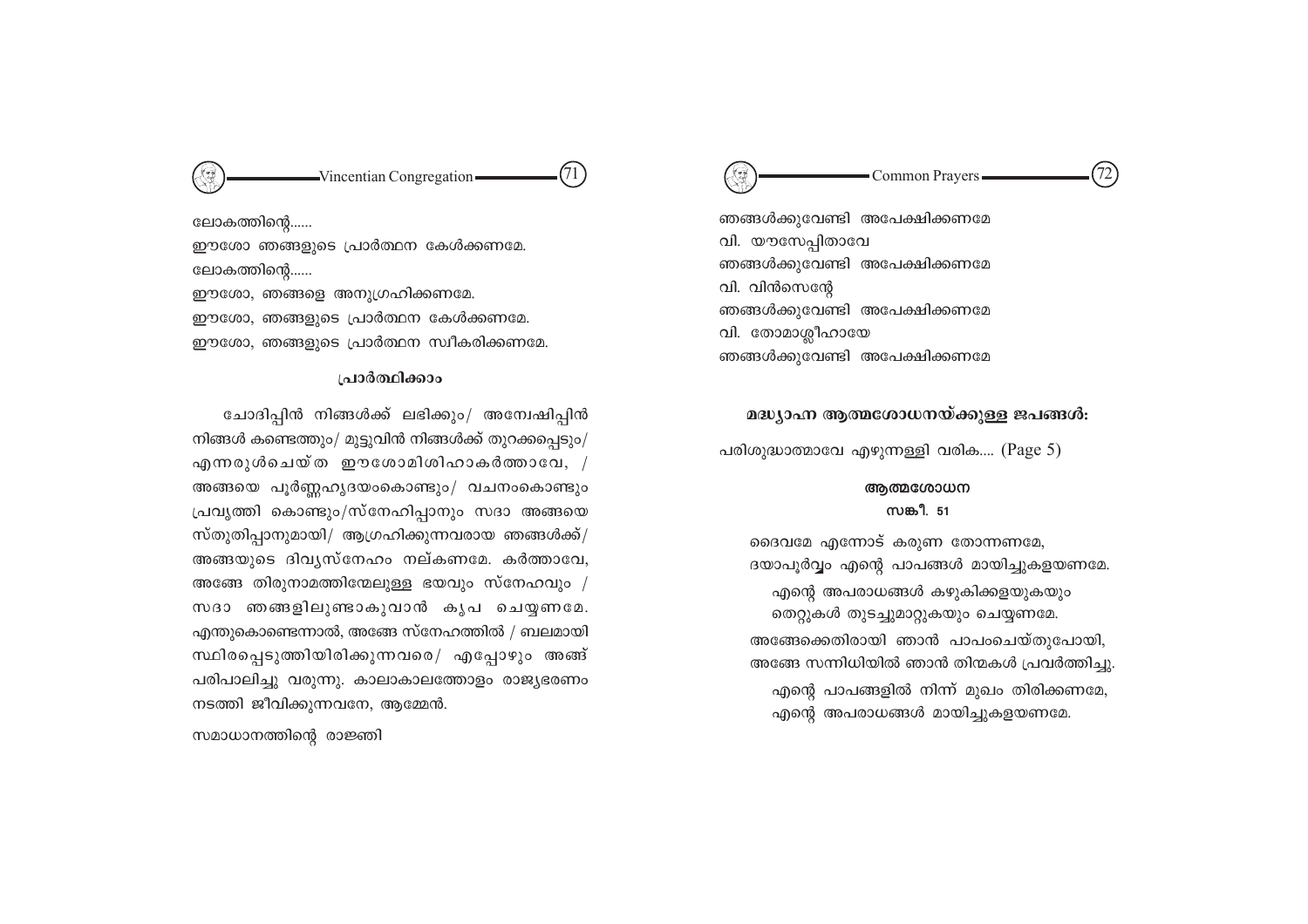സോപ്പാകൊണ്ട് എന്നെ തളിക്കണമെ, ഞാൻ ശുദ്ധിയുള്ളവനാകട്ടെ. അതിൽ എന്നെ കഴുകണമെ ഞാൻ മഞ്ഞിനേക്കാൾ നിർമ്മലനാകടെ.  $\Omega$ നിർമ്മലമായ ഒരു ഹൃദയം എന്നിൽ സൃഷ്ടിക്കണമേ, എന്റെ മനസ്സിനെ ശക്തിപ്പെടുത്തുകയും ചെയ്യണമേ. അങ്ങേതിരുസന്നിധിയിൽനിന്ന്, എന്നെ ഒരിക്കലും തള്ളിക്കളയരുതേ. പശ്ചാത്തപിക്കുന്ന എന്റെ ഹൃദയം, അങ്ങേക്കു ഞാൻ അർപ്പിക്കുന്നു. തകർന്ന ഒരു ഹൃദയത്തെ, ദൈവം നിരസിക്കുകയില്ല. പിതാവിനും പുത്രനും പരിശുദ്ധാത്മാവിനും സ്തുതി. ആദിമുതൽ എന്നേക്കും ആമ്മേൻ

> $(m$ ല്ലെങ്കിൽ $)$  $(m$ ങ്കീ. 130)

കർത്താവേ, അഗാധത്തിൽനിന്ന് ഞാൻ വിളിക്കുന്നു, കർത്താവേ, എന്റെ ശബ്ദം കേൾക്കണമേ.

<sup>.</sup>എന്റെ പ്രാർത്ഥന ചെവികൊള്ളണമേ കർത്താവേ, നീ പാപങ്ങളെല്ലാം ഓർത്തിരിക്കുമെങ്കിൽ ആർക്കു രക്ഷയുണ്ടാകും.

Vincentian Congregation  $(73)$   $(3)$ 

എന്തെന്നാൽ, പാപമോചനം നിന്റെ പക്കൽ നിന്നാകുന്നുവല്ലോ കർത്താവിൽ ഞാൻ ശരണപ്പെടുന്നു എന്റെ പ്രതീക്ഷ അവന്റെ വാഗ്ദാനത്തിലാകുന്നു. പുലരിയാവാൻ കാത്തിരിക്കുന്ന കാവല്ക്കാരെന്നപോലെ  $p_{\text{M}}(W)$ യേലും കർത്താവിനെ കാത്തിരിക്കുന്നു. എന്തെന്നാൽ, അവൻ കരുണയുള്ളവനാകുന്നു. പൂർണ്ണമായ രക്ഷയും അവന്റെ പക്കലാകുന്നു. ഇസ്രായേലിനെ അതിന്റെ പാപങ്ങളിൽ  $\Omega$ നിന്നെല്ലാം അവൻ രക്ഷിക്കും. പിതാവിനും പുത്രനും പരിശുദ്ധാത്മാവിനും സ്തുതി

#### ∤**പാർത്ഥിക്കാം**

ആദിമുതൽ എന്നേക്കും, ആമ്മേൻ.

പാപപ്പൊറുതി നല്കുന്നവനും/മനുഷൃരക്ഷയെ സ്നേഹിക്കുന്നവനുമായ ദൈവമേ/ഈ ലോകം വിട്ടു പിരിഞ്ഞ ഞങ്ങളുടെ സഭക്കാരായ സഹോദരന്മാരും ചാർച്ചക്കാരും ഉപകാരികളും / ഭാഗൃവതിയും  $\mathfrak{m}$ ]തൃകനൃകയുമായ മറിയത്തിന്റെയും/അങ്ങേ എല്ലാ വിശുദ്ധരുടെയും മാദ്ധ്യസ്ഥം വഴി $/$ നിതൃഭാഗൃത്തിൽ പങ്കുകാരായിത്തീരുന്നതിന് ഇടവരുത്തണമെന് $/$ ഞങ്ങളുടെ കർത്താവീശോമിശിഹാവഴി ഞങ്ങൾ {]m¿∞n°p∂p. BtΩ≥.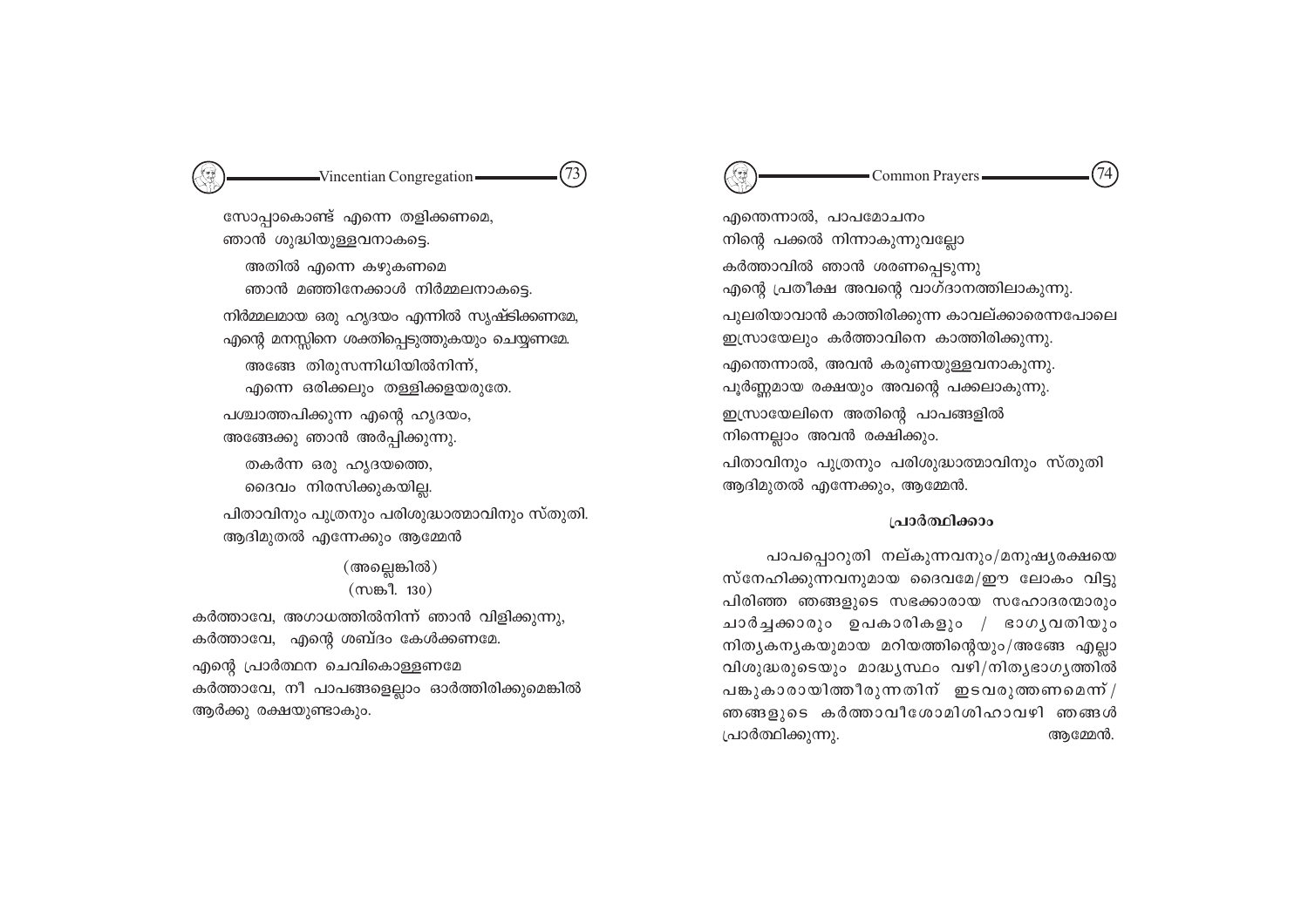# Vincentian Congregation  $(75)$   $(75)$  Common Prayers  $(76)$

ദയനിറഞ്ഞ പിതാവുമാകുന്നു. അങ്ങിൽ അഭയം തേടിയ ആരേയും ഉപേക്ഷിക്കാത്ത അങ്ങ് ഞങ്ങളുടെ പ്രാർത്ഥ നകൾ സാധിച്ചുതരണമേ. ദരിദ്രർക്കു സഹായവും, അനാഥർക്ക് ആലംബവും, സമ്പന്നർക്കു സന്മനസ്സും, രോഗികൾക്കു സൗഖൃവും, പാപികൾക്കു മാനസാ ന്തരവും, വൈദികർക്കു ദിവൃമായ തീക്ഷ്ണതയും, രാഷ്ട്രങ്ങൾക്കു സമാധാനവും, തിരുസഭയ്ക്കു മഹത⊥വും, എല്ലാവർക്കും നിതൃരക്ഷയും ഞങ്ങളപേക്ഷിക്കുന്നു. അങ്ങേ ചൈതനൃത്തിൽ  $\alpha$ പ്രിസ്തുവിനെ അടുത്തനു കരിക്കുവാനും ദൈവത്തിനും ദൈവജനത്തിനും വേണ്ടി ജീവിതം അർപ്പിക്കാനുമായി സ്നേഹത്തിന്റെയും സേവന ത്തിന്റെയും പാതയിൽ പുരോഗമിക്കുവാൻ ഞങ്ങൾക്ക് അനുത്രഹം ലഭിച്ചുതരണമേ ആമ്മേൻ.

#### **ൈവവിളിക്കുവേണ്ടി**

ഇന്ധായേലിന്റെ ശരണവും അനർത്ഥകാലത്ത് അതിനെ സംരക്ഷിക്കുന്നവനുമായ സർവ്വേശ്വരാ, സ്വർഗ്ഗത്തിൽനിന്നു കരുണയോടെ നോക്കണമേ. ഈ മുന്തിരിത്തോട്ടത്തെ സന്ദർശിക്കണമേ. ഇതിന്റെ നീർച്ചാലുകളെ നിറയ്ക്കണമേ. ഇതിന്റെ സന്താനങ്ങളെ വർദ്ധിപ്പിക്കണമേ. അങ്ങേ വലതു കൈ നട്ടതിനെ പൂർത്തിയാക്കണമേ. കൊയ്ത്ത് അധികം, വേലക്കാരോ എന്നാൽ ചുരുക്കം. ആകയാൽ കൊയ്ത്തിന്റെ യജമാന



രാത്രിജപങ്ങൾ പരിശുദ്ധാത്മാവേ........  $(Page 5)$  $(\text{mgon}(\text{g}x)$ ന്ത്യ

# **മനസ്താപപ്രകരണം**

എന്റെ ദൈവമേ,ഏറ്റം നല്ലവനും എല്ലാറ്റിലും ഉപരിയായി സ്നേഹിക്കപ്പെടുവാൻ യോഗൃനുമായ അങ്ങേക്കെതിരായി പാപം ചെയ്തുപോയതിനാൽ  $\Delta$ ുർണ്ണഹൃദയത്തോടെ ഞാൻ മനസ്തപിക്കുകയും പാപങ്ങളെ വെറുക്കുകയും ചെയ്യുന്നു. അങ്ങയെ ഞാൻ സ്നേഹിക്കുന്നു. എന്റെ പാപങ്ങളാൽഎന്റെ ആത്മാവിനെ അശുദ്ധമാക്കിയതിനാലും, സ്വർഗ്ഗത്തെ നഷ്ടപ്പെടുത്തി  $\mathfrak m$ രകത്തിന് അർഹനായിത്തീർന്നതിനാലും ഞാൻ ബേദിക്കുന്നു. അങ്ങയുടെ പ്രസാദവരസഹായത്താൽ പാപസാഹചര്യങ്ങളെ ഉപേക്ഷിക്കുമെന്നും മേലിൽ പാപം ചെയ്കയില്ലെന്നും ദൃഢമായി ഞാൻ <sub></sub>പ്രതിജ്ഞ ചെയ്യുന്നു. ഏതെങ്കിലുമൊരു പാപം ചെയ്യുക എന്നതിനേക്കാൾ മരിക്കുവാനും ഞാൻ സന്നദ്ധനായിരിക്കുന്നു. ആമ്മേൻ.

## *handam@ros*

പരസ്നേഹപ്രവർത്തനങ്ങളുടെ സ്വർഗ്ഗീയ മദ്ധ്യ  $\mu$ സ്ഥനും ഞങ്ങളുടെ പിതാവുമായ വി.വിൻസെന്റേ അങ്ങു വൈദികലോകത്തിന്റെ പരിഷ്കർത്താവും അഗതികളുടെ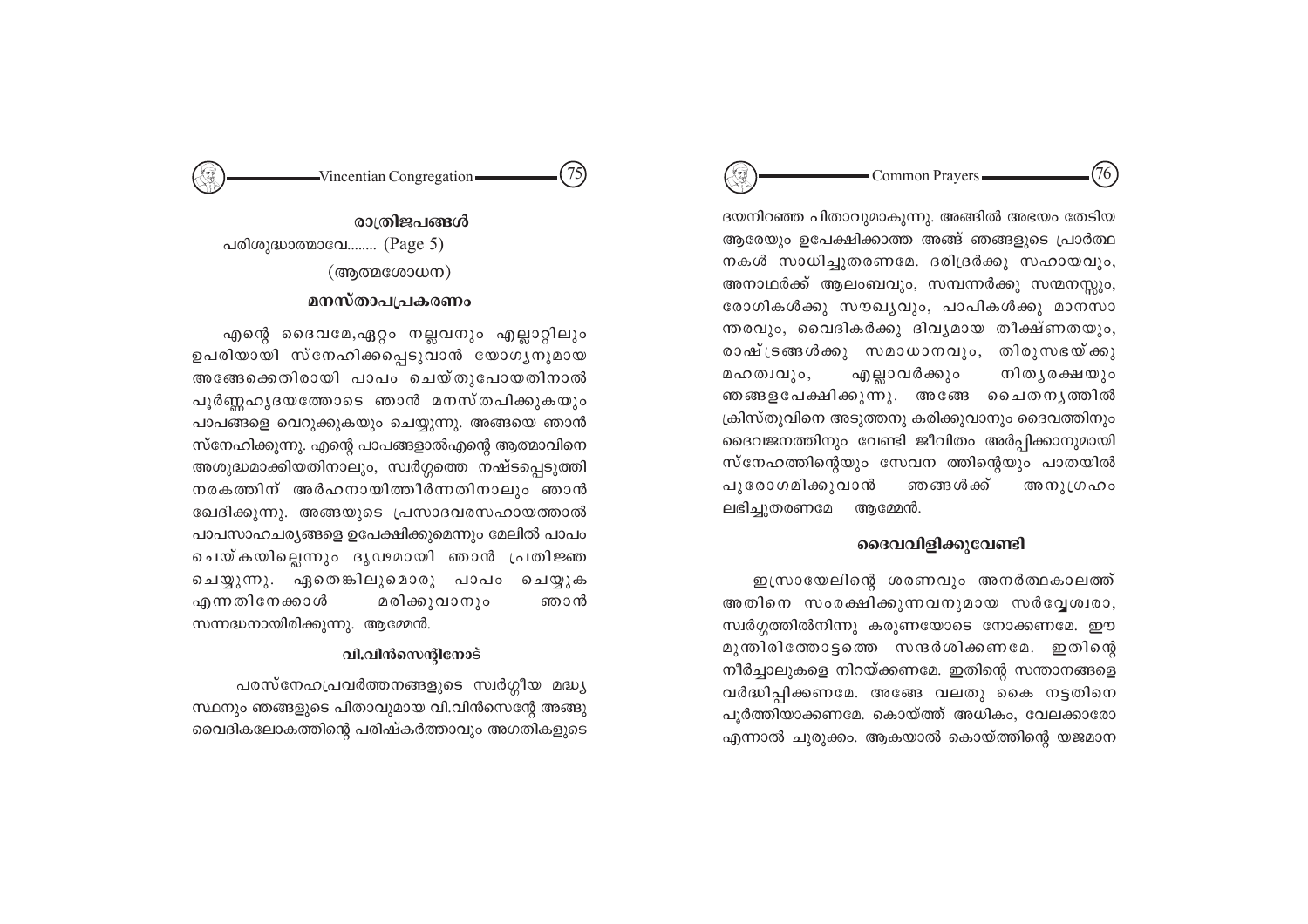#### $78$ Common Prayers-

ദൈവമാതാവിന്റെ സ്തുതിക്കായി ജപമാലയർപ്പിക്കുവാൻ ഞങ്ങൾ ആഗ്രഹിക്കുന്നു. ഈ അർപ്പണം ഭക്തിയോടും ശ്രദ്ധയോടും കുടെ ചെയ്യുന്നതിന് കർത്താവേ, ഞങ്ങളെ സഹായിക്കണമേ.

#### ശ്ലീഹന്മാരുടെ വിശ്വാസപ്രമാണം

സർവൃശക്തനായ പിതാവും ആകാശത്തിന്റെയും ഭൂമിയുടെയും സ്രഷ്ടാവുമായ ദൈവത്തിൽ ഞാൻ വിശ്വസിക്കുന്നു. അവിടുത്തേ ഏകപുത്രനും ഞങ്ങളുടെ കർത്താവുമായ ഈശോമിശിഹായിലും വിശ്വസിക്കുന്നു. ഈ പുത്രൻ പരിശുദ്ധാത്മാവാൽ ഗർഭസ്ഥനായി കനൃകാമറിയത്തിൽ നിന്നു പിറന്നു; പന്തിയോസ് പീലാത്തോസിന്റെ കാലത്ത് പീഡകൾ സഹിച്ച്, കുരിശിൽ തറയ്ക്കപ്പെട്ട്, മരിച്ച് അടക്കപ്പെട്ടു; പാതാളത്തിൽ ഇറങ്ങി, മരിച്ചവരുടെ ഇടയിൽനിന്നു മൂന്നാംനാൾ ഉയിർത്തു; സ്വർഗ്ഗത്തിലേക്കെഴുന്നള്ളി, സർവൃശക്തിയുള്ള പിതാവായ ദൈവത്തിന്റെ വലതുഭാഗത്ത് ഇരിക്കുന്നു; അവിടെനിന്ന ജീവിക്കുന്ന വരെയും മരിച്ചവരെയും വിധിക്കാൻ വരുമെന്നും ഞാൻ വിശ്വസിക്കുന്നു. പരിശുദ്ധാത്മാവിലും ഞാൻ വിശ്വസിക്കുന്നു. വിശുദ്ധ കത്തോലിക്കാസഭയിലും, പുണൃവാനമാ  $0,05$ ഐകൃത്തിലും, പാപങ്ങളുടെ മോചനത്തിലും, ശരീരത്തിന്റെ ഉയിർപ്പിലും നിത്യമായ ജീവിതത്തിലും ഞാൻ വിശ്വസിക്കുന്നു. ആമ്മേൻ.

നായ അങ്ങയോടു കൊയ്ത്തിലേക്കു വേലക്കാരെ അയയ്ക്കണമെന്ന് ഞങ്ങളപേക്ഷിക്കുന്നു. ഓറെശ്ല ത്തിന്റെ മതിലുകൾ പണിയപ്പെടുന്നതിനായി ജനത്തെ വർദ്ധിപ്പിക്കുകയും സന്തോഷം വലുതാക്കുകയും ചെയ്യണമേ. അങ്ങയുടെ ഈ ഭവനത്തിൽ ദൈവമായ കർത്താവേ, അങ്ങേ പരിശുദ്ധകരം വയ്ക്കാത്ത യാതൊന്നും ഉണ്ടാകാതിരിക്കട്ടെ. അങ്ങു വിളിച്ചവരെയോ എന്നാൽ, അങ്ങയുടെ നാമത്തിൽ കാത്തുകൊള്ളുകയും സത്യത്തിൽ അവരെ വിശുദ്ധീകരിക്കുകയും ചെയ്യണമേ, അമ്മേൻ.

-Vincentian Congregation-

(77

#### പരിശുദ്ധ കനൃകാമാതാവിന്റെ ജപമാല

(ജപമാല ഒരു പ്രാരംഭഗാനത്തോടെ ആരംഭി ക്കാവുന്നതാണ്. ജപമാലയ്ക്കു പൊതുവായോ, ഒരോ രഹസ്യങ്ങൾക്കു പ്രത്യേകമായോ നിയോഗംവച്ചു പ്രാർത്ഥിക്കുന്നതു ജപമാല അർത്ഥപൂർണ്ണമാക്കുവാൻ സഹായിക്കും.)

### പ്രാരംഭപ്രാർത്ഥന

അളവില്ലാത്ത സകലനന്മസ്വരൂപനായിരിക്കുന്ന സർ വ്വേശ്വരാ കർത്താവേ, എളിയവരും നന്ദിയറ്റ പാപികളുമായ ഞങ്ങൾ നിസ്സീമപ്രതാപവാനായ അങ്ങേ സന്നിധിയിൽ പ്രാർത്ഥിക്കുവാൻ അയോഗൃരാകുന്നു. എങ്കിലും, അങ്ങേ അനന്തമായ ദയയിൽ ശരണപ്പെട്ടുകൊണ്ട്, പരിശുദ്ധ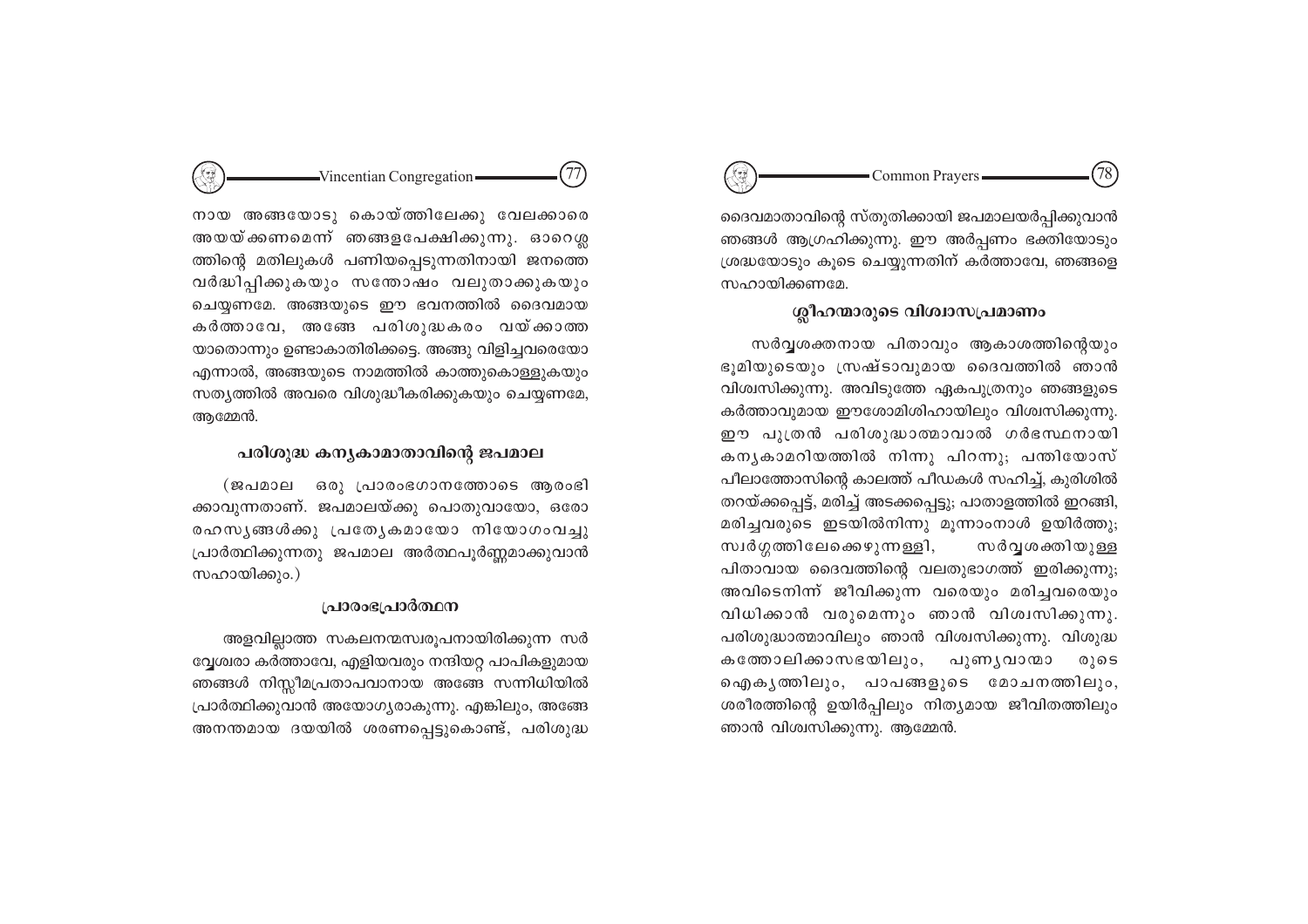# Common Prayers

# സന്തോഷകരമായ ദിവ്യരഹസ്യങ്ങൾ (തിങ്കൾ, ശനി ദിവസങ്ങളിൽ)

1. പരിശുദ്ധ ദൈവമാതാവ് ഗർഭം ധരിച്ച് ഈശോ മിശിഹായെ പ്രസവിക്കുമെന്ന മംഗളവാർത്ത ഗബ്രിയേൽ മാലാഖ ദൈവകല്പനയാൽ അറിയിച്ചു എന്നു ധ്യാനിക്കുക.

2. പരിശുദ്ധ ദൈവമാതാവ്, ഏലീശ്വ ഗർഭിണിയായ വിവരം കേട്ടപ്പോൾ ആ പുണ്യവതിയെ ചെന്നു കണ്ട് മൂന്നു മാസം വരെ അവൾക്കു ശുശ്രൂഷ ചെയ്തു എന്നു ധ്യാനിക്കുക.

3. പരിശുദ്ധ ദൈവമാതാവ് തന്റെ ഉദരത്തിൽ ഉത്ഭവിച്ച ദൈവകുമാരനെ പ്രസവിപ്പാൻ കാലമായപ്പോൾ ബെസ്ലഹം നഗരിയിൽ പാതിരായ്ക്കു പ്രസവിച്ച് ഒരു തൊഴുക്കൂട്ടിൽ കിടത്തി എന്നു ധ്യാനിക്കുക.

4. പരിശുദ്ധ ദൈവമാതാവ് തന്റെ ശുദ്ധീകരണ ത്തിന്റെ നാൾ വന്നപ്പോൾ ഈശോമിശിഹായെ ദേവാലയത്തിൽ കൊണ്ടുചെന്നു ദൈവത്തിനു കാഴ്ചവച്ച് ശെമയോൻ എന്ന മഹാത്മാവിന്റെ കരങ്ങളിൽ ഏല്പിച്ചു എന്നു ധ്യാനിക്കുക.

5. പരിശുദ്ധ ദൈവമാതാവ് തന്റെ ദിവ്യകുമാരനു പന്ത്രണ്ടു വയസ്സായിരിക്കെ മൂന്നുദിവസം അവിടുത്തെ കാണാതെ അമ്പേഷിച്ചിട്ട് മൂന്നാംനാൾ ദേവാലയത്തിൽ വച്ച് വേദശാസ്ത്രികളുമായി തർക്കിച്ചിരിക്കയിൽ

 $(79)$  $-Vincentian Congregation$ 

#### സ്വർഗ്ഗസ്ഥനായ ഞങ്ങളുടെ പിതാവേ............

പിതാവായ ദൈവത്തിന്റെ മകളായ പരിശുദ്ധ മറിയമേ. ഞങ്ങളിൽ ദൈവവിശ്വാസമെന്ന പുണൃമുണ്ടായി ഫലം ചെയ്യുന്നതിന് അ ങേ തിരുക്കുമാരനോട് അപേക്ഷിക്കണമേ.  $1 \text{ m}$  $\Omega$ . പുത്രനായ ദൈവത്തിന്റെ മാതാവായ പരിശുദ്ധ മറിയമേ, ഞങ്ങളിൽ ദൈവശരണമെന്ന പുണ്യ മുണ്ടായി വളരുന്നതിന് തിരുക്കുമാരനോട് അങ്ങേ അപേക്ഷിക്കണമേ.  $1 \text{ m}$ 

പരിശുദ്ധാത്മാവായ ദൈവത്തിന് ഏറ്റവും പ്രിയമുള്ള പരിശുദ്ധ മറിയമേ, ഞങ്ങളിൽ ദൈവസ്നേഹമെന്ന പുണ്യമുണ്ടായി വർദ്ധിക്കുന്നതിന് അങ്ങേ തിരുക്കുമാര നോട് അപേക്ഷിക്കണമേ. 1.നന്മ. 1 ത്രിത്വ.

(കൊന്തയുടെ ഓരോ ദശകവും കഴിഞ്ഞു ചൊല്ലുന്ന ഫാത്തിമ സുകൃതജപം)

ഓ! എന്റെ ഈശോയേ, എന്റെ പാപങ്ങൾ ക്ഷമിക്കണമേ. നരകാഗ്നിയിൽനിന്ന് എന്നെ രക്ഷി ക്കണമേ. എല്ലാ ആത്മാക്കളേയും പ്രത്യേകം അങ്ങേ സഹായം കൂടുതൽ ആവശ്യമുള്ളവരേയും സ്വർഗ്ഗത്തിലേ ക്കാനയിക്കണമേ.

ജപമാലയുടെ ഓരോ രഹസ്യത്തെയും കുറിച്ച് ധ്യാനിച്ചുകൊണ്ട് 1 സ്വ…… 10 നന്മ…. 1 ത്രിത്വ….. വീതം ചൊല്ലുന്നു.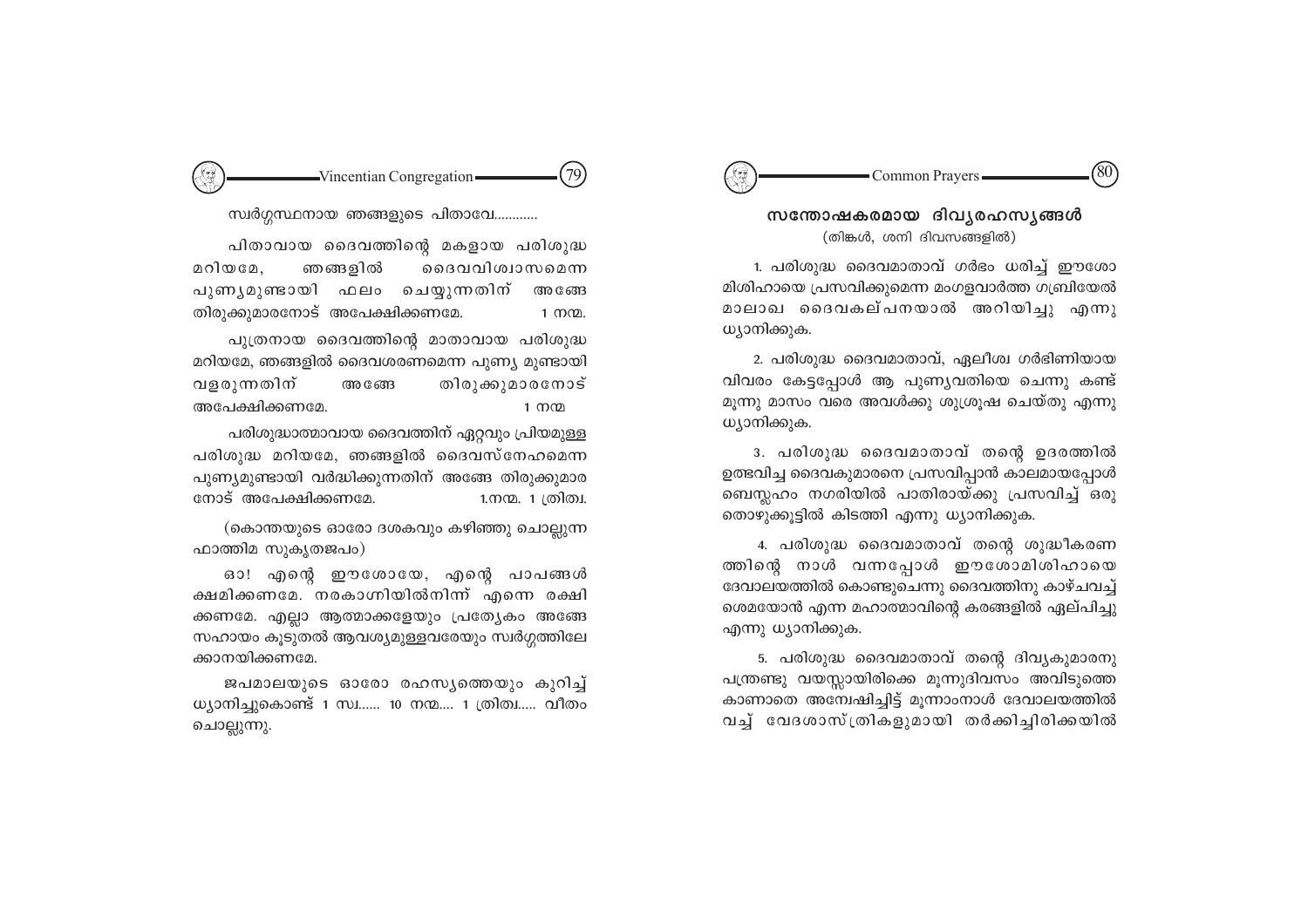# '82' Common Prayers -

മഹിമയ്ക്കടുത്ത ദിവൃരഹസൃങ്ങൾ (ബുധൻ, ഞായർ ദിവസങ്ങളിൽ)

1. നമ്മുടെ കർത്താവീശോമിശിഹാ പീഡ സഹിച്ചു മരിച്ചതിന്റെ മുന്നാം നാൾ ജയസന്തോഷങ്ങളോടെ ഉയിർത്തെഴുന്നള്ളി എന്നു ധ്യാനിക്കുക.

2. നമ്മുടെ കർത്താവീശോമിശിഹാ തന്റെ ഉയിർപ്പിന്റെ ശേഷം നാല്പതാം നാൾ അത്ഭുതകരമായ മഹിമയോടും ജയത്തോടുംകൂടെ തന്റെ ദിവ്യമാതാവും ശിഷ്യരും കണ്ടുകൊണ്ടു നില്ക്കുമ്പോൾ സ്വർഗ്ഗാരോ ഹണം ചെയ്തു എന്നു ധ്യാനിക്കുക.

3. നമ്മുടെ കർത്താവീശോമിശിഹാ പിതാവായ ദൈവത്തിന്റെ വലത്തു ഭാഗത്തെഴുന്നള്ളിയിരിക്കുമ്പോൾ സെഹിയോൻ ഊട്ടുശാലയിൽ ധ്യാനിച്ചിരുന്ന കന്യകാ മാതാവിന്റെമേലും ശ്ലീഹന്മാരുടെമേലും പരിശുദ്ധാത്മാ വിനെ അയച്ചു എന്നു ധ്യാനിക്കുക.

4. നമ്മുടെ കർത്താവീശോമിശിഹാ ഉയിർത്തെഴു ന്നള്ളി കുറേക്കാലം കഴിഞ്ഞപ്പോൾ കന്യകാമാതാവ് ഈ ലോകത്തിൽ നിന്ന് മാലാഖമാരാൽ സ്വർഗ്ഗത്തിലേക്കു കരേറ്റപ്പെട്ടുവെന്നു ധ്യാനിക്കുക.

5. പരിശുദ്ധ ദൈവമാതാവ്, പരലോകത്തിൽ കരേറിയ ഉടനെ തന്റെ ദിവ്യകുമാരനാൽ സ്വർഗ്ഗത്തി ന്റെയും ഭൂമി യുടെയും രാജ്ഞിയായി മുടി ധരിപ്പിക്കപ്പെട്ടു വെന്നു ധ്യാനിക്കുക.

(81) -Vincentian Congregation-

അവിടുത്തെ കണ്ടെത്തി എന്നു ധ്യാനിക്കുക.

ദുഃഖകരമായ ദിവൃരഹസ്യങ്ങൾ (ചൊവ്വ, വെള്ളി ദിവസങ്ങളിൽ)

1. നമ്മുടെ കർത്താവീശോമിശിഹാ പുങ്കാവനത്തിൽ പ്രർത്ഥിച്ചിരിക്കുമ്പോൾ ചോര വിയർത്തു എന്ന് ധ്യനിക്കുക.

നമ്മുടെ കർത്താവീശോമിശിഹാ പീലാത്തോസിന്റെ  $2.$ വീട്ടിൽ വച്ച് ചമ്മട്ടികളാൽ അടിക്കപ്പെട്ടുവെന്ന് ധ്യാനിക്കുക.

നമ്മുടെ കർത്താവീശോമിശിഹാ മുൾമുടി ധരിപ്പി  $3.$ ക്കപ്പെട്ടു എന്ന് ധ്യാനിക്കുക.

4. നമ്മുടെ കർത്താവീശോമിശിഹാ മരണത്തിനു വിധിക്കപ്പെട്ടതിന് ശേഷം തനിക്ക് അധികം അപമാനവും വ്യാകുലവുമുണ്ടാകുവാൻ വേണ്ടി അവിടുത്തെ തിരുത്തോ ളിന്മേൽ ഭാരമുള്ള കുരിശുമരം ചുമത്തപ്പെട്ടുവെന്ന് ധ്യാനിക്കുക.

5. നമ്മുടെ കർത്താവീശോമിശിഹാ ഗാഗുൽത്താ മലയിൽ ചെന്നപ്പോൾ വ്യാകുലസമുദ്രത്തിൽ മുഴുകിയ പരിശുദ്ധ മാതാവിന്റെ മുമ്പാകെ തിരുവസ്ത്രങ്ങൾ ഉരിഞ്ഞെടുക്കപ്പെട്ട്, കുരിശിന്മേൽ തറയ്ക്കപ്പട്ടുവെന്ന് ധ്യാനിക്കുക.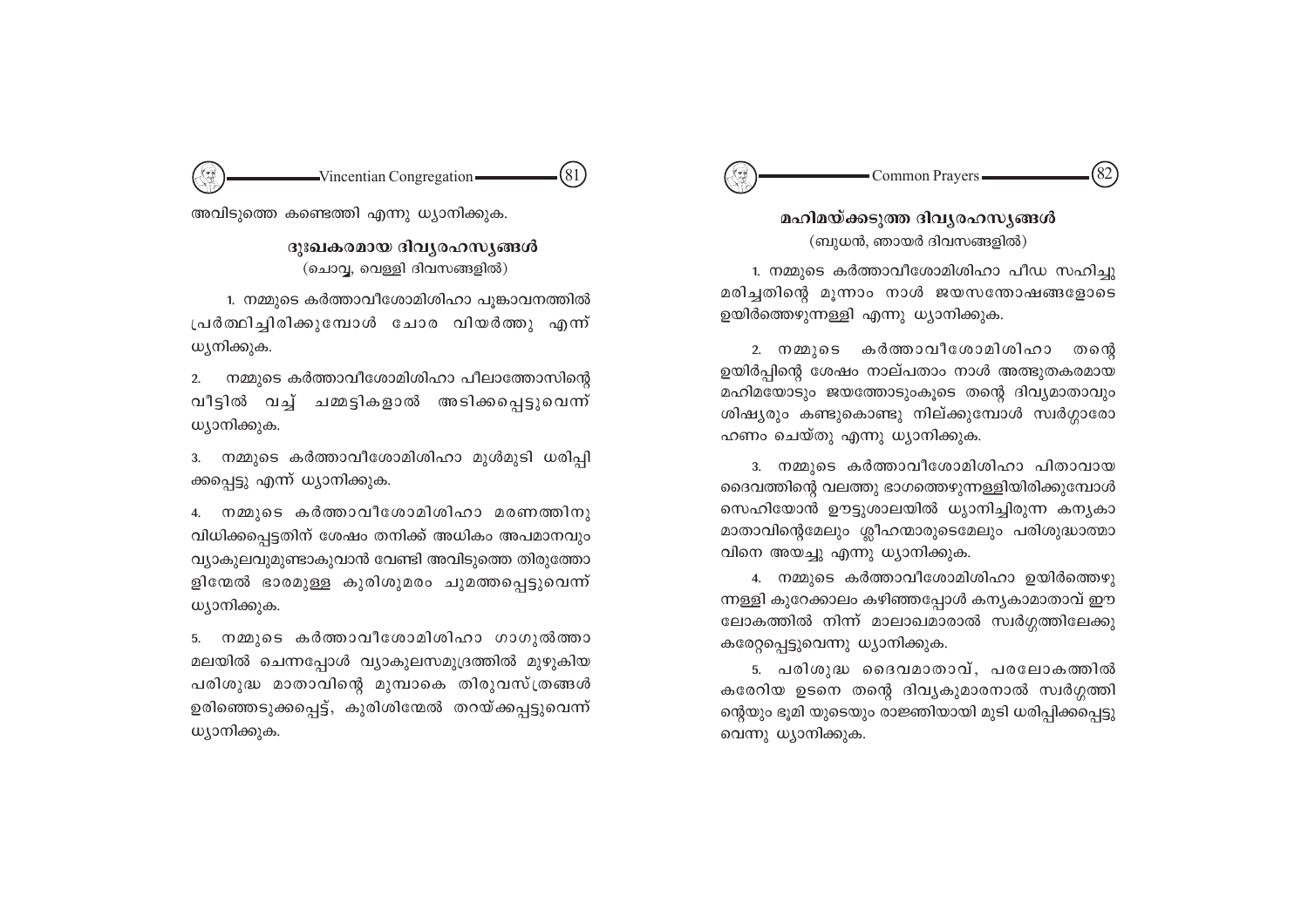# -Vincentian Congregation- $(83)$

# പ്രകാശത്തിന്റെ രഹസ്യങ്ങൾ (വ്യാഴാഴ്ചകളിൽ)

നമ്മുടെ കർത്താവിന്റെ മാമ്മോദീസ (മത്താ. 13:17) 1. നമ്മുടെ കർത്താവീശോമിശിഹാ ജോർദാനിൽ വച്ച് യോഹന്നാനിൽനിന്ന് മാമ്മോദീസ സ്വീകരിക്കുകയും അപ്പോൾ സ്വർഗ്ഗീയപിതാവ് പരിശുദ്ധാത്മപൂരിതനായ പുത്രനെ ലോകത്തിന് വെളിപ്പെടുത്തുകയും ചെയ്തു എന്നു ധ്യാനിക്ക.

2. കാനായിലെ കല്യാണവിരുന്ന് (യോഹ. 2: 1-12) നമ്മുടെ കർത്താവീശോമിശിഹാ കാനായിലെ കല്യാണ വിരുന്നിൽവച്ച് വെള്ളം വീഞ്ഞാക്കി തന്റെ ദൈവികശക്തിയും പ്രാഭവവും വെളിപ്പെടുത്തുകയും ശിഷ്യന്മാരെ വിശ്വാസത്തിലേക്ക് ആനയിക്കുകയും ചെയ്തു എന്ന് ധ്യാനിക്ക.

3. ദൈവരാജ്യപ്രഘോഷണവും മാനസാന്തരത്തിനുള്ള ആഹ്വാനവും (മാർക്കോ. 1: 15, 2: 3-13, ലൂക്ക 7: 47, 48)

നമ്മുടെ കർത്താവീശോമിശിഹാ തന്റെ പരസ്യ ജീവിതകാലത്ത് ദൈവരാജ്യം പ്രഘോഷിക്കുകയും സർവ്വരെയും മാനസാന്തരത്തിലേക്ക് ക്ഷണിക്കുകയും അതുവഴി ദൈവത്തിന്റെ പ്രതിപുരുഷനാണ് താനെന്ന് ലോകത്തിനു വെളിപ്പെടുത്തുകയും ചെയ്തു എന്ന് ധ്യാനിക്ക.

Common Prayers -

നമ്മുടെ കർത്താവിന്റെ രൂപാന്തരീകരണം. 4. (ലൂക്ക. 9: 28-36)

നമ്മുടെ കർത്താവീശോമിശിഹാ താബോർ മലയിൽ വച്ച് രൂപാന്തരപ്പെടുകയും ശിഷ്യന്മാർ അവിടുത്തെ ദൈവികമഹത്വം ദർശിക്കുകയും ചെയ്തു എന്ന് ധ്യാനിക്ക.

5. വിശുദ്ധകുർബ്ബാനയുടെ സ്ഥാപനം (ലുക്ക. 6: 25-59,  $13: 1-20, 22: 7-20$ 

നമ്മുടെ കർത്താവീശോമിശിഹാ അന്ത്യഅത്താഴ വേളയിൽ വി. കുർബ്ബാന സ്ഥാപിച്ച് നമ്മോടുള്ള സ്നേഹം പ്രകടമാക്കി എന്ന് ധ്യാനിക്ക.

# ജപമാലസമർപ്പണം

മുഖ്യദൂതനായ വിശുദ്ധ മിഖായേലേ, ദൈവദൂത ന്മാരായ വിശുദ്ധ ഗബ്രിയേലേ, വിശുദ്ധ റപ്പായേലേ, ശ്നീഹന്മാരായ മാർ പത്രോസേ, മാർ പൗലോസേ, മാർ യോഹന്നാനേ, ഞങ്ങളുടെ പിതാവായ മാർ തോമ്മാ, ഞങ്ങൾ വലിയ പാപികളായിരിക്കുന്നുവെങ്കിലും ജപിച്ച ഈ പ്രാർത്ഥന നിങ്ങളുടെ ഞങ്ങൾ കീർത്തനങ്ങളോടു കൂടെ ഒന്നായി ചേർത്തു പരിശുദ്ധ ദൈവമാതാവിന്റെ തൃപ്പാദത്തിങ്കൽ കാഴ്ചവയ്ക്കുവാൻ നിങ്ങളോടു ഞങ്ങൾ പ്രാർത്ഥിക്കുന്നു.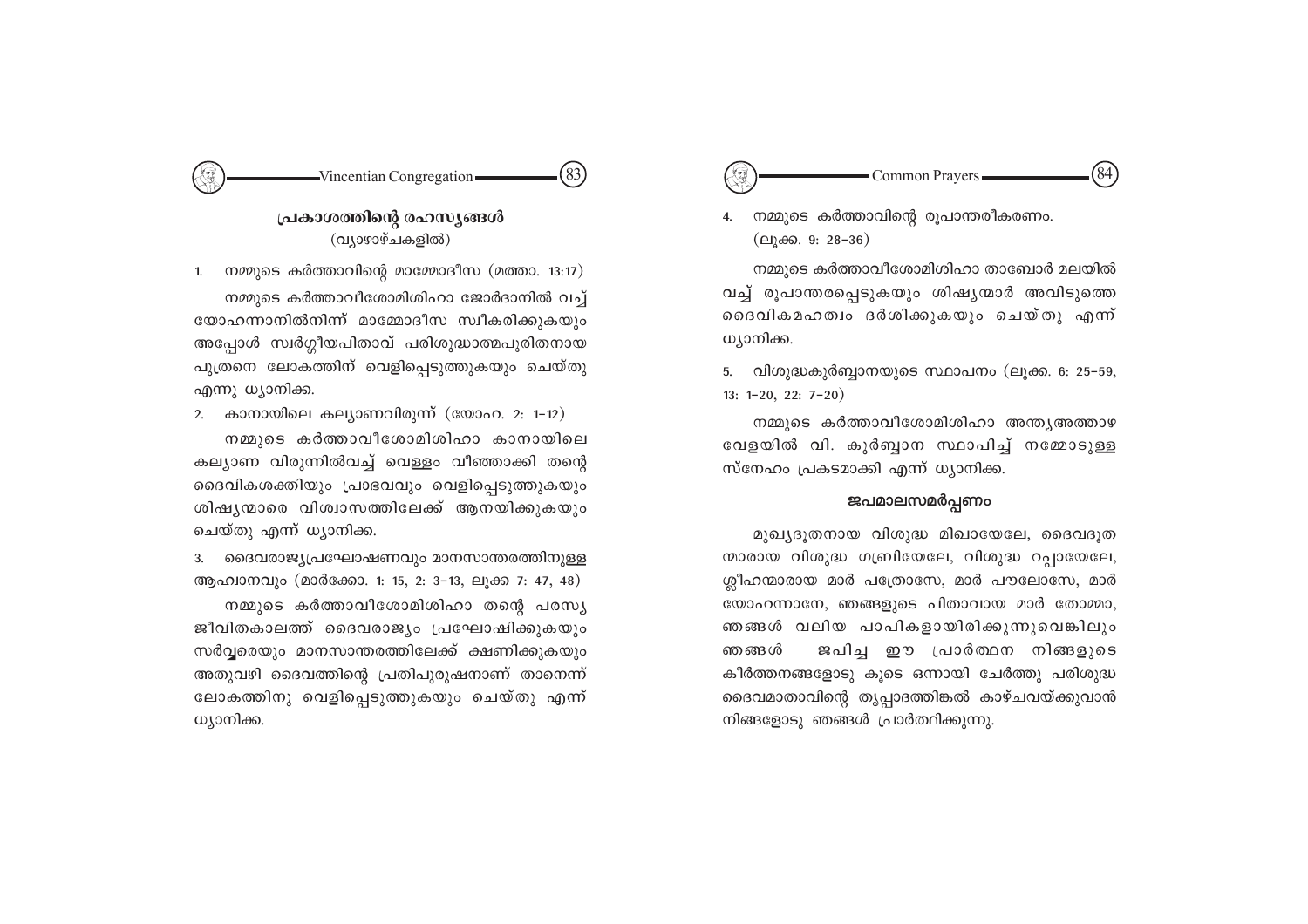#### -Vincentian Congregation- $(85)$

# ദൈവമാതാവിന്റെ ലുത്തിനിയ

കർത്താവേ, അനുഗ്രഹിക്കണമേ, കർത്താവേ................ മിശിഹായേ, അനുഗ്രഹിക്കണമേ, മിശിഹായേ ............ കർത്താവേ, അനുഗ്രഹിക്കണമേ, കർത്താവേ............ മിശിഹായേ, ഞങ്ങളുടെ പ്രാർത്ഥന കേൾക്കണമേ. മിശിഹായേ ........ സ്വർഗ്ഗസ്ഥനായ പിതാവായ ദൈവമേ, ഞങ്ങളെ അനുഗ്രഹിക്കണമേ ഭൂലോക രക്ഷകനായ പുത്രനായ ദൈവമേ, ഞങ്ങളെ അനുഗ്രഹിക്കണമേ പരിശുദ്ധാത്മാവായ ദൈവമേ, ഞങ്ങളെ .................... ഏകദൈവമായ പരിശുദ്ധ ത്രിത്വമേ, ഞങ്ങളെ ............... പരിശുദ്ധ മറിയമേ, ദൈവത്തിന്റെ പരിശുദ്ധ ജനനീ, കന്യകകൾക്കു മകുടമായ നിർമ്മല കന്യകേ, മിശിഹായുടെ മാതാവേ, ദൈവവരപ്രസാദത്തിന്റെ മാതാവേ, ഏറ്റം നിർമ്മലയായ മാതാവേ, കളങ്കമറ്റ കന്യകയായ മാതാവേ, കന്യാത്വത്തിനു ഭംഗംവരാത്ത മാതാവേ, സ്നേഹത്തിന് ഏറ്റം യോഗ്യയായ മാതാവേ, അത്ഭുതത്തിന് വിഷയമായ മാതാവേ, സദുപദേശത്തിന്റെ മാതാവേ, സ്രഷ്ടാവിന്റെ മാതാവേ,



രക്ഷകന്റെ മാതാവേ, ഏറ്റം വിവേകമതിയായ കന്യകേ, വണക്കത്തിന് ഏറ്റം യോഗ്യയായ കന്യകേ, സ്തുതിക്കു യോഗൃയായ കന്യകേ, മഹാവല്ലഭയായ കന്യകേ, ഏറ്റം വിശ്വസ്തയായ കന്യകേ, നീതിയുടെ ദർപ്പണമേ, ദിവ്യജ്ഞാനത്തിന്റെ സിംഹാസനമേ, ഞങ്ങളുടെ സന്തോഷത്തിന്റെ കാരണമേ, ആത്മജ്ഞാനപുരിത പാത്രമേ, ബഹുമാനത്തിന്റെ പാത്രമേ, അത്ഭുതകരമായ ഭക്തിയുടെ പാത്രമേ, ദിവ്യരഹസ്യം നിറഞ്ഞിരിക്കുന്ന റോസാപുഷ്പമേ, ദാവീദിന്റെ കോട്ടയേ, സ്വർണ്ണാലയമേ, വാഗ്ദാനത്തിന്റെ പേടകമേ സ്വർഗ്ഗത്തിന്റെ വാതിലേ ഉഷഃകാല നക്ഷത്രമേ, രോഗികളുടെ ആരോഗ്യമേ, പാപികളുടെ സങ്കേതമേ, പീഡിതരുടെ ആശ്വാസമേ, ക്രിസ്ത്യാനികളുടെ സഹായമേ, മാലാഖമാരുടെ രാജ്ഞീ, പൂർവ്വപിതാക്കന്മാരുടെ രാജ്ഞീ, ദീർഘദർശികളുടെ രാജ്ഞീ,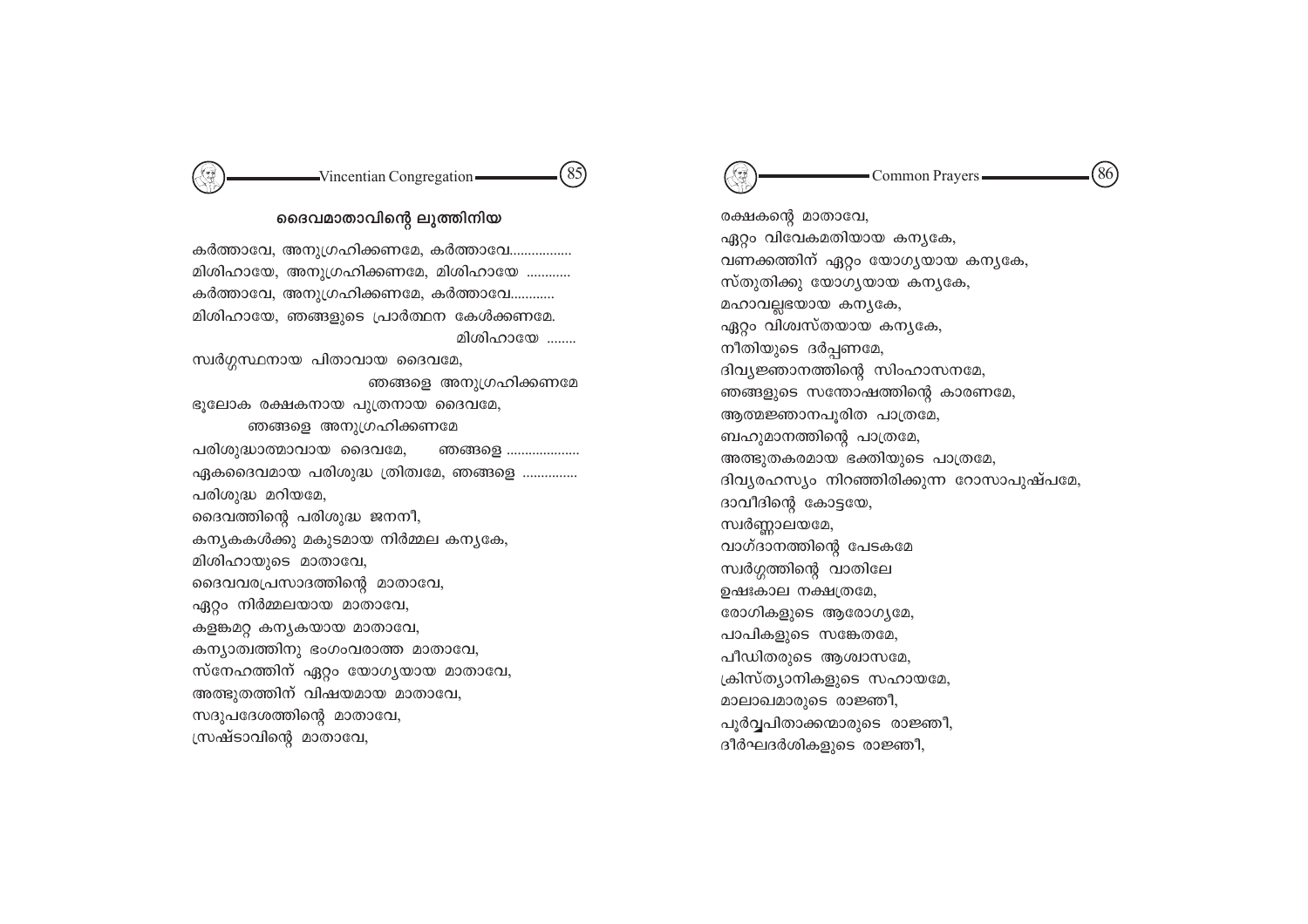#### $(87)$ -Vincentian Congregation-

ശ്ലീഹന്മാരുടെ രാജ്ഞീ, വേദസാക്ഷികളുടെ രാജ്ഞീ, വന്ദകന്മാരുടെ രാജ്ഞീ, കന്യകകളുടെ രാജ്ഞീ, സകലവിശുദ്ധരുടേയും രാജ്ഞീ, അമലോത്ഭവയായ രാജ്ഞീ, സ്വർഗ്ഗാരോപിതയായ രാജ്ഞീ, പരിശുദ്ധ ജപമാലയുടെ രാജ്ഞീ സമാധാനത്തിന്റെ രാജ്ഞീ ലോകത്തിന്റെ പാപങ്ങൾ നീക്കുന്ന ദിവ്യകുഞ്ഞാടേ കർത്താവേ, ഞങ്ങളുടെ പാപങ്ങൾ ക്ഷമിക്കണമേ ലോകത്തിന്റെ പാപങ്ങൾ നീക്കുന്ന ദിവ്യകുഞ്ഞാടേ കർത്താവേ, ഞങ്ങളുടെ പ്രാർത്ഥന കേൾക്കണമേ ലോകത്തിന്റെ പാപങ്ങൾ നീക്കുന്ന ദിവ്യകുഞ്ഞാടേ കർത്താവേ, ഞങ്ങളെ അനുഗ്രഹിക്കണമേ.

സർവ്വേശ്വരന്റെ പുണ്യപൂർണ്ണയായ മാതാവേ, ഇതാ, ഞങ്ങൾ നിന്നിൽ അഭയം തേടുന്നു. ഞങ്ങളുടെ ആവശ്യനേരത്ത് ഞങ്ങളുടെ അപേക്ഷകൾ ഉപേക്ഷി ക്കരുതേ. ഭാഗൃവതിയും അനുഗൃഹീതയുമായ കനൃകാ മാതാവേ, സകല ആപത്തുകളിൽ നിന്നും എപ്പോഴും ഞങ്ങളെ കാത്തു കൊള്ളണമേ.

ഈശോമിശിഹായുടെ വാഗ്ദാനങ്ങൾക്കു ഞങ്ങൾ യോഗ്യരാകുവാൻ

'88 Common Prayers-

സർവ്വേശ്വരന്റെ പരിശുദ്ധ മാതാവേ, ഞങ്ങൾക്കു വേണ്ടി അപേക്ഷിക്കണമേ.

#### ശ്രശ്രിക്കാം

കർത്താവേ, പൂർണ്ണമനസ്സോടുകൂടി സാഷ്ടാംഗം വീണുകിടക്കുന്ന ഈ കുടുംബത്തെ തൃക്കൺപാർത്തു നിത്യകന്യകയായ പരിശുദ്ധ മറിയത്തിന്റെ അപേക്ഷ യാൽ സകല ശത്രുക്കളുടേയും ഉപദ്രവങ്ങളിൽനിന്നു രക്ഷിച്ചുകൊള്ളണമേ. ഈ അപേക്ഷകളൊക്കെയും ഞങ്ങളുടെ കർത്താവീശോമിശിഹായുടെ യോഗൃതകളെ ക്കുറിച്ചു ഞങ്ങൾക്കു തരണമേ, ആമ്മേൻ.

#### പരിശുദ്ധരാജ്ഞി (രാജകന്യകേ)

പരിശുദ്ധരാജ്ഞീ, കരുണയുടെ മാതാവേ, സ്വസ്തി! ഞങ്ങളുടെ ജീവനും മാധുര്യവും ശരണവുമേ, സ്വസ്തി! ഹവ്വായുടെ പുറന്തള്ളപ്പെട്ട മക്കളായ ഞങ്ങൾ അങ്ങേ പക്കൽ നിലവിളിക്കുന്നു. കണ്ണുനീരിന്റെ ഈ താഴ്വരയിൽ നിന്ന് വിങ്ങിക്കരഞ്ഞ് അങ്ങേ പക്കൽ ഞങ്ങൾ നെടു വീർപ്പിടുന്നു. ആകയാൽ ഞങ്ങളുടെ മദ്ധ്യസേഥ! അങ്ങയുടെ കരുണയുള്ള കണ്ണുകൾ ഞങ്ങളുടെനേരേ തിരിക്കണമേ.ഞങ്ങളുടെ ഈ പ്രവാസത്തിനുശേഷം അങ്ങയുടെ ഉദരത്തിന്റെ അനുഗ്രഹീതഫലമായ ഈശോയെ ഞങ്ങൾക്കു കാണിച്ചുതരണമേ. കരുണയും വാത്സലൃവും മാധുരൃവും നിറഞ്ഞ കനൃകാമറിയമേ! അമ്മേൻ.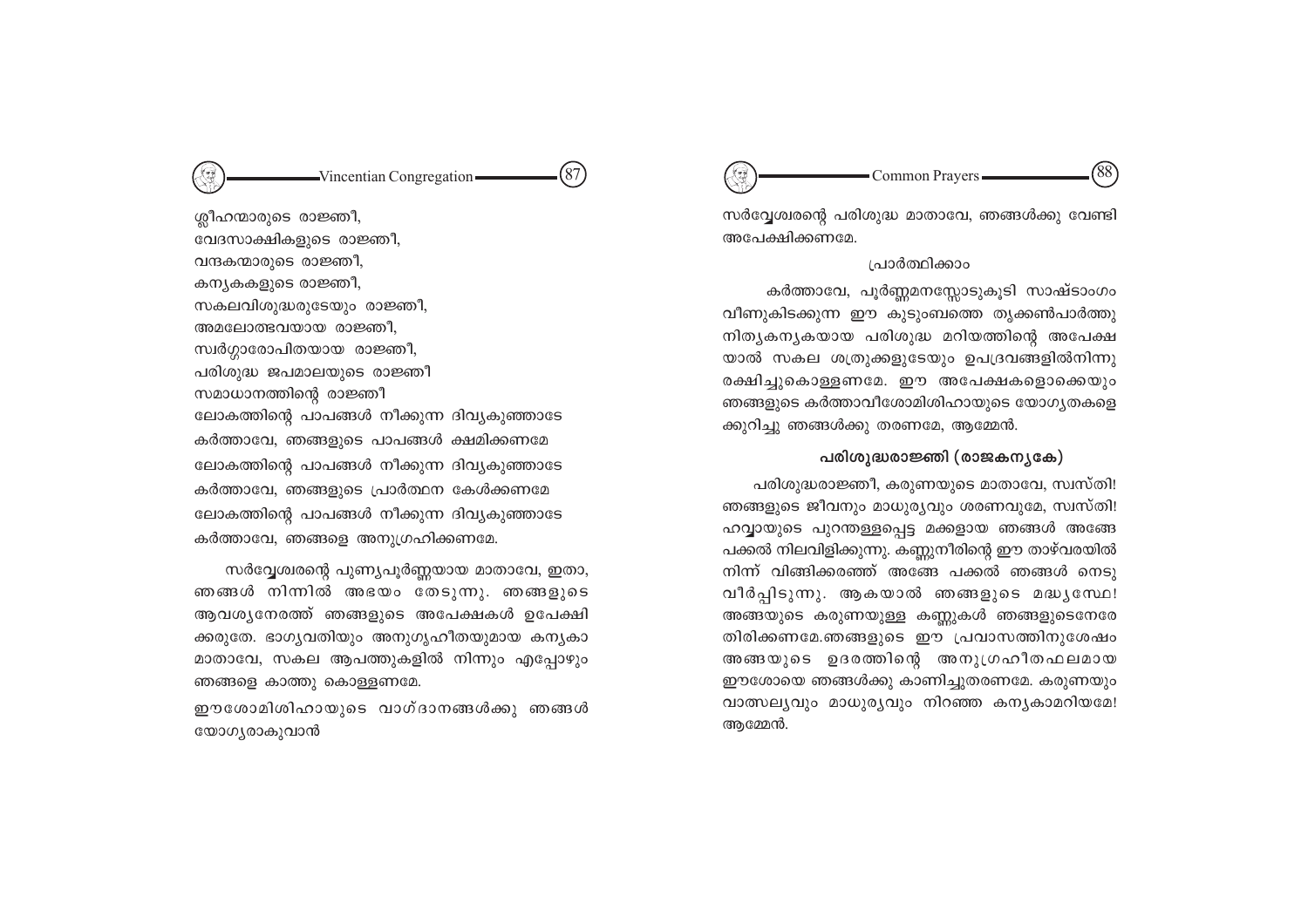#### $90^\circ$ Common Prayers -

യിൽനിന്ന് എന്നെ കാത്തു വിശുദ്ധ ഹൃദയത്തോടും നിർമ്മല ശരീരത്തോടും കറകുടാത്ത ആത്മാവോടുംകുടെ ഈശോമിശിഹായ്ക്കും മറിയത്തിനും എപ്പോഴും എത്രയും വിശുദ്ധമായ ശുശ്രുഷചെയ്യവാൻ എനിക്കു കൃപ ലഭിച്ചുതരണമേ. 1 സ്വ. 1 നന്മ. 1 ത്രിത്വ.

#### കാവൽമാലാഖയോട് പ്രാർത്ഥന

ഞങ്ങളെ കാക്കുന്ന കർത്താവിന്റെ മാലാഖമാരേ/ ദൈവത്തിന്റെ കൃപയാൽ/നിങ്ങളുടെ പക്കൽ സുക്ഷത്തി നേല്പിക്കപ്പെട്ടിരിക്കുന്ന ഞങ്ങളെ ഈ രാത്രിയിലും മരണസമയത്തും/കാത്തുസഹായിച്ചു പരിപാലിച്ചു കൊള്ളണമേ/ഞങ്ങളുടെ പേരിനു കാരണമായിരിക്കുന്ന പുണ്യവാന്മാരേ,/വി.പത്രോസ്, പൗലോസ് തോമാശ്ലീഹ ന്മാരേ, ദൈവത്തിൽനിന്ന് കൃപലഭിക്കാനായി/ഞങ്ങൾ ക്കുവേണ്ടി പ്രാർത്ഥിക്കണമേ. 1 സ്വർഗ്ഗ.1 നന്മ.1 ത്രിത്വ.

# ശുദ്ധീകരണസ്ഥലത്തിലെ ആത്മാക്കൾക്കു വേണ്ടിയുള്ള ജപം

മരിച്ച വിശ്വാസികളുടെ ആത്മാക്കൾ തമ്പുരാന്റെ മനോഗുണത്താൽ മോക്ഷത്തിൽ ചേരുവാൻ ഇടയാകട്ടെ. നിതൃപിതാവെ! ഈശോമിശിഹാ കർത്താവിന്റെ വിലതീരാത്ത തിരുച്ചോരയെക്കുറിച്ച് അവരുടെമേൽ കൃപയുണ്ടാകണമേ. 1.സ്വ. 1 നന്മ. 1ത്രി.



ഈശോമിശിഹായുടെ വാഗ്ദാനങ്ങൾക്കു ഞങ്ങൾ യോഗ്യരാകുവാൻ

സർവ്വേശ്വരന്റെ പരിശുദ്ധ മാതാവേ, ഞങ്ങൾക്കു വേണ്ടി അപേക്ഷിക്കണമേ.

#### പ്രാർത്ഥിക്കാം

സർവൃശക്തനും നിതൃനുമായ സർവ്വേശ്വരാ, ഭാഗ്യവതിയായ മറിയത്തിന്റെ ആത്മാവും ശരീരവും പരിശുദ്ധാത്മാവിന്റെ അനുഗ്രഹത്താൽ അങ്ങേ ദിവ്യപുത്രനു യോഗ്യമായ പീഠമായിരിപ്പാൻ ആദിയിൽ അങ്ങു നിശ്ചയിച്ചുവല്ലോ. ഈ ദിവ്യമാതാവിനെ നിനച്ചു സന്തോഷിക്കുന്ന ഞങ്ങൾ അവളുടെ ശക്തിയുള്ള അപേക്ഷകളാൽ ഈ ലോകത്തിലുള്ള സകല ആപത്തുകളിലും നിതൃമരണത്തിലുംനിന്നു രക്ഷിക്ക പ്പെടുവാൻ കൃപ ചെയ്യണമേ. ഈ അപേക്ഷകളൊക്കെയും ഞങ്ങളുടെ കർത്താവീശോ മിശിഹായുടെ യോഗ്യതകളെ ക്കുറിച്ചു ഞങ്ങൾക്കു തരണമേ. ആമ്മേൻ.

### വിശുദ്ധ യൗസേപ്പിതാവിനോടുള്ള ജപം

കന്യാവ്രതക്കാരുടെ കാവൽക്കാരനും പിതാവുമായ മാർ യൗസേപ്പേ, കുറ്റമില്ലായ്മതന്നെ ആയിരിക്കുന്ന ഈശോമിശിഹായും കന്യകകൾക്കു മകുടമാകുന്ന നിർമ്മല കനൃകാമറിയവും നിന്റെ വിശ്വാസമുള്ള സൂക്ഷത്തിന് ഏല്പിക്കപ്പെട്ടുവല്ലോ. ഈശോ, മറിയം എന്ന എത്രയും പ്രിയപ്പെട്ട പണയത്തെക്കുറിച്ചു നിന്നോടു ഞാൻ അപേക്ഷിക്കുന്നതായത്, അശുദ്ധതയൊക്കെ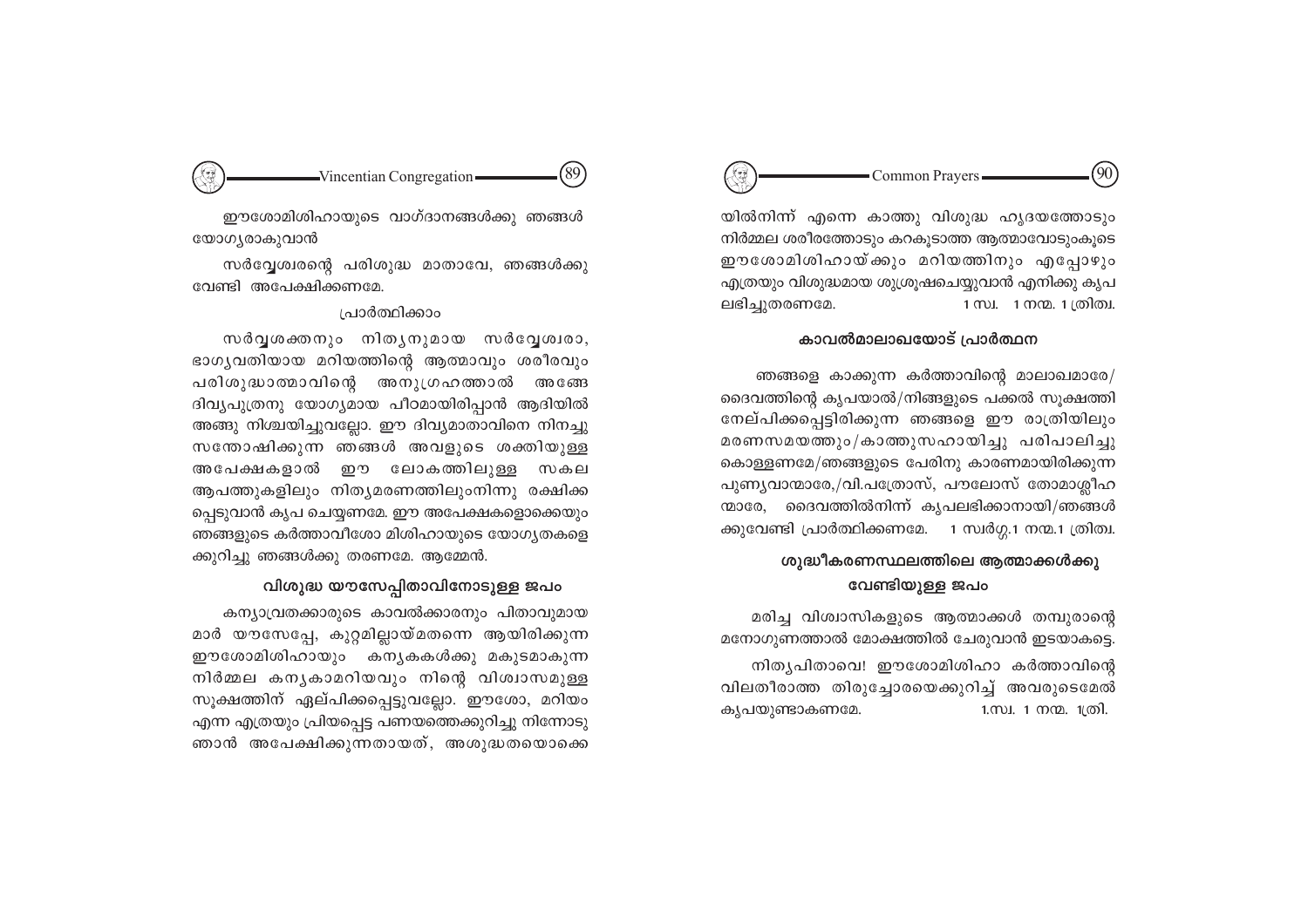#### $92^{\circ}$ Common Prayers-

#### തിരുഹൃദയ ജപമാല

മിശിഹായുടെ ദിവ്യാത്മാവേ, എന്നെ ശുദ്ധീകരിക്കണമേ. മിശിഹായുടെ തിരുശരീരമേ, എന്നെ രക്ഷിക്കണമേ, മിശിഹായുടെ തിരുരക്തമേ, എന്നെ ലഹരി പിടിപ്പിക്ക ണമേ.

മിശിഹായുടെ തിരുവിലാവിലെ വെള്ളമേ,

എന്നെ കഴുകണമേ. മിശിഹായുടെകഷ്ടാനുഭവമേ, എന്നെ ധൈര്യപ്പെടു ത്തണമേ.

നല്ല ഈശോ, എന്റെ അപേക്ഷ കേൾക്കണമേ. അങ്ങേ തിരുമുറിവുകളുടെ ഇടയിൽ,

എന്നെ മറച്ചുകൊള്ളണമേ,

അങ്ങയിൽ നിന്ന് പിരിഞ്ഞുപോകുവാൻ, എന്നെ അനുവദിക്കരുതേ.

ദുഷ്ട ശത്രുവിൽനിന്ന്, എന്നെ കാത്തുകൊള്ളണമേ. എന്റെ മരണനേരത്ത്,

എന്നെ അങ്ങേപക്കലേക്കു വിളിക്കണമേ. അങ്ങേ പരിശുദ്ധന്മാരോടുകൂടി നിത്യമായി അങ്ങയെ സ്തുതിക്കുന്നതിന്,

അങ്ങേ അടുക്കൽവരുവാൻ എന്നോടു കല്പിക്കണമേ. ഹൃദയശാന്തതയും എളിമയുമുള്ള ഈശോ,

എന്റെ ഹൃദയം അങ്ങേ ദിവ്യഹൃദയത്തിന് ഒത്തതാക്ക

 $(91)$  $-Vincentian Congregation$ 

> (മുന്നുപ്രാവശ്യം ചൊല്ലുക) മിഷനു വേണ്ടി

1 സ്വർഗ്ഗ.1 നന്മ.1 ത്രിത്വ.

മാർതോമ്മാശ്ലീഹായേ, ഞങ്ങൾക്കു വേണ്ടി അപേക്ഷിക്കണമേ ഞങ്ങൾക്കു വേണ്ടി ......... വി.ഫ്രാൻസീസ് സേവ്യറേ, വി.കൊച്ചുത്രേസ്യായേ, ഞങ്ങൾക്കു വേണ്ടി ........ വി. അൽഫോൻസാമ്മേ. ഞങ്ങൾക്കു വേണ്ടി ........ വി.വിൻസെന്റേ. ഞങ്ങൾക്കു വേണ്ടി .........

#### എത്രയും ദയയുള്ള മാതാവേ

എത്രയും ദയയുള്ള മാതാവേ, നിന്റെ സങ്കേതത്തിൽ ഓടിവന്ന് നിന്റെ സഹായം തേടി നിന്റെ മാദ്ധ്യസ്ഥ്യം അപേക്ഷിച്ചവരിൽ ഒരുവനെയെങ്കിലും നീ ഉപേക്ഷിച്ച തായി കേട്ടിട്ടില്ല എന്നു നീ ഓർക്കണമേ; കന്യകകളുടെ രാജ്ഞിയായ കനൃകേ, ദയയുള്ള മാതാവേ ഈ വിശ്വാസത്തിൽ ധൈര്യപ്പെട്ടു നിന്റെ തൃപ്പാദത്തിങ്കൽ ഞാനണയുന്നു. വിലപിച്ച് കണ്ണുനീർ ചിന്തി പാപിയായ ഞാൻ നിന്റെ ദയാധികൃത്തെ കാത്തുകൊണ്ട് നിന്റെ സന്നിധിയിൽ നിൽക്കുന്നു. അവതരിച്ച വചനത്തിൻ മാതാവേ, എന്റെ അപേക്ഷ ഉപേക്ഷിക്കാതെ ദയാപൂർവ്വം കേട്ടരുളണമേ. ആമ്മേൻ.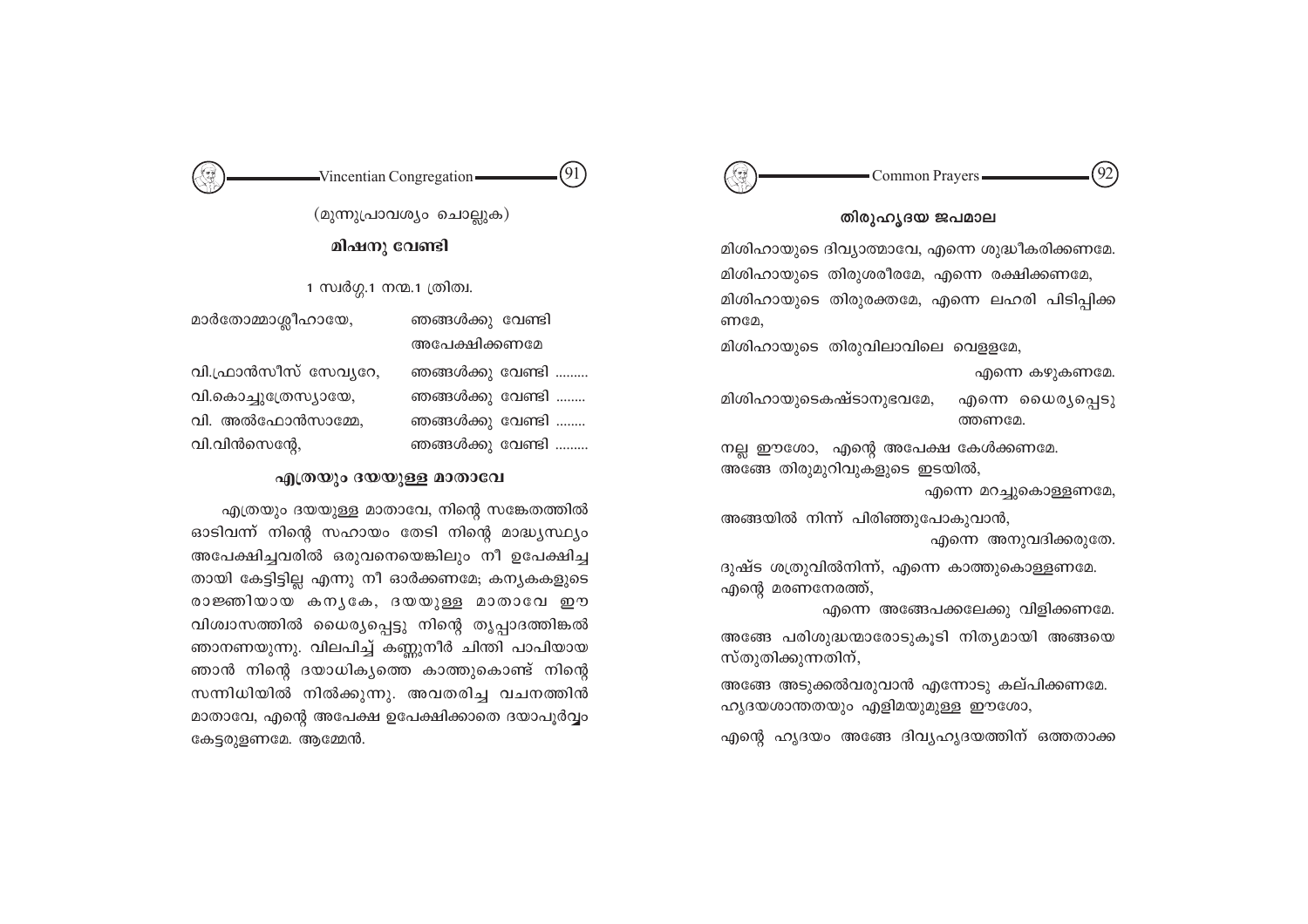

- Common Prayers -

'94

G

(93)  $-Vincentian Congregation -$ 

ണമേ.

അങ്ങ് എന്റെ സ്നേഹമായിരിക്കണമേ. (10 പ്രാവശ്യം)

കാഴ്ചവയ്ക്കൽ

അമലോത്ഭവ മറിയത്തിന്റെ കറയില്ലാത്ത ദിവ്യഹൃദയമേ,

മരണവേദന അനുഭവിച്ച ഈശോയുടെ തിരുഹൃദയമേ,

തിരുഹൃദയ ലുത്തിനിയ

ഞങ്ങൾക്കുവേണ്ടി അപേക്ഷിക്കണമേ,

ഞങ്ങൾക്കുവേണ്ടി അപേക്ഷിക്കണമേ.

എല്ലായിടത്തും സ്നേഹിക്കപ്പെടടെ.

– കർത്താവേ.....

ഈശോയുടെ മാധുര്യമുള്ള തിരുഹൃദയമേ,

(ഓരോ ദശകത്തിന്റെയും അവസാനം)

മറിയത്തിന്റെ മാധുര്യമുള്ള ദിവ്യഹൃദയമേ,

(ഇപ്രകാരം അമ്പതുമണി ജപമാല ചൊല്ലുന്നു.)

ഈശോയുടെ മാധുര്യമുള്ള തിരുഹൃദയമേ,

ഞങ്ങളുടെമേൽ അലിവുണ്ടായിരിക്കണമേ

മരിക്കുന്നവരുടെ മേൽ കൃപയായിരിക്കണേ.

എന്റെ രക്ഷയായിരിക്കണമേ.

തിരുഹൃദയത്തിന്റെ നാഥേ,

ഈശോയുടെ തിരുഹൃദയം,

കർത്താവേ, അനുഗ്രഹിക്കണമേ

ഹൃദയശാന്തതയും...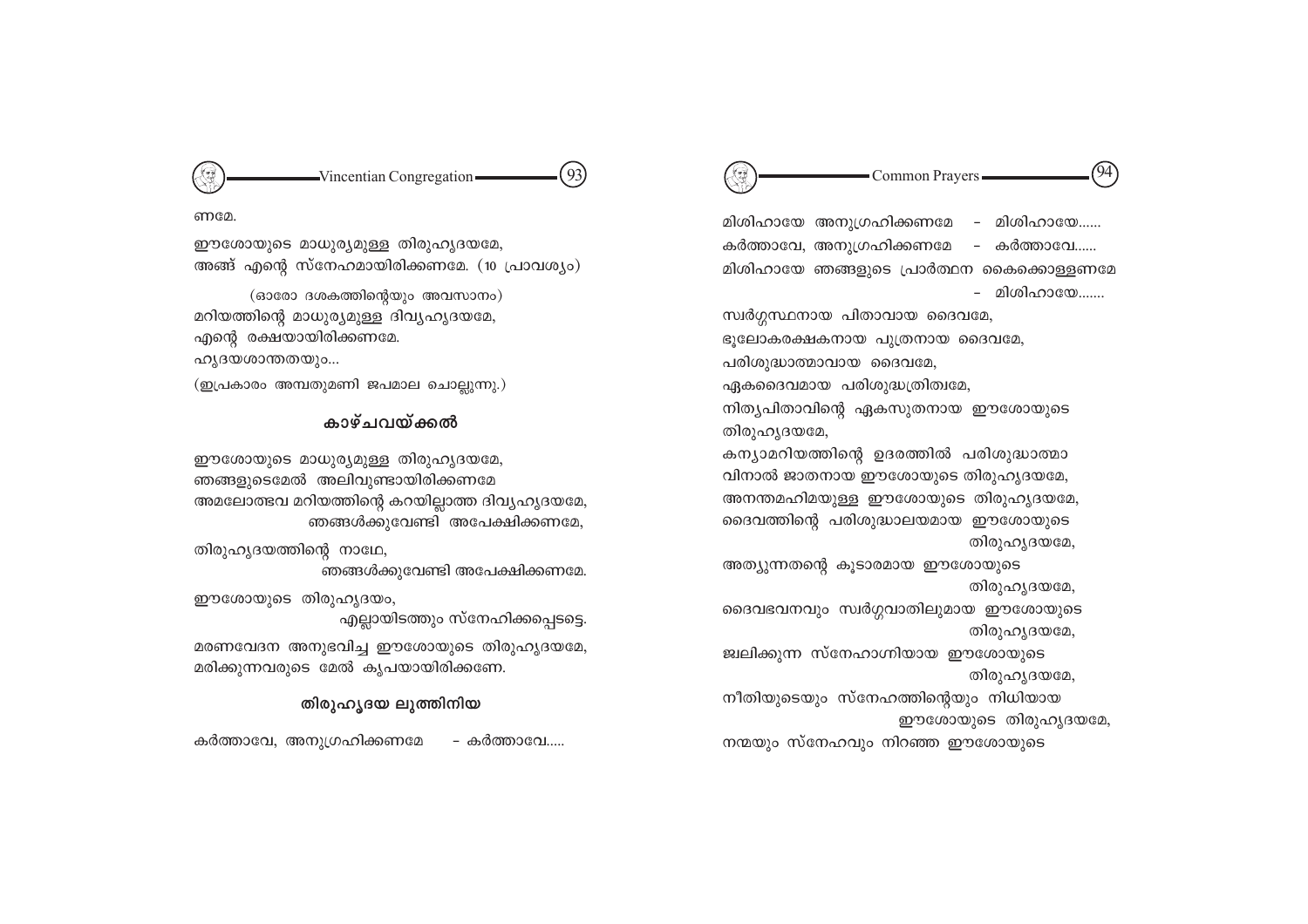#### 96 Common Prayers

#### പ്രാർത്ഥിക്കാം

സർവ്വശക്തനും നിത്യനുമായ ദൈവമേ, ഞങ്ങളോ ടുള്ള സ്നേഹത്താൽ കുത്തിത്തുറക്കപ്പെട്ട, അങ്ങേ പ്രിയപുത്രന്റെ തിരുഹൃദയത്തിൽ അഭയം തേടുന്ന ഞങ്ങൾ, സ്നേഹത്തിൽ വളരുവാൻ ഇടയാക്കണമേ. ഞങ്ങളുടെ ജീവിതാവസ്ഥയ്ക്കാവശൃകമായ എല്ലാ അനുഗ്രഹങ്ങളും നൽകി, പ്രസാദവരാവസ്ഥയിൽ മരിക്കുവാനും സ്വർഗ്ഗത്തിൽ അങ്ങേ സ്നേഹത്തിൽ വസിക്കുവാനും ഞങ്ങൾക്കിടവരുത്തുകയും ചെയ്യണ മെന്ന് അങ്ങയോടു ഞങ്ങൾ അപേക്ഷിക്കുന്നു. ആമ്മേൻ. ഈശോയുടെ പരിശുദ്ധ ഹൃദയമേ! അങ്ങയുടെ രാജ്യം വരണമേ.  $(3 \text{ } \text{L}100 \text{ } \text{C}100 \text{ } \text{C})$ 

# ഈശോയുടെ തിരുഹൃദയത്തിനുള്ള പ്രതിഷ്ഠാജപം

(മാസാദ്യ വെള്ളിയാഴ്ചതോറും ചൊല്ലേണ്ടത്)

ഈശോയുടെ ഏറ്റം പരിശുദ്ധ ഹൃദയമേ, ഇതാ ഞങ്ങൾ അങ്ങേ സന്നിധിയിൽ സാഷ്ടാംഗപ്രണാമം ചെയ്ത് അങ്ങയെ ഞങ്ങളുടെ ദൈവവും രക്ഷകനുമായി ഏറ്റുപറഞ്ഞ് ആരാധിക്കുകയും ഞങ്ങളെ എല്ലാവരേയും അങ്ങേക്ക് പ്രതിഷ്ഠിക്കുകയും ചെയ്യുന്നു (മൗനം, ശിരസ്സുനമിക്കുന്നു). ഞങ്ങൾ അങ്ങയുടേതാകുന്നു, അങ്ങയുടേതായി ജീവിക്കുവാൻ ആഗ്രഹിക്കുകയും

(95)  $-Vincentian Congregation -$ 

തിരുഹൃദയമേ സകല പുണ്യങ്ങളുടെയും ഉറവിടമായ ഈശോയുടെ

തിരുഹൃദയമേ,

സകല ആദരവിനും യോഗ്യമായ ഈശോയുടെ തിരുഹൃദയമേ.

സകല ഹൃദയങ്ങൾക്കും അധിപനും കേന്ദ്രവുമായ ഈശോയുടെ തിരുഹൃദയമേ,

സകല വിശുദ്ധരുടേയും ആനന്ദമായ ഈശോയുടെ തിരുഹൃദയമേ,

ഹൃദയശാന്തതയും എളിമയുമുള്ള ഈശോയുടെ തിരുഹൃദയമേ,

ഞങ്ങളുടെ പാപങ്ങൾക്കു പരിഹാരമായിത്തീർന്ന ഈശോയുടെ തിരുഹൃദയമേ,

ഞങ്ങളുടെ സ്നേഹശൂനൃതയാൽ തകർന്ന ഈശോയുടെ തിരുഹൃദയമേ,

അങ്ങിൽ മരിക്കുന്നവരുടെ പ്രത്യാശയായ ഇ **ൗ** േശായുടെ

തിരുഹൃദയമേ

ലോകത്തിന്റെ പാപങ്ങൾ നീക്കുന്ന ദിവ്യകുഞ്ഞാടേ. കർത്താവേ, ഞങ്ങളുടെ പാപങ്ങൾ ക്ഷമിക്കണമേ: ലോകത്തിന്റെ പാപങ്ങൾ നീക്കുന്ന ദിവ്യകുഞ്ഞാടേ, കർത്താവേ, ഞങ്ങളുടെ പ്രർത്ഥന കേൾക്കണമേ: ലോകത്തിന്റെ പാപങ്ങൾ നീക്കുന്ന ദിവ്യകുഞ്ഞാടേ, കർത്താവേ, ഞങ്ങളെ അനുഗ്രഹിക്കണമേ: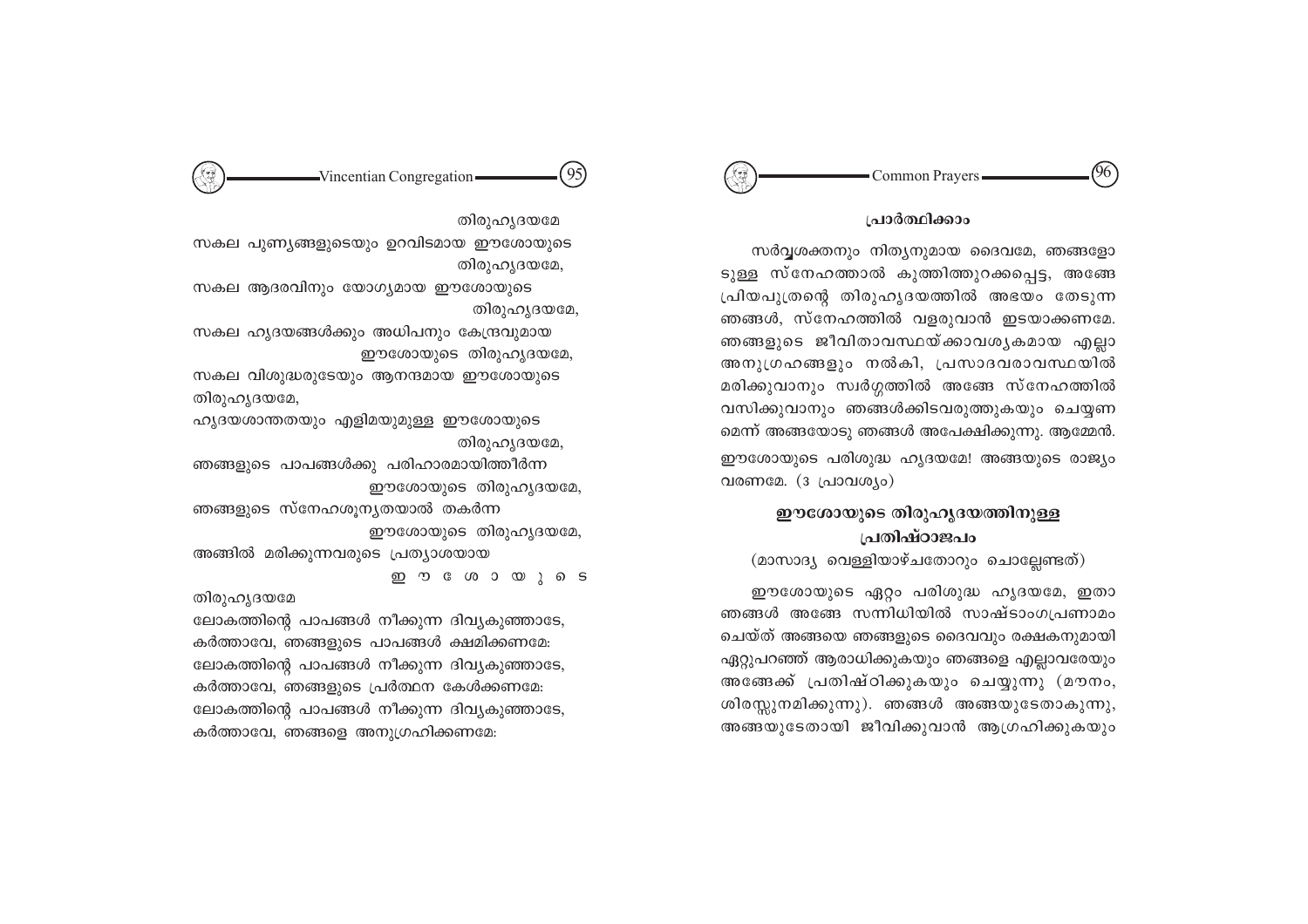#### (98) Common Prayers-

പുരോഗമിക്കുന്നതിനും പൂർത്തിയാക്കപ്പെടുന്നതിനും ഇടയാകട്ടെ. സേവന തത്പരതയും ത്യാഗസന്നദ്ധതയും നിറഞ്ഞ്, വിൻസെൻഷ്യൻ ചൈതന്യത്തിൽ വളർന്ന് വിശുദ്ധിയുടെ പാതയിൽ ചരിക്കാൻ അങ്ങു ഞങ്ങളെ നയിക്കുകയും നിയന്ത്രിക്കുകയും ചെയ്യണമെ. ഞങ്ങളുടെ സമൂഹങ്ങളിൽ പരസ്പരധാരണയും സ്നേഹവും ഐകുവും നിലനിർത്തണമേ. ബഹുമാനവും വിൻസെൻഷ്യൻ ചൈതന്യത്തിൽ വിശ്വസ്തരായി വർത്തിക്കാൻ സന്നദ്ധതയുള്ള യുവാക്കന്മാരെ ഞങ്ങളുടെ സമൂഹത്തിലേക്കാനയിക്കണമേ.

സകലത്തിന്റേയും നാഥനായ ഇശോ, ഞങ്ങളുടെ മാതാവായ തിരുസ്സഭയേയും ഞങ്ങളുടെ (അതി)രൂപ തയേയും അങ്ങ് കാത്തുപരിപാലിക്കണമേ. അങ്ങേ പ്രതിനിധിയായ മാർ....പാപ്പയേയും ഞങ്ങളുടെ (അതി) രൂപതയുടെ അദ്ധ്യക്ഷനായ മാർ..... മെത്രാനെയും (മെത്രാപ്പോലീത്തയെയും) മറ്റ് അജപാലകരേയും ഞങ്ങളുടെ സഭാധികാരികളേയും അങ്ങ് സമൃദ്ധമായി അനുഗ്രഹിക്കണമേ. ഭക്തിതീക്ഷ്ണതയുള്ള ധാരാളം വൈദികരെയും സന്ന്യാസിനീ സന്ന്യാസികളെയും അല്മായപ്രേഷിതരെയും സഭയ്ക്ക് പ്രദാനം ചെയ്യണമേ. രാഷ്ട്രത്തിന്റെ സർവ്വതോന്മുഖമായ അഭിവൃദ്ധിക്ക് ആത്മാർത്ഥമായി പരിശ്രമിക്കുന്ന ഭരണാധികാരികളും അവരോടു സഹകരിക്കുന്ന ജനങ്ങളും ഞങ്ങളുടെ രാജ്യത്തിൽ ഉണ്ടാകുവാൻ ഇടവരുത്തണമേ. ഞങ്ങളുടെ

-Vincentian Congregation-(97)

ചെയ്യുന്നു. ഞങ്ങളുടെ ഈ സമർപ്പണം കരുണാപൂർവ്വം സ്വീകരിക്കണമേ.

കർത്താവേ, അങ്ങു ഞങ്ങളുടെമേൽ വർഷിച്ചു കൊണ്ടിരിക്കുന്ന എല്ലാ അനുഗ്രഹങ്ങൾക്കും ഞങ്ങൾ ഹൃദയപൂർവ്വം നന്ദി പറയുന്നു. അങ്ങേക്കെതിരായി ചെയ്തു പോയ പാപങ്ങൾക്കെല്ലാം പരിഹാരം ചെയ്യാൻ ഞങ്ങളാഗ്രഹിക്കുന്നു. മേലിൽ അങ്ങേ തിരുമനസ്സിന് അനുയോജ്യമാം വിധം ജീവിച്ചുകൊള്ളാമെന്ന് ഞങ്ങൾ പ്രതിജ്ഞചെയ്യുന്നു.

ദിവ്യഗുരോ, അങ്ങ് ഞങ്ങളെ അറിയിച്ച തിരുമനസ്സ് നിറവേറ്റുന്നതിനും അങ്ങേ ദിവൃരാജ്യം വിസ്തൃത മാക്കുന്നതിനും, വി.വിൻസെന്റിന്റെ നാമത്തിലും ആദർശ ത്തിലും ഒരുമിച്ചിരിക്കുന്ന ഞങ്ങളുടെ സമൂഹം മുഴുവനും, ഞങ്ങളോരോരുത്തരും, അങ്ങേക്കു ചെയ്തിരിക്കുന്ന പ്രതിഷ്ഠയെ ഭക്തിതീക്ഷ്ണതയോടെ ഞങ്ങളിപ്പോൾ നവീകരിക്കുന്നു. ഞങ്ങളുടെ ആശ്രമങ്ങളും അവയോടു ചേർന്നുള്ള സ്ഥാപനങ്ങളും അവയുടെ എല്ലാ പ്രവർത്ത നങ്ങളും അങ്ങേക്കു ഞങ്ങൾ സമർപ്പിക്കുന്നു.

സ്നേഹനാഥാ, ഞങ്ങളുടെ സകല കഴിവുകളും അങ്ങേ ഇഷ്ടംപോലെ വിനിയോഗിക്കാൻ ഞങ്ങൾ അവയെ അങ്ങേക്കു പ്രതിഷ്ഠിക്കുന്നു. ഞങ്ങളുടെ ആദ്ധ്യാത്മികവും ഭൗതികവുമായ എല്ലാ പ്രവർത്തന ങ്ങളും അങ്ങേ ദിവ്യപ്രേരണയിൽ ആരംഭിക്കുന്നതിനും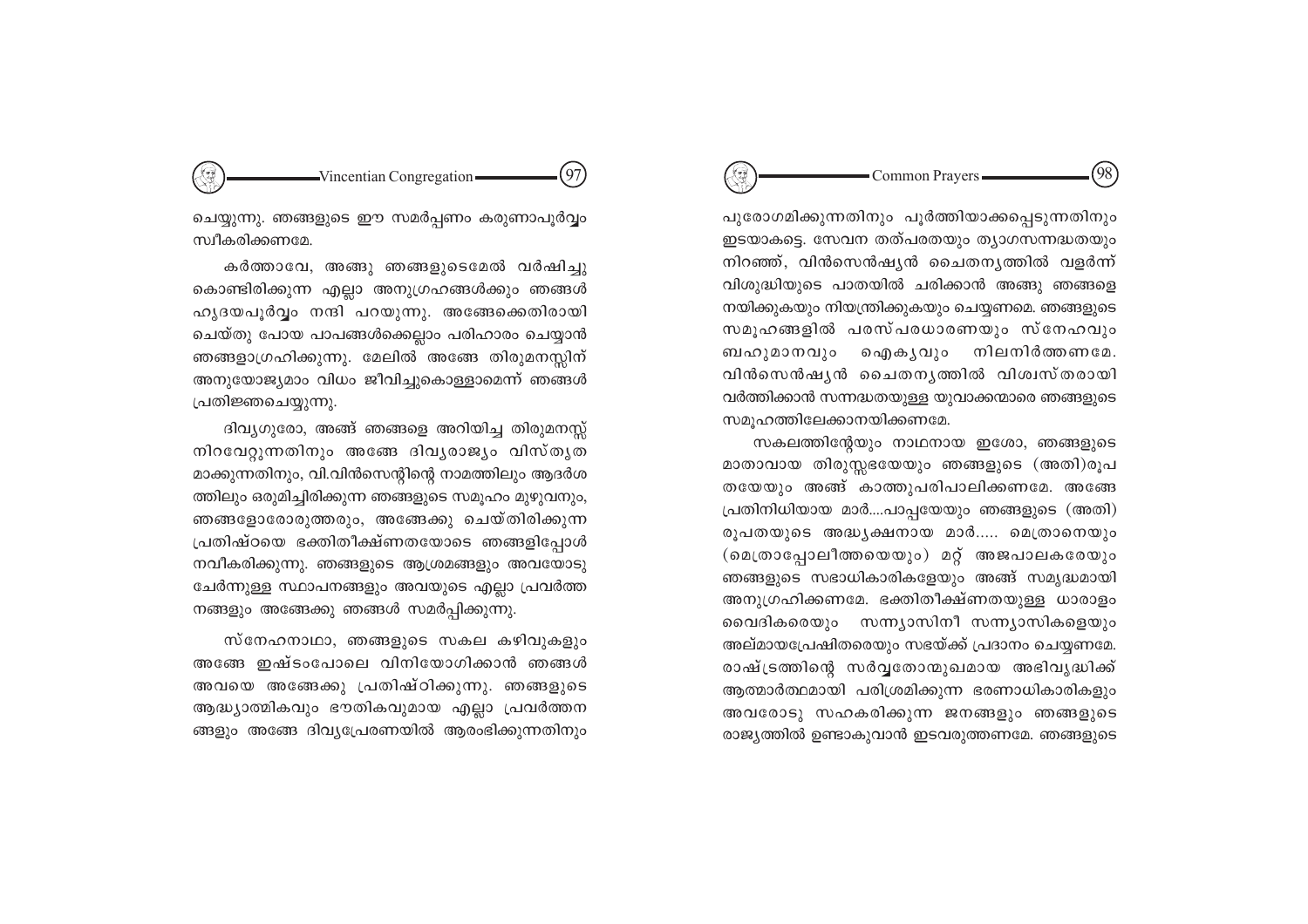# $-Vincentian Congregation -$

ബന്ധുമിത്രാദികളെയും ഉപകാരികളെയും എന്നല്ല, ശത്രുക്കളെയും അവർക്കാവശ്യമായ ദാനങ്ങൾ നല്കി അനുഗ്രഹിക്കണമേ.

'99

കരുണാനിധിയായ ഈശോ, ഞങ്ങളുടെ ആശ്രമ ത്തിലും കുടുംബത്തിലുമുള്ള രോഗികളെയും മരണവേദന അനുഭവിക്കുന്നവരെയും ആശീർവദി ക്കണമേ. മരണം വരിച്ച ഞങ്ങളുടെ സഭാംഗങ്ങൾക്കും കുടുംബാംഗ ങ്ങൾക്കും നിത്യഭാഗ്യം നല്കിയരുളണമേ. അങ്ങയോടു കൂടി നിത്യാനന്ദമനുഭവിക്കാനിടയാകത്തക്ക വണ്ണം സ്നേഹത്തിന്റെ കൂദാശയോടുചേർത്ത് അങ്ങേ തൃക്കരങ്ങളിൽ ഞങ്ങളെല്ലാവരെയും സമർപ്പിക്കുന്നു. അമ്മേൻ.

ഈശോയുടെ തിരുഹൃദയമേ

ഞങ്ങളുടെമേൽ കൃപയുണ്ടാകണമേ. മറിയത്തിന്റെ വിമലഹൃദയമേ

ഞങ്ങൾക്കുവേണ്ടി അപേക്ഷിക്കണമേ. വിശുദ്ധ യൗസേപ്പിതാവേ ഞങ്ങൾക്കുവേണ്ടി അപേക്ഷിക്കണമേ. ഭാഗ്യപ്പെട്ട മർഗ്ഗരീത്ത മറിയമേ ഞങ്ങൾക്കുവേണ്ടി അപേക്ഷിക്കണമേ.

കുടുംബപ്രതിഷ്ഠയ്ക്കുശേഷമുള്ള ഗാനം

മോക്ഷത്തിൽ രാജാവേ

100) Common Prayers

ലോകാധി കർത്താവേ വാഴുക നീ സുചിരം. നിന്റെ രക്തത്താൽ വീണ്ടു നീ രക്ഷിച്ചോരീഗൃഹം പാലിച്ചു വാണരുൾക,

ആളും ധനങ്ങളും വേലകൾ ജോലികൾ ദുഃഖദൂരിതങ്ങളും എല്ലാം കെല്പെഴും നിന്നുടെ തൃപ്പാദതാരതിൽ കാഴ്ചയണയ്ക്കുന്നിതാ സൂര്യന്റെ വാഴ്ചയിൽ കൂരിരുൾ നില്ക്കുമോ ആയുസ്സുവാണിടവേ നിത്യമൃത്യുവുണ്ടോ മേലീ– പ്പത്തനത്തിങ്കൽ വന്നെ-ത്തിനോക്കാൻ തുനിയൂ.

സ്വർഗ്ഗീയസമ്പത്തു സിംഹാസനം തന്നിൽ വാഴുന്ന വീട്ടിലിനി ജ്ഞാനദാരിദ്ര്യത്തിന്നുടെ ക്രൂരതയേറിയ വാഴ്ചനടന്നിടുമോ.

കാരുണ്യമേറുന്ന ദിവ്യഹൃദയമേ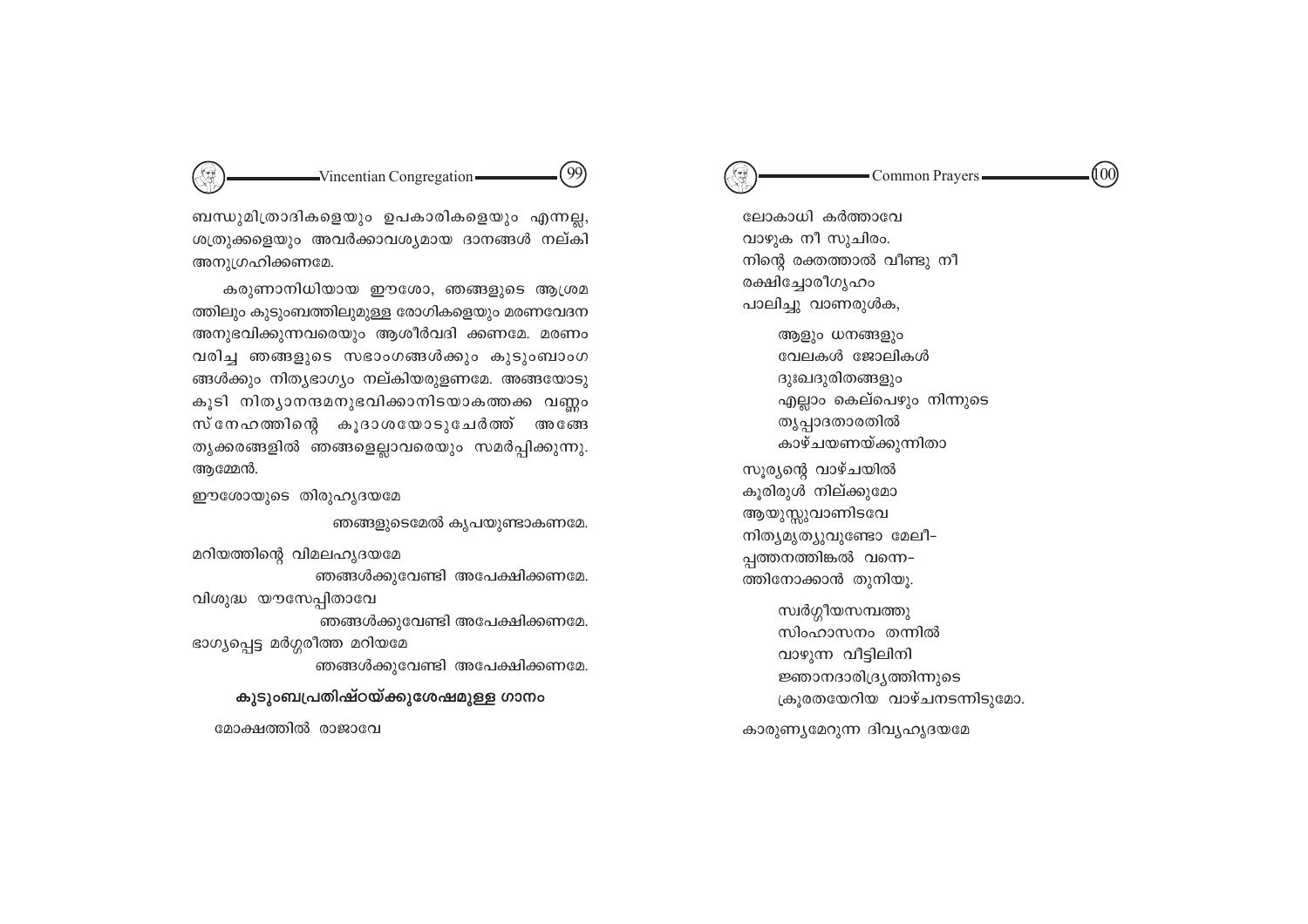$102$ Common Prayers-

അങ്ങേ വിമലഹൃദയത്തിനു പ്രതിഷ്ഠിതരായിരിക്കുന്ന ഞങ്ങൾ പരിശുദ്ധരായി ജീവിക്കുന്നതിനും പ്രേഷിത ചൈതന്യത്തിൽ വളർന്നു വരുന്നതിനും ഇടവരുത്തണമേ. അമലോത്ഭവയായ കന്യകാമാതാവേ, ഞങ്ങളുടെ ഈ പ്രതിഷ്ഠയെ കരുണാപൂർവൃം സ്വീകരിക്കുകയും അങ്ങയുടെ വിമലഹൃദയത്തിന്റെ സ്വന്തമായി ഞങ്ങളെ കാത്തുകൊള്ളുകയും ചെയ്യണമേ. അമ്മേൻ.

# വി. വിൻസെന്റ് ഡി പോളിന്റെ തിരുനാളിന് ഒരുക്കമായുള്ള നവനാൾ ജപം

ഭാഗ്യപ്പെട്ട പിതാവായ വി.വിൻസെന്തിയോസേ, എല്ലാ കാപടൃങ്ങൾക്കുമെതിരായി സകല പ്രവൃത്തികളിലും ദൈവമഹത്ത്വവും പ്രീതിയും മാത്രം അന്വേഷിക്കുവാൻ അങ്ങയെ സഹായിച്ച നിഷ്ങളങ്കതയെന്ന പുണ്യംവഴി അങ്ങു പ്രാപിച്ച അനശ്വരമഹത്ത്വത്തെക്കുറിച്ച് കപടത യോടു വെറുപ്പും, നിഷ്കാപടൃത്തോട് ആർദ്രമായ സ്നേഹവും ദൈവശുശ്രൂഷയിൽ ഹൃദയപരമാർത്ഥ തയും ഞങ്ങൾക്കു പ്രാപിച്ചുതരണമെന്ന് അങ്ങയോടു ഞങ്ങൾ അപേക്ഷിക്കുന്നു.

1സ്വ. 1ന. 1ത്രി.

ഭാഗ്യപ്പെട്ട പിതാവായ വി. വിൻസെന്തിയോസെ, അതൃഗാധമായ എളിമയെന്ന പുണൃംവഴി അങ്ങ് സ്വർഗ്ഗത്തിൽ പ്രാപിച്ച മഹത്ത്വത്തിന്റെ ശോഭയേറിയ

നിൻതിരുവുള്ളം പോലെ മേലിൽ എന്തും ചെയ്യാനിതാ സന്തതമീയിവർ സന്നദ്ധരായിടുന്നു.

> വാഴുക വാഴുക സാനന്ദമീവിധം സ്നേഹത്തിൻ മന്നവനേ നിത്യഭാഗ്യത്തിൽ ഞങ്ങളും വേഗത്തിൽ വന്നങ്ങു ചേരുന്ന നാൾവരേക്കും. നിത്യ……..

 $-Vincentian Congregation -$ 

 $(101)$ 

# മറിയത്തിന്റെ വിമലഹൃദയത്തോടുള്ള പ്രതിഷ്ഠാജപം

(മാസാദ്യശനിയാഴ്ചകളിൽ ചൊല്ലേണ്ടത്)

ക്രിസ്തൃാനികളുടെ സഹായവും മനുഷൃ വർഗ്ഗത്തിന്റെ അഭയവുമായ മറിയമേ, അധർമ്മങ്ങൾ കൊണ്ടും അവിശ്വാസം കൊണ്ടും അധഃപതിച്ചുപോകുന്ന ലോകത്തേയും പലവിധത്തിൽ പീഡിപ്പിക്കപ്പെടുന്ന തിരുസ്സഭയേയും വിവിധ തരത്തിലുള്ള സങ്കടങ്ങൾ നിമിത്തം വലയുന്ന ഞങ്ങളെ ഓരോരുത്തരേയും അങ്ങേ അമലോത്ഭവ ഹൃദയത്തിനു പ്രതിഷ്ഠിക്കുന്നു. അങ്ങേ തിരുസുതനായ മിശിഹായുടെ സമാധാനം ഞങ്ങൾക്കും ലോകത്തിനുമായി പ്രാർത്ഥിച്ചു തരണമേ. തിരുസഭയ്ക്കു പ്രവർത്തന സ്വാതന്ത്ര്യവും സമാധാനവും നല്കണമേ.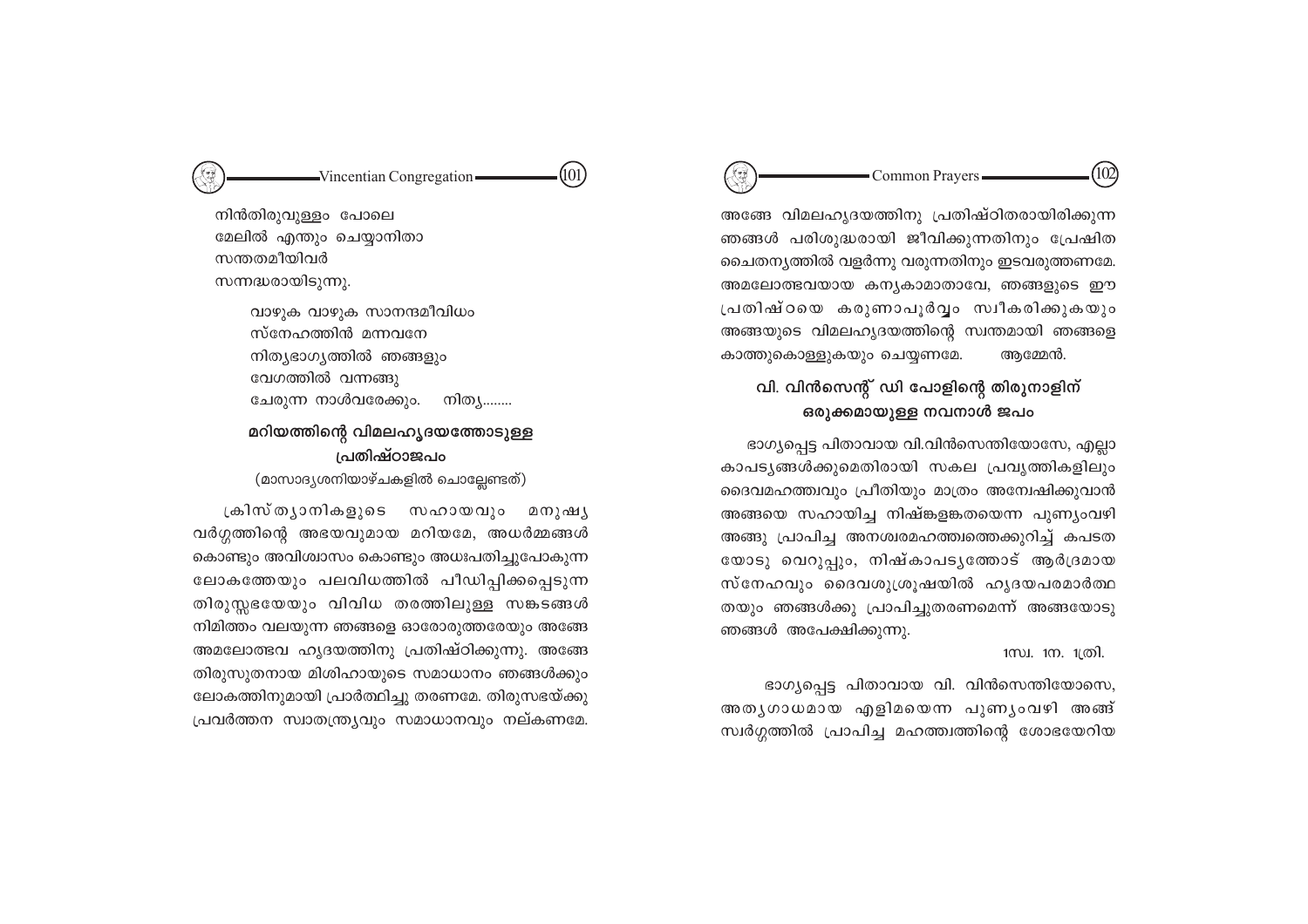#### 104 Common Prayers

ഭാഗ്യപ്പെട്ട പിതാവായ വി. വിൻസെന്തിയോസേ, ക്രിസ്തുവിന്റെ അരൂപി അങ്ങിൽ ഉണ്ടാകുവാൻ വേണ്ടി മഹാസുകൃതമാകുന്ന പരിത്യാഗത്തെ അങ്ങയുടെ ശരീര ത്തിൽ സദാ പകർത്തിയല്ലോ. മാംസേച്ചകളെ നിരന്തരം പരിതൃജിച്ച് അരൂപിക്കനുസരണം ജീവിക്കുവാൻ ക്രിസ്തീയ പരിത്യാഗത്തിന്റെ അരുപിയെ ഞങ്ങൾക്കു പ്രാപിച്ചുതരണമെന്ന് ശുഷ്കാന്തിയോടുകുടെ അങ്ങ യോടു ഞങ്ങൾ അപേക്ഷിക്കുന്നു.

#### 1സ്വ. 1ന. 1ത്രി.

ഭാഗൃപ്പെട്ട പിതാവായ വി.വിൻസെന്തിയോസേ, ദൈവമഹത്ത്വവും ദിവൃരക്ഷകന്റെ തിരുരക്തത്താൽ വീണ്ടെടുക്കപ്പെട്ട ആത്മാക്കളുടെ രക്ഷയും വർദ്ധിപ്പി ക്കുന്നതിനു തീക്ഷ്ണതാപുർവ്വം ജീവിതം മുഴുവൻ അങ്ങു വ്യയം ചെയ്തുവല്ലോ. വേണ്ടിവന്നാൽ ജീവൻ തന്നേയും ബലിചെയ്തുകൊണ്ട് ഞങ്ങളുടെ ജീവിതാന്ത സ്സിന് അനുയോജ്യമായ എല്ലാ മാർഗ്ഗങ്ങൾ വഴിയും ദൈവമഹത്ത്വവും ആത്മാക്കളുടെ രക്ഷയും വർദ്ധിപ്പിക്കു വാൻ ജ്വലിക്കുന്നതും വിവേകമുള്ളതും ജീവിക്കുന്നതു മായ തീക്ഷ്ണത എന്ന സുകൃതം അങ്ങേ പ്രേഷി തത്വത്താൽ രക്ഷിക്കപ്പെട്ടവരും, ഇപ്പോൾ അങ്ങേ മഹത്ത്വീ കൃത സിംഹാസനത്തിനു മുമ്പിൽ വർത്തിക്കുന്നവരുമായ ആത്മാക്കളേക്കുറിച്ച്, കാരുണ്യവാനായ ദൈവത്തിൽ നിന്ന് പ്രാപിച്ചുതരണമെന്ന് എളിമയോടുകൂടെ

കിരീടത്തെക്കുറിച്ച്, അഹങ്കാരത്തെ ജയിച്ചടക്കുവാനും, ഞങ്ങളുടെ ബലഹീനതയും നിർഭാഗ്യവും മനസ്സിലാക്കി, ഹൃദയപരമാർത്ഥതയോടുകൂടെ നിന്ദനങ്ങളും അപമാന ങ്ങളും അന്വേഷിക്കുവാനും, അങ്ങനെ മനുഷ്യരുടെ സ്തുതിബഹുമാനങ്ങളിൽ നിന്ന് ഓടിയകലുവാനും ദൈവവിധിയെക്കുറിച്ചുള്ള ഭയത്തോടേ അവിടുത്തേ പ്രശംസയെമാത്രം നേടുവാനുമുള്ള അനുഗ്രഹം ഞങ്ങൾക്കു പ്രാപിച്ചുതരണമെന്ന് അങ്ങയോടു ഞങ്ങൾ അപേക്ഷിക്കുന്നു.

 $\rightarrow$ Vincentian Congregation

#### 1.സ്വ. 1ന. 1ത്രി.

 $(103)$ 

ഭാഗ്യപ്പെട്ട പിതാവായ വി. വിൻസെന്തിയോസേ, ദൈവത്തിനും മനുഷ്യർക്കും നിന്നെ സ്നേഹയോഗ്യ നാക്കിത്തീർക്കുകയും അനവധി കഠിനഹൃദയരേയും ദുശ്ശാഠ്യക്കാരേയും നിത്യരക്ഷയുടെ മാർഗ്ഗത്തിലേക്കാ നയിക്കുകയും ചെയ്ത നിന്റെ വിസ്മയനീയ ശാന്തതയെ ക്കുറിച്ച്, ദൈവസ്നേഹത്താൽ ഞങ്ങളുടെ ഹൃദയം സദാ മാധുര്യവും കരുണയും അയൽക്കാരോടു ശാന്തതയുമുള്ള താകുവാനും അങ്ങനെ, ഈ രക്ഷാകര സുകൃതം വഴി അവരെ ദൈവസ്നേഹത്തിലേക്കും തന്റെ വിശുദ്ധ പ്രമാണങ്ങളുടെ ആചരണത്തിലേക്കും നയിക്കുവാനു മുള്ള അനുഗ്രഹം ഞങ്ങൾക്കു പ്രാപിച്ചു തരണമെന്ന് അങ്ങയോടു ഞങ്ങൾ അപേക്ഷിക്കുന്നു.

1സ്വ. 1ന. 1ത്രി.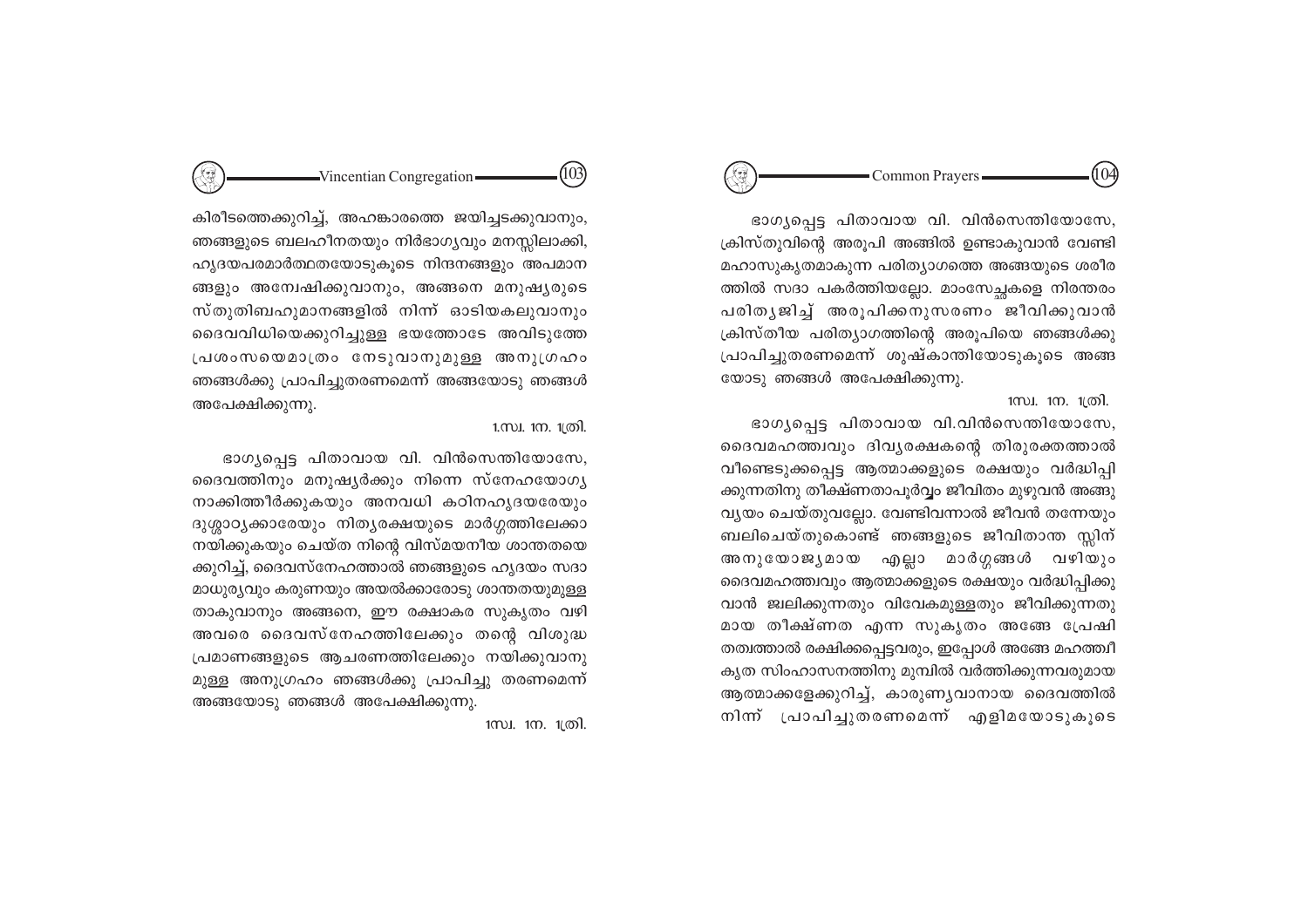#### 106 Common Prayers-

കർത്താവേ അനുഗ്രഹിക്കണമേ. കർത്താവേ.......... മിശിഹായേ, അനുഗ്രഹിക്കണമേ. മിശിഹായേ.......... കർത്താവേ, അനുഗ്രഹിക്കണമേ. കർത്താവേ.......... മിശിഹായേ ഞങ്ങളുടെ പ്രാർത്ഥനകൈകൊള്ളണമെ. മിശിഹായേ ..........

സ്വർഗ്ഗസ്ഥനായ പിതാവായ ദൈവമേ. ലോകരക്ഷകനായ പുത്രനായ ദൈവമേ, പരിശുദ്ധാത്മാവായ ദൈവമേ, ഏക ദൈവമായിരിക്കുന്ന പ.ത്രിത്വമേ, പരിശുദ്ധ മറിയമേ, വി. വിൻസെന്റ് ഡിപോളേ, ബാല്യത്തിൽത്തന്നെ പക്വബുദ്ധിയായിരുന്ന വിശുദ്ധ വിൻസെന്റേ, ശൈശവം മുതൽ ദയാശീലനായിരുന്ന വിശുദ്ധ വിൻസെന്റേ, കർത്താവിന്റെ അവകാശത്തെ സംരക്ഷിക്കുന്ന തിനായി തന്റെ അജക്കൂട്ടത്തിൽനിന്നു തിരഞ്ഞെടു ക്കപ്പെട്ട വിശുദ്ധ വിൻസെന്റേ ഉറപ്പുള്ള സുരക്ഷിത നങ്കൂരമായ വി. വിൻസെന്റേ, പരസ്നേഹാഗ്നിയാൽജ്വലിച്ചിരുന്ന വി.വിൻസെന്റേ, സൗമ്യനും വിനീതഹൃദയനും ക്രിസ്തുവിന്റെ ഉത്തമ ശിഷ്യനുമായ വി. വിൻസെന്റേ, ക്രിസ്തുവിന്റെ ചൈതനൃത്തിൽ ജീവിച്ച വി.വിൻസെന്റേ,

(105  $-Vincentian Congregation -$ 

അങ്ങയോടു ഞങ്ങൾ അപേക്ഷിക്കുന്നു. 1 സ്വ. 1ന. 1ത്രി. ഈശോമിശിഹായുടെ വാഗ്ദാനങ്ങൾക്കു ഞങ്ങൾ യോഗ്യരാകുവാൻ,

ഞങ്ങൾക്കുവേണ്ടി വി.വിൻസെന്തിയോസേ. അപേക്ഷിക്കണമേ

# പ്രാർത്ഥിക്കാം

ദരിദ്രരുടെ സംരക്ഷണത്തിനും വൈദികരുടെ ശിക്ഷണത്തിനുമായി വി.വിൻസെന്റുവഴി അങ്ങേ തിരുസ്സഭയിൽ ഒരു നവീനസംഘം സ്ഥാപിക്കുവാൻ തിരുമനസ്സായ ദൈവമേ, ഞങ്ങളും അതേ അരുപിയാൽ പ്രചോദിതരായി ആ പുണ്യവാൻ സ്നേഹിച്ചവ സ്നേഹി ക്കുന്നതിനും പഠിപ്പിച്ചവ അഭ്യസിക്കുന്നതിനും ആവശ്യകമായ അനുഗ്രഹം ഞങ്ങൾക്കു നല്കണമെന്ന് പിതാവും പുത്രനും പരിശുദ്ധാരൂപിയുമാകുന്ന ഏക ത്രിത്വത്തിൽ ജീവിച്ചു വാഴുന്ന അങ്ങയോടുഞങ്ങള പേക്ഷിക്കുന്നു.

വി.വിൻസെന്തിയോസെ.

ഞങ്ങൾക്കുവേണ്ടി അപേക്ഷിക്കണമേ

പാവങ്ങളുടെ പിതാവായ വി.വിൻസെന്തിയോസേ, ഞങ്ങൾക്കുവേണ്ടി അപേക്ഷിക്കണമേ ഉപവിയുടെ പ്രേഷിതനായ വി. വിൻസെന്തിയോസേ, ഞങ്ങൾക്കുവേണ്ടി അപേക്ഷിക്കണമേ.

വി.വിൻസെന്റിന്റെ ലുത്തിനിയ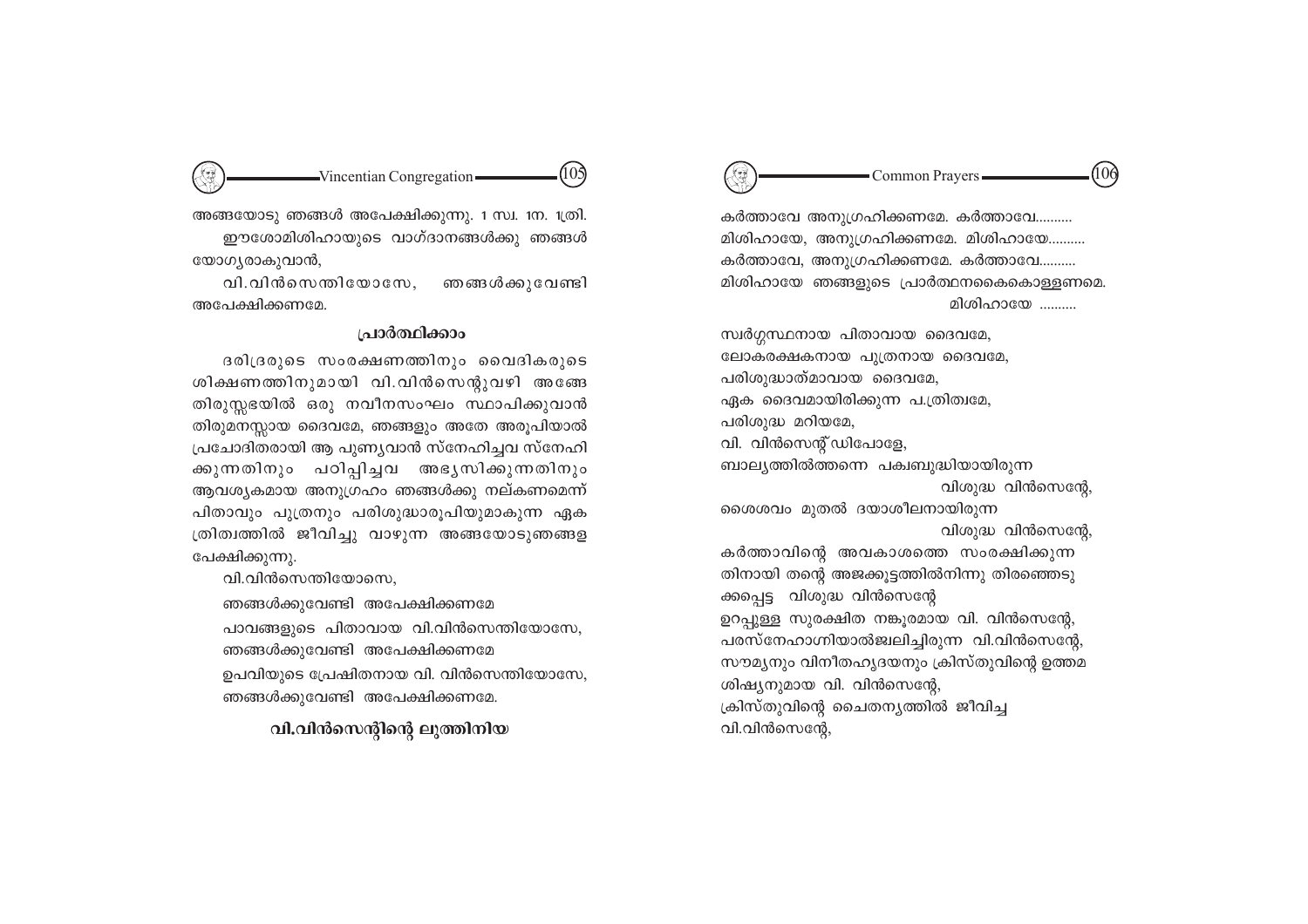#### (108 Common Prayers -

കത്തോലിക്കാ സഭയുടെ എത്രയും വിശ്വസ്തപുത്രനായ വി.വിൻസെന്റേ പത്രോസിൻെ സിംഹാസനത്തോട് മരണംവരെ

യോജിച്ചിരുന്ന വി.വിൻസെന്റേ ദരിദ്രർക്ക് സുവിശേഷം അറിയിക്കുന്നതിന് നിർദ്ദിഷ്ടനായിരുന്ന വി.വിൻസെന്റേ

അതിജ്ഞാനിയും മിഷൻ സംഘത്തിന്റെ ജാഗ്രതയുള്ള സമാരംഭകനുമായിരുന്ന വി.വിൻസെന്റേ എല്ലാ ദരിദ്രരോടും വളരെ ഉദാരശീലനായിരുന്ന വി.വിൻസെന്റേ,

പ്രാർത്ഥനയിലും സുവിശേഷവേലയിലും അത്യു ത്സാഹിയായിരുന്ന വി.വിൻസെന്റേ.

ക്രിസ്തുവിന്റെ ജീവിതവും സുകൃതങ്ങളും അനുകരി ക്കുന്നതിൽ ഉത്സാഹിയായിരുന്ന വി.വിൻസെന്റേ അവസാനംവരെ വിശ്വസ്തനായിരുന്ന വി.വിൻസെന്റേ ഇപ്പോൾ സത്യത്തിലും ഉപവിയിലും നിത്യത്വത്തിലും ഭാഗ്യവാനായിരിക്കുന്ന വി.വിൻസെന്റേ

ഞങ്ങളുടെ പിതാവിന്റെ വിശ്വസ്തപുത്രരായി അവിടുത്തെ കാലടികളെ ഞങ്ങൾ അനുഗമിക്കു ന്നതിന്, വി.വിൻസെന്റേ

ലോകത്തിന്റെ പാപങ്ങൾ നീക്കുന്ന ദിവ്യകുഞ്ഞാടേ (3) : കർത്താവ് നീതിമാനെ നേർവഴിക്കു നയിച്ചു നേ : അവനു ദൈവരാജ്യം അവിടുന്നു കാണിച്ചു  $m$ 

ദൈവമഹത്ത്വത്തെക്കുറിച്ച് യഥാർത്ഥ തീക്ഷ്ണത യുള്ളവനായിരുന്ന വി.വിൻസെന്റേ, എല്ലായ്പ്പോഴും ലോകത്തെ വെറുക്കുകയും നിരസിക്കുകയും ചെയ്ത വി.വിൻസെന്റേ, ക്രിസ്തീയ ദാരിദ്ര്യത്തിൽ ധനികനായിരുന്ന വി.വിൻസെന്റേ

 $\rightarrow$ Vincentian Congregation

107

ശുദ്ധതയിൽ മാലാഖമാരോടു മത്സരിച്ച വി. വിൻസെൻേ.

അനുസരണയുള്ള പുരുഷനും വിജയഭാഷിയുമായ വി.വിൻസെന്റേ,

യൗവനം മുതൽ പ്രയത്നങ്ങളിൽ ജീവിച്ച വി.വിൻസെന്റേ

സകല തിന്മകളിൽ നിന്നും അകന്നിരുന്ന വി.വിൻസെന്റേ,

പുണ്യപൂർണ്ണതയിൽ ഏറ്റം ശ്രദ്ധാലുവായിരുന്ന വി.വിൻസെന്റേ,

ലോകതരംഗങ്ങളിൽ പാറക്കെട്ടുപോലെ നിശ്ചലനാ യിരുന്ന വി.വിൻസെന്റേ.

അങ്ങേ ജ്ഞാനത്തിൽ സൂര്യനെപ്പോലെ വിളങ്ങിയിരുന്ന വി.വിൻസെന്റേ

അനർത്ഥങ്ങളിലെല്ലാം അത്യധികം ക്ഷമയുള്ളവനായിരുന്ന വി.വിൻസെന്റേ ക്ഷമാശീലനും ഏറ്റം ദയാലുവുമായിരുന്ന

വി.വിൻസെന്റേ.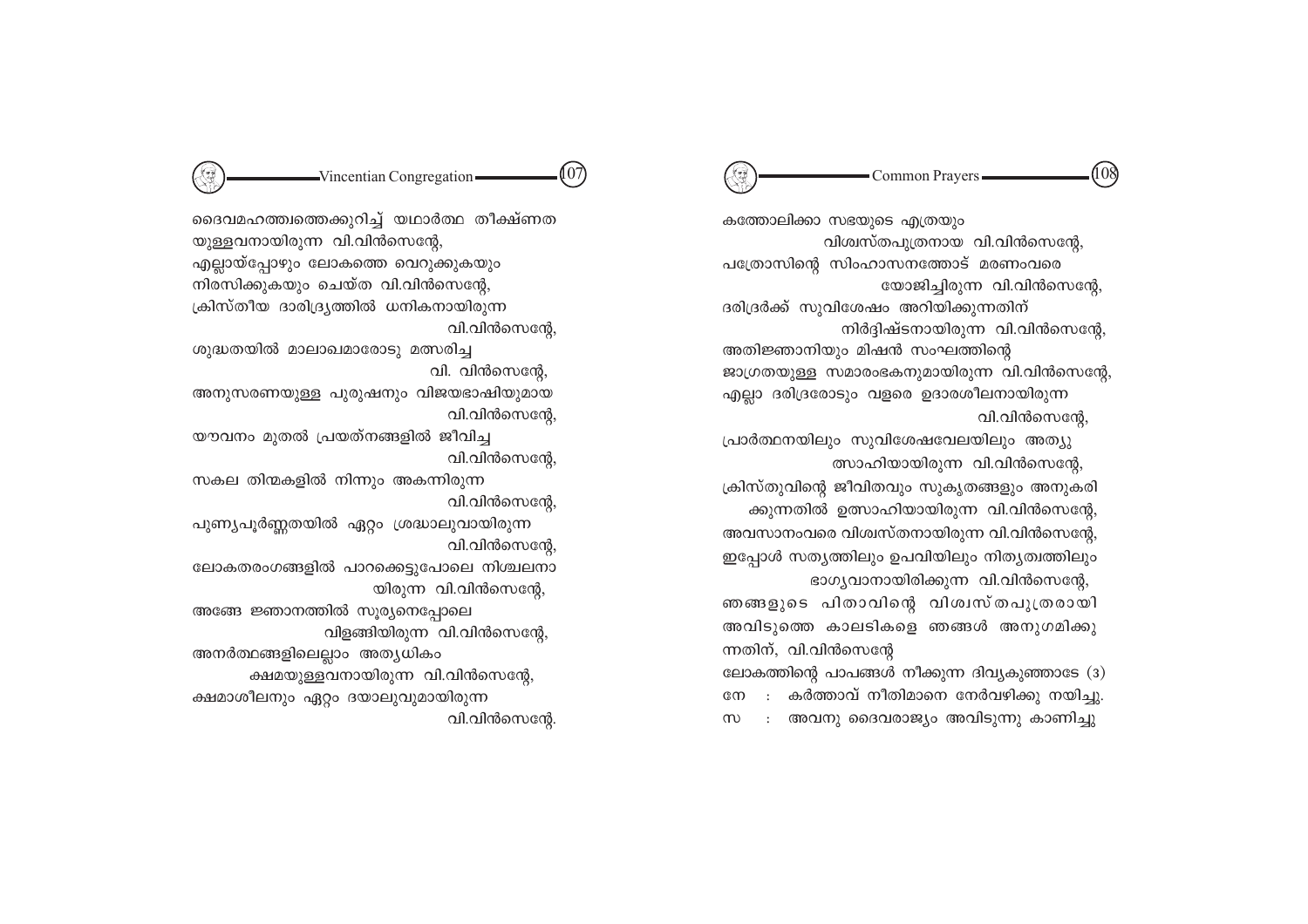#### 110 Common Prayers -

സംശുദ്ധൻ! സംശുദ്ധൻ! നിത്യം സംശുദ്ധൻ! സംശുദ്ധൻ!

ഭുവും വാനവും തൻ മഹിമയാൽ തിങ്ങിടുന്നല്ലോ സന്തതം ശ്രീയെഴും ദിവ്യപ്രേഷിതർ ധന്യ നിവ്യന്മാർ വേദസാക്ഷികൾ നിത്യാനന്ദ പ്രതാപവാനങ്ങേ വാഴ്ത്തിടുന്നു നിരന്തരം  $(2)$ 

നിസ്തുലൻ പ്രഭാപൂരിതൻ താതാ! നിത്യനാം ഏകസൂനുവേ, പാവനാത്മ ത്രിയേകദൈവമേ സ്തോത്രമെന്നുമെന്നേക്കുമേ ലോകമാകവേ പാവനം സഭ കീർത്തിക്കുന്നങ്ങേ സാദരം  $(2)$ 

പ്രാഭവമെഴും രാജനാണു നീ ക്രിസ്തുനാഥ മഹോന്നതാ ഉന്നതനായ താതൻ തന്നുടെ ദിവ്യനാം സൂനുവാണു നീ മർത്യരക്ഷയ്ക്കായ് കന്യകയിൽ നി– ന്നങ്ങുമന്നിടേ ജാതനായ് $(2)$ 

> മൃത്യുവേ ജയിച്ചങ്ങു മക്കൾക്കായ് സ്വർഗ്ഗവാതിൽ തുറന്നഹോ ദൈവത്തിന്റെ വലതുഭാഗത്തായ്

(109  $-Vincentian Congregation -$ 

കൊടുത്തു.

#### പ്രാർത്ഥിക്കാം

വി. വിൻസെന്റ് വഴിയായി അങ്ങേ തിരുസ്സഭയിൽ ദരിദ്രരുടെ സംരക്ഷണത്തിനും വൈദികരുടെ ശിക്ഷ ണത്തിനുമായി ഒരു പുതിയ കുടുംബം സ്ഥാപിക്കാൻ തിരുമനസ്സായ ദൈവമേ, ഞങ്ങളും അതേ ചൈതന്യ ത്തിൽ ശുഷ്കാന്തിയോടുകൂടെ അദ്ദേഹം സ്നേഹിച്ചവ സ്നേഹിക്കുന്നതിനും അദ്ദേഹം പഠിപ്പിച്ചവ പ്രവർത്തി ക്കുന്നതിനും ഞങ്ങളുടെ കർത്താവീശോ മിശിഹാവഴി ഇടയാക്കണമേ. ആമ്മേൻ.

# കൃതജ്ഞതാസ്തോത്രം (ലാക് ആലാഹാ)

ദൈവമേ ഞങ്ങൾ അങ്ങേ വാഴ്ത്തുന്നു അങ്ങേക്കായെന്നും സ്തോത്രങ്ങൾ പാരിതിന്നധിനാഥനായങ്ങേ ഞങ്ങളെന്നും സ്തുതിക്കുന്നു നിത്യ സൽപിതാവാകുമങ്ങയെ ആരാധിക്കുന്നു പാരാകെ (2)

> ദൈവദൂതന്മാരേവരും പിന്നെ സ്വർഗ്ഗവാസികൾ സർവ്വരും സ്വർഗ്ഗവും ക്രോവേസ്രാപ്പേൻ വൃന്ദവും സ്വർഗ്ഗസംഗീതം മീട്ടുന്നു സൈന്യാധീശനായിടും ദൈവം സംശുദ്ധൻ!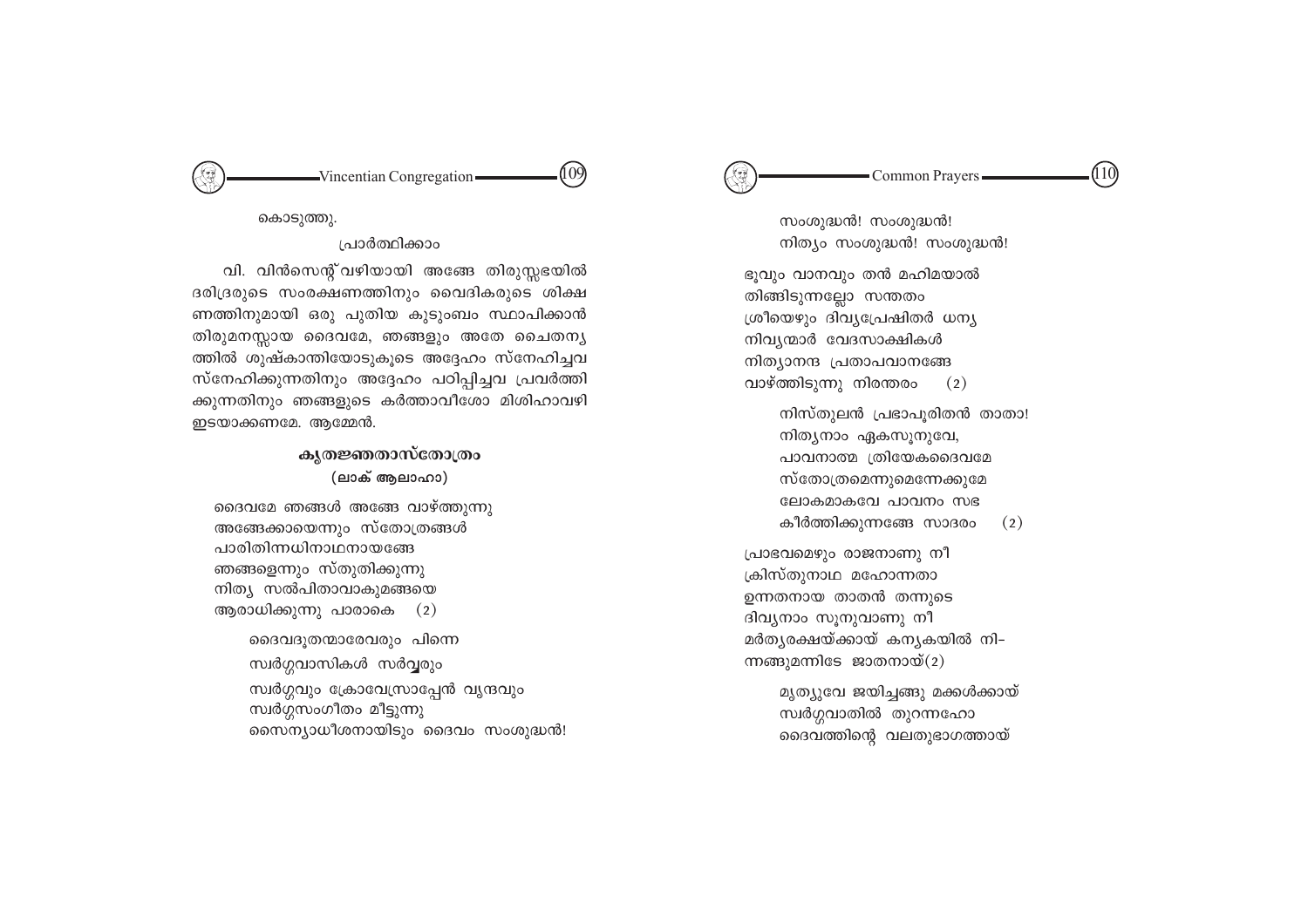#### $\mathbb{C}$ Common Prayers-

വുമായ സർവ്വേശ്വരാ, അങ്ങു ഞങ്ങൾക്കു നല്കിയിട്ടുള്ള ആത്മീയവും ഭൗമികവുമായ എല്ലാ അനുഗ്രഹങ്ങൾക്കും ഞങ്ങൾ നന്ദി പറയുന്നു. കഴിഞ്ഞ കാലങ്ങളിൽ ഞങ്ങൾ ചെയ്തുപോയ തെറ്റുകൾ ഞങ്ങളോടു ക്ഷമിക്കണമേ. ഭാവിയിൽ അങ്ങേ തിരുഹിതമനുസരിച്ചു ഞങ്ങൾ ജീവിച്ചു കൊള്ളാം. നന്മ ചെയ്യാൻ ലഭിക്കുന്ന അവസര ങ്ങളെല്ലാം ഞങ്ങൾ ഉപയോഗിച്ചുകൊള്ളാം ഇഹ വിശുദ്ധരായി ജീവിക്കുവാനും ലോകത്തിൽ പരലോകത്തിൽ നിത്യാനന്ദത്തിനർഹരാകുവാനും ഞങ്ങളെ സഹായിക്കണമേ. പിതാവും പുത്രനും പരിശുദ്ധാത്മാവുമായ സർവ്വേശ്വരാ.

സമുഹം : ആമ്മേൻ.

# പരിശുദ്ധാത്മാവിനോടുള്ള പ്രാർത്ഥന (താലാക് റുഹാ)

പാവനാത്മാവേ. വരിക വേഗം ദാസരിലെന്നും വസിച്ചിടേണം നിന്നാലെ നിർമ്മിതമായ ഹൃത്തിൽ ദിവ്യപ്രസാദം നിറച്ചിടേണം. ആശ്വാസദായകാ പാവനാത്മാ ദൈവികദാനവും സ്നേഹവും നീ ജീവൻ തരുന്നോരരുവിയും നീ അഗ്നി നീ ആത്മാവിൻ ലേപനവും.

വാഴ്വു നീ ദിവ്യശോഭയിൽ അങ്ങുതാൻ വിധിയാളനായ് വരു– മെന്നും വിശ്വസിക്കുന്നിവർ  $(2)$ നിന്നനർഘമാം ശോണിതത്തിനാൽ വീണ്ടെടുത്തൊരീ ദാസരിൽ നിൻകൃപാമൃതം ചിന്തണേയെന്നും യാചിപ്പൂ ഞങ്ങൾ സാദരം നിത്യാനന്ദത്തിലങ്ങേ സ്നേഹിത-രൊത്തു ചേരാൻ കനിയണേ  $(2)$ 

-Vincentian Congregation-

(111)

കാത്തിടു നാഥാ നിൻജനങ്ങളെ ആശിസ്സേകണേ നിത്യവും നീ ഭരിക്കുക നിൻജനങ്ങളെ ഉന്നതിയവർക്കേകണേ നിത്യവും ഞങ്ങളങ്ങേ വാഴ്ത്തും നിൻ പാവനനാമവും തഥാ (2)

ഇന്നു ഞങ്ങളിൽ പാപമേശായ്വാൻ നിന്നനുഗ്രഹം നല്കണേ ആശ്രയിച്ചിവർ തീവ്രമായ് അങ്ങിൽ തിങ്ങും കാരുണ്യം പുല്കുവാൻ അർപ്പിച്ചു നിന്നിലാശ സർവ്വവും ലേശം ലജ്ജിക്കയില്ല ഞാൻ(2)

കാർമ്മികൻ : പിതാവും പുത്രനും പരിശുദ്ധാത്മാ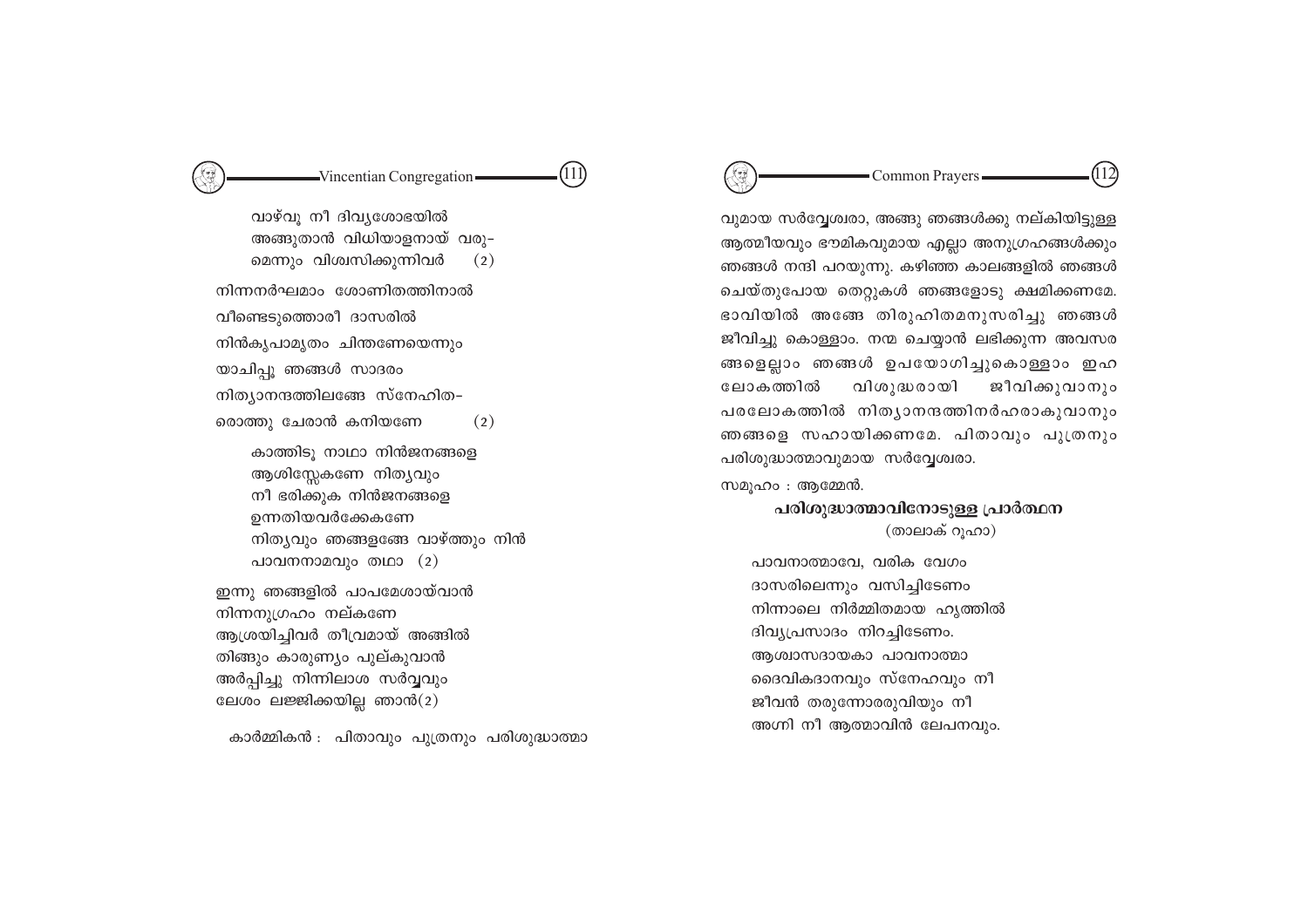# -Vincentian Congregation-

 $(113)$ 

സപ്തവരങ്ങളുമേകുവോനേ നിത്യപിതാവിൻ നീ പാണിയല്ലോ താതന്റെ വാഗ്ദാനം ദിവ്യനാം നീ മന്നിൽ പ്രസംഗവരപ്രദനും. ഇന്ദ്രിയങ്ങളിൽ പ്രകാശമേകൂ മാനസേ സ്നേഹവും ചിന്തിടേണം നിൻ ദിവ്യശക്തിയാൽ മാനവർ തൻ ഗാത്രത്തിൻ ദൗർബല്യം നീക്കിടേണം.

ശത്രുവെ ദുരെയകറ്റിയങ്ങേ ദാസരിൽ ശാന്തിയരുളിടേണം ഞങ്ങൾക്കു മാർഗ്ഗനിർദ്ദേശം നല്കി തിന്മകളാകെയകറ്റേണമെ. താതനേയും ദിവ്യപുത്രനേയും പാവനാരൂപിയാമങ്ങയേയും നിന്നാലെ ഞങ്ങളറിഞ്ഞു നേരിൽ വിശ്വസിച്ചീടാമനവരതം. ദൈവപിതാവിനും മൃത്യുവിൽ നി-ന്നുത്ഥാനം ചെയ്ത തിരുസുതനും സംശുദ്ധ റൂഹായ്ക്കുമൊന്നുപോലെ സ്തോത്രം സ്തുതിയും സദാപി ആമേൻ.

#### പ്രാർത്ഥിക്കാം

 $\mathbb{C}$ Common Prayers -

പരിശുദ്ധാത്മാവിന്റെ ചൈതന്യത്താൽ ശ്ലീഹന്മാരെ സംപൂരിതരാക്കിയ സർവ്വേശ്വരാ, അങ്ങേ അരൂപിയാൽ ഞങ്ങളെ നിറയ്ക്കണമേ. വിചാരത്തിൽ നൈർമ്മല്യവും സംസാരത്തിൽ വിനയവും പ്രവൃത്തികളിൽ വിവേകവും ഞങ്ങൾക്കു പ്രദാനം ചെയ്യണമെ. ക്ലേശങ്ങൾ നേരിടാൻ സൈഥര്യവും, സംശയങ്ങൾ അകറ്റുവാൻ വിശ്വാസവും, ജീവിതനൈരാശ്യങ്ങൾ തരണം ചെയ്യാൻ പ്രത്യാശയും, മറ്റുള്ളവരിൽ അങ്ങയെ ദർശിക്കുവാൻ സ്നേഹവും ഞങ്ങൾക്കു നല്കണമേ. അങ്ങയുടെ മഹത്ത്വത്തിനും സഹോദരങ്ങളുടെ നന്മയ്ക്കുമായി ഞങ്ങൾ ഏറ്റെടു ക്കുന്ന എല്ലാ പ്രവർത്തനങ്ങളേയും അനുഗ്രഹി ക്കണമേ. സകലത്തിന്റെയും നാഥാ എന്നേയ്ക്കും. സമു: ആമ്മേൻ.

#### പരിശുദ്ധാത്മഗീതങ്ങൾ

ശ്ലീഹന്മാരിലിറങ്ങി വസിച്ചൊരു പരിശുദ്ധാത്മാവേ നിൻപ്രിയസുതരെ ദിവ്യവരത്താൽ പൂരിതരാക്കണമേ-2 സ്നേഹം നട്ടുവളർത്തിയ പാവന ശാന്തി പരത്തിടുവാൻ തളർന്നുതാഴും കരളിൽപ്പുത്തൻ ജീവനുണർത്തിടുവാൻ-2 ഇരുണ്ടുപുകയും മാനസവേദിയി ലാശകൊളുത്തിടുവാൻ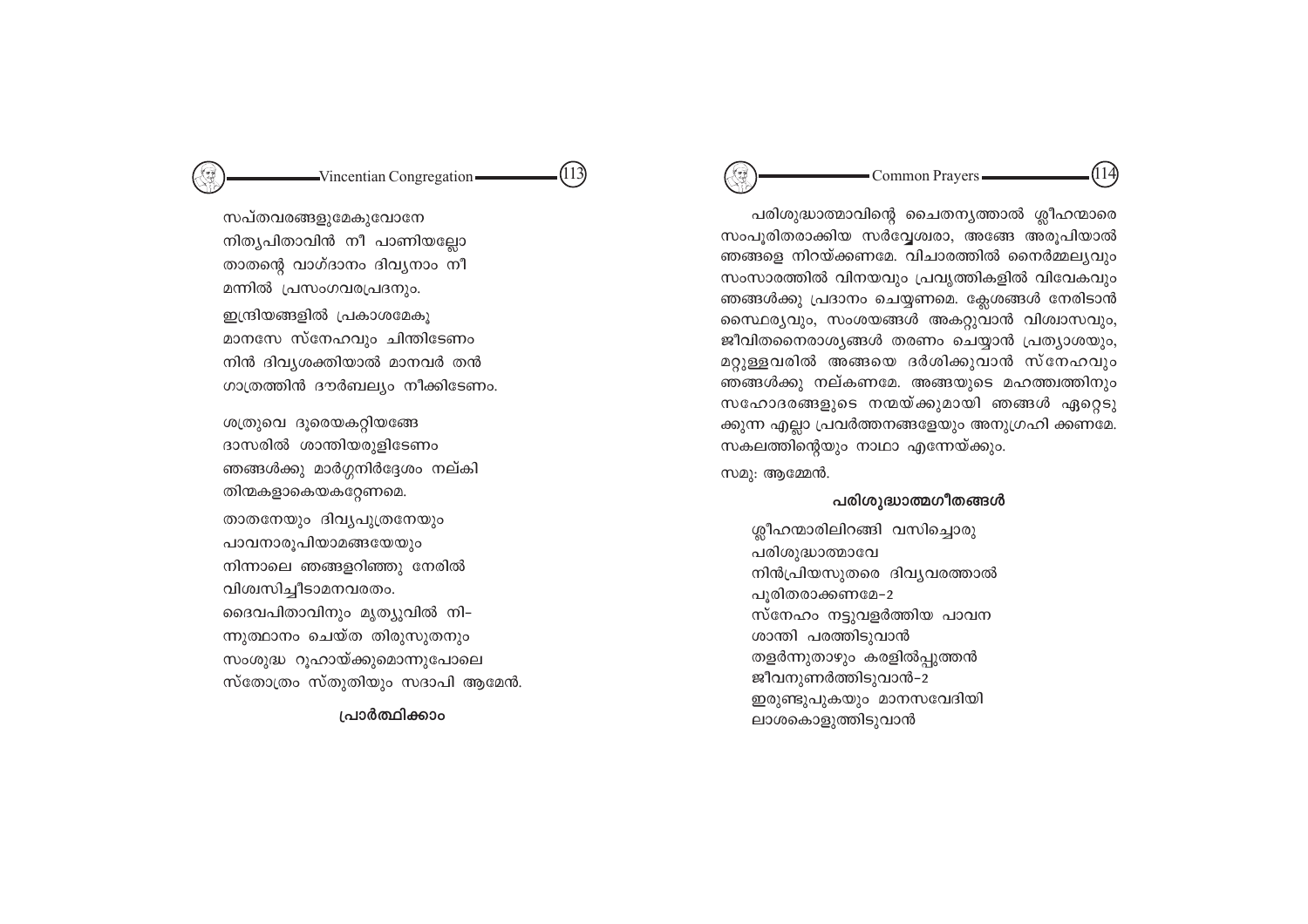#### 116) Common Prayers

വിണ്ടുണങ്ങി വരണ്ട മാനസം കണ്ട വിണ്ണിൻ തടാകമേ -വിണ്ടു മന്ദമായ് വന്നു വീശിയാനന്ദം തന്ന പൊന്നിളം തെന്നലേ രക്തസാക്ഷികളാഞ്ഞുപൂല്കിയ പുണ്യജീവിത പാത നീ

#### രാത്രിജപത്തിനുശേഷം പാടാവുന്ന പാട്ടുകൾ

ദൈവമേ നിന്റെ സ്നേഹമാർന്നുള്ള കൈകളിലെന്നെ നല്കുന്നു നിൻ ചിറകിന്റെ കീഴിലായെന്നെ നിത്യവും കാത്തുകൊള്ളണേ നിന്റെ തുമുഖം കാണുവാനിന്നു എന്നെയങ്ങു വിളിക്കുകിൽ പുഞ്ചിരിച്ചുകൊണ്ടങ്ങേ സന്നിധി പൂകുവാൻ കൃപയേകണേ മറ്റൊരു ദിനം നിൻമഹിമകൾ പാടുവാനങ്ങു നല്കുകിൽ വിശ്രമം തന്ന് സൗഖ്യവും തന്ന് ശക്തിയും തന്നരുളേണം.  $\overline{2}$ ഞാനുറങ്ങാൻ പോകും മുമ്പായ്, നിന–

ക്കേകുന്നിതാ നന്ദി നന്നായ് ഇന്നു നീ കാരുണ്യപൂർവ്വം, തന്ന നന്മകൾക്കൊക്കേയ്ക്കുമായി

 $(115)$ 

കരഞ്ഞുമങ്ങിയ കണ്ണിൽക്കാഞ്ചന കാന്തിവിരിച്ചിടുവാൻ-2 വരണ്ടുണങ്ങിയ മരുവിൽച്ചന്ദന കുളിർകാറ്റുതിടുവാൻ കരിഞ്ഞുണങ്ങിയ തരുവിൽപ്പുന്തളിർ പുളകം ചാർത്തിടുവാൻ-2

 $\mathfrak{p}$ 

പാവനാത്മാവേ വരു, ദാസരിൽ വാഴാൻ വരു ദാനവർഷം തുകിടാൻ സ്നേഹരുപാ നീ വരു  $\Omega$ ുത്തടങ്ങൾ തിങ്ങി നിൻ ദിവ്യസ്നേഹം ചിന്തണേ (2) സൽപ്രകാശധാരയാൽ, മാനസം തെളിക്കണേ  $(2)$ നല്ല മാർഗ്ഗം കാട്ടുവാൻ, നന്മമാത്രം ചെയ്യുവാൻ (2) നൽവരങ്ങൾ തുകണേ, ചിന്മയാ, പ്രഭാകരാ $(2)$ 

#### 3

പരിശുദ്ധാത്മാവേ, നീയെഴുന്നള്ളി വരണമേ എന്റെ ഹൃദയത്തിൽ ദിവ്യദാനങ്ങൾ ചിന്തിയെന്നുള്ളിൽ ദൈവസ്നേഹം നിറയ്ക്കണേ. സ്വർഗ്ഗവാതിൽ തുറന്നു ഭൂമിയിൽ നിർഗ്ഗളിക്കും പ്രകാശമേ– സ്വർഗ്ഗ അന്ധകാരവിരിപ്പുമാറ്റിടും ചന്തമേറുന്ന ദീപമേ കേഴുമാത്മാവിലാശ വീശുന്ന മോഹനദിവ്യഗാനമേ

# -Vincentian Congregation-